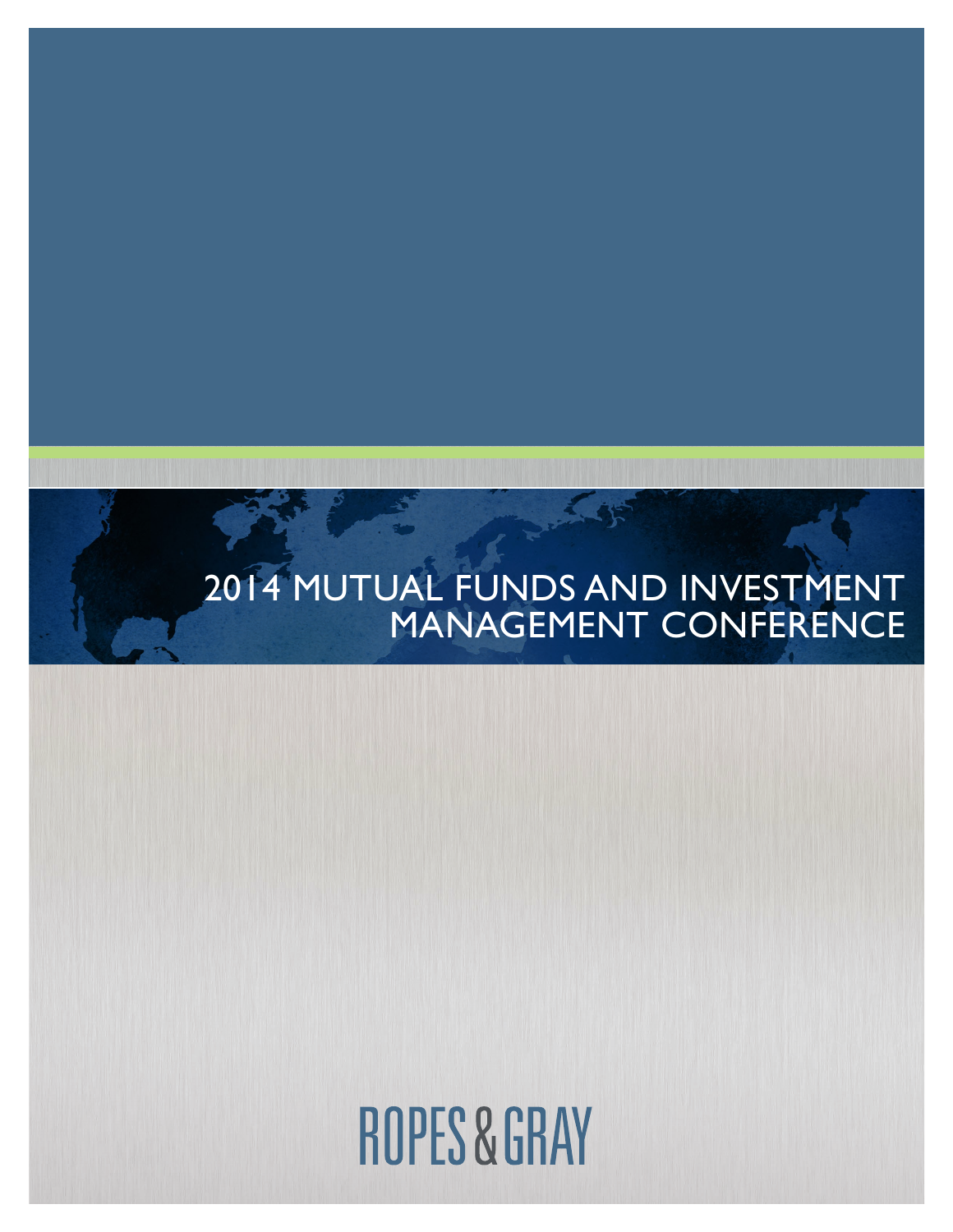# **2014 MUTUAL FUNDS AND INVESTMENT MANAGEMENT CONFERENCE**

# **MARCH 16–19, 2014 ORLANDO, FLORIDA**

# **TABLE OF CONTENTS**

| General Session - The Benefits of Hindsight: A Discussion with Former   |  |
|-------------------------------------------------------------------------|--|
| General Session — Regulatory Developments at the SEC: Is This the       |  |
|                                                                         |  |
| Session 1-B - Are We There Yet? Rules of the Road for Fund CPOs 10      |  |
| Session 1-C — Trading Compliance and Best Execution: What Every         |  |
| Session 1-D - Valuation Trends: Squaring Industry Practices with        |  |
| Session 2-A — Current Topics for Fund Boards: Independent Counsel       |  |
| Session 2-B - The Regulation of Retirement Products and Services: Full  |  |
| Session 2-C — Off the Beaten Path: How to Avoid Missteps When           |  |
| Session 2-D - Blurred Lines: Alternative Strategies in the Retail Funds |  |
|                                                                         |  |
|                                                                         |  |
|                                                                         |  |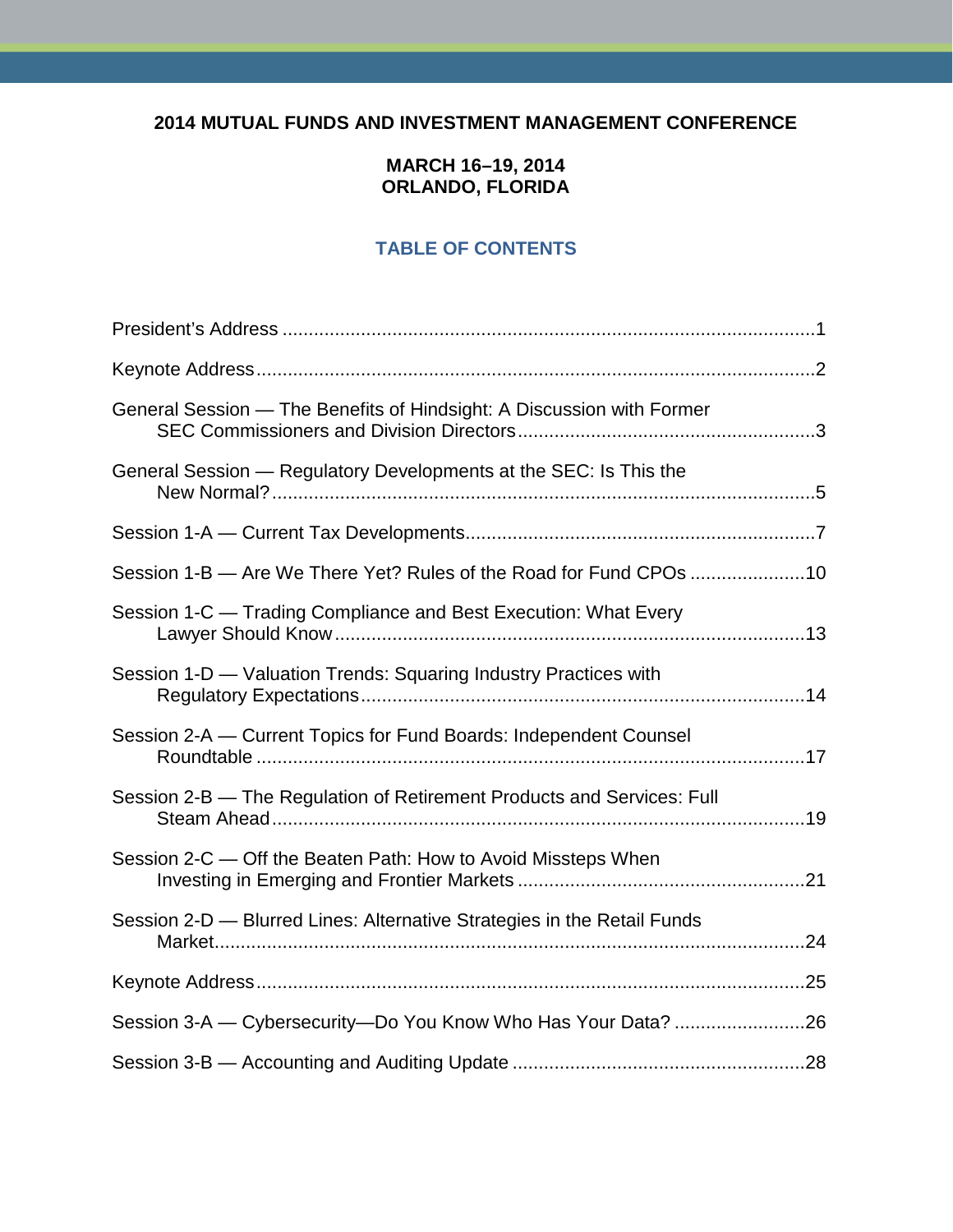| Session 3-C - Global Trends in Fund Distribution: The Growing            |     |
|--------------------------------------------------------------------------|-----|
| Session 4-A – The Evolution of FINRA and What It Bodes for Funds and     |     |
| Session 4-B — Dawn of the New Regulatory Era: What Swap Regulations      |     |
| Session 4-C — The 900-Page Gorilla: Implications of the Volcker Rule for |     |
| General Session — OCIE and Enforcement: Same Old Wine in a Different     |     |
|                                                                          | .41 |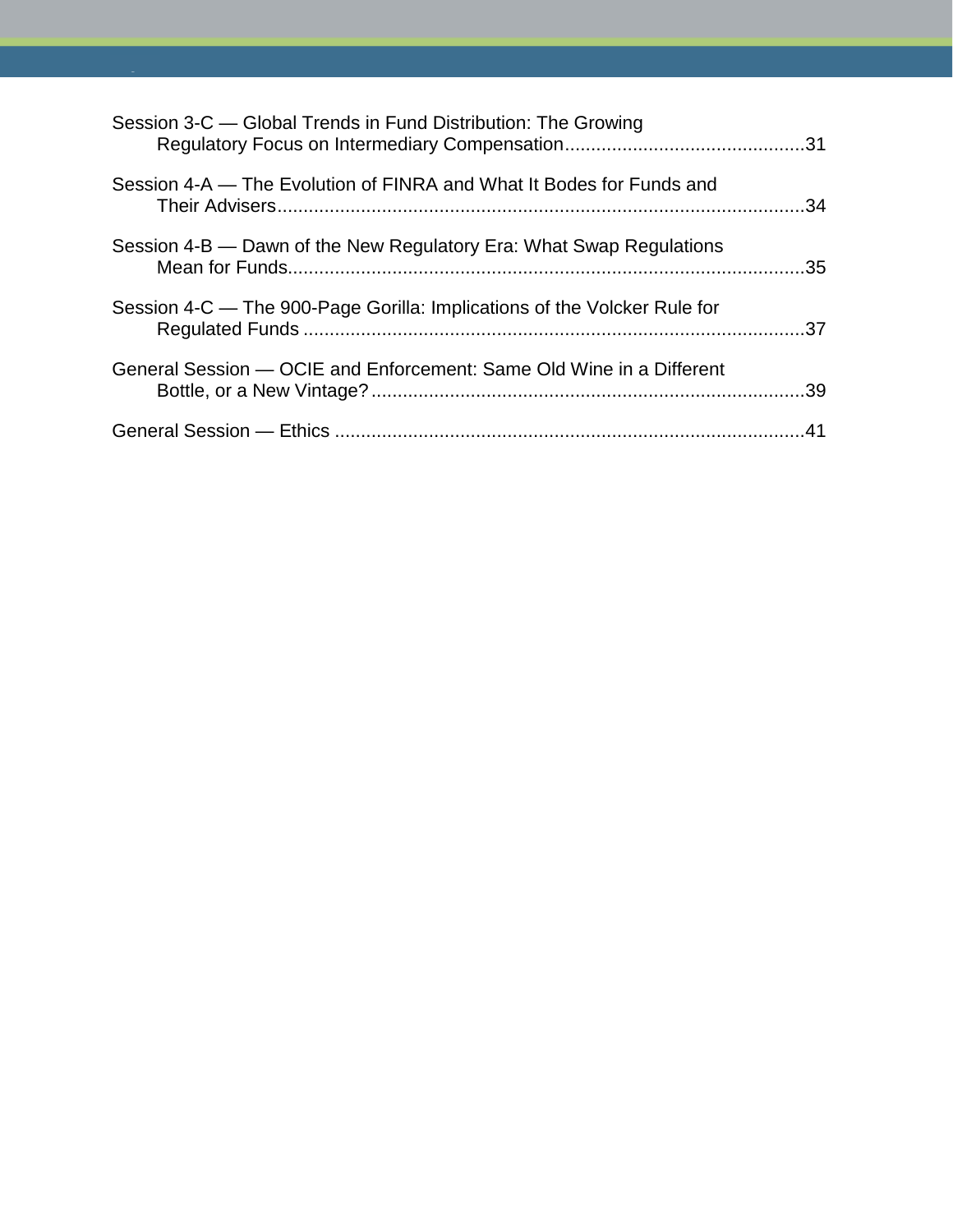# <span id="page-3-0"></span>**President's Address**

*Speaker*: **Paul Schott Stevens**, President and CEO, Investment Company Institute

Mr. Stevens, in his opening address, outlined an argument for why registered investment companies and their advisers do not pose systemic risk to the financial system and should not be subject to bank-style prudential regulation.

Mr. Stevens explained that U.S. and international agencies were considering applying enhanced prudential regulation to the asset management industry, and that this has the potential to harm investment companies and their shareholders. In particular, he said, the Financial Stability Oversight Council ("FSOC"), created by the Dodd-Frank Wall Street Reform and Consumer Protection Act (the "Dodd-Frank Act"), suggested that it might identify funds of \$100 billion or more in size as non-bank systemically important financial institutions ("SIFIs") subject to regulation by the Federal Reserve Board. Mr. Stevens said that fourteen funds, each a U.S. registered investment company, met this threshold.

Mr. Stevens explained that registered investment companies should not be identified as SIFIs or subjected to enhanced prudential regulation for the following reasons:

- Registered investment companies make little use of leverage, and are thus unlikely to contribute "fuel" to financial crises.
- Registered investment companies do not "fail" in the way that banks or insurance companies may. With daily pricing, it is difficult for a fund's liabilities to exceed its assets. Many registered investment companies (and investment advisers) are wound up each year, with no disruption or need for governmental or taxpayerfunded assistance.
- Historical facts do not support the proposition that registered investment companies destabilize markets by crowding into particular asset classes and then selling those assets in a disruptive manner to fund large shareholder redemptions.
- The structure of registered investment companies (funds are legally separate from one another and from their investment advisers) and their substantive regulation (such as liquidity requirements, board oversight, and the simplicity of funds' capital structures) limits systemic risk.

Mr. Stevens noted the vast potential implications of designating registered investment companies as SIFIs:

• The Federal Reserve Board may apply enhanced prudential regulation, potentially including the imposition of capital requirements, despite the fact that prudential regulation is intended to protect the banking system, not the discharge of fiduciary duties to fund shareholders.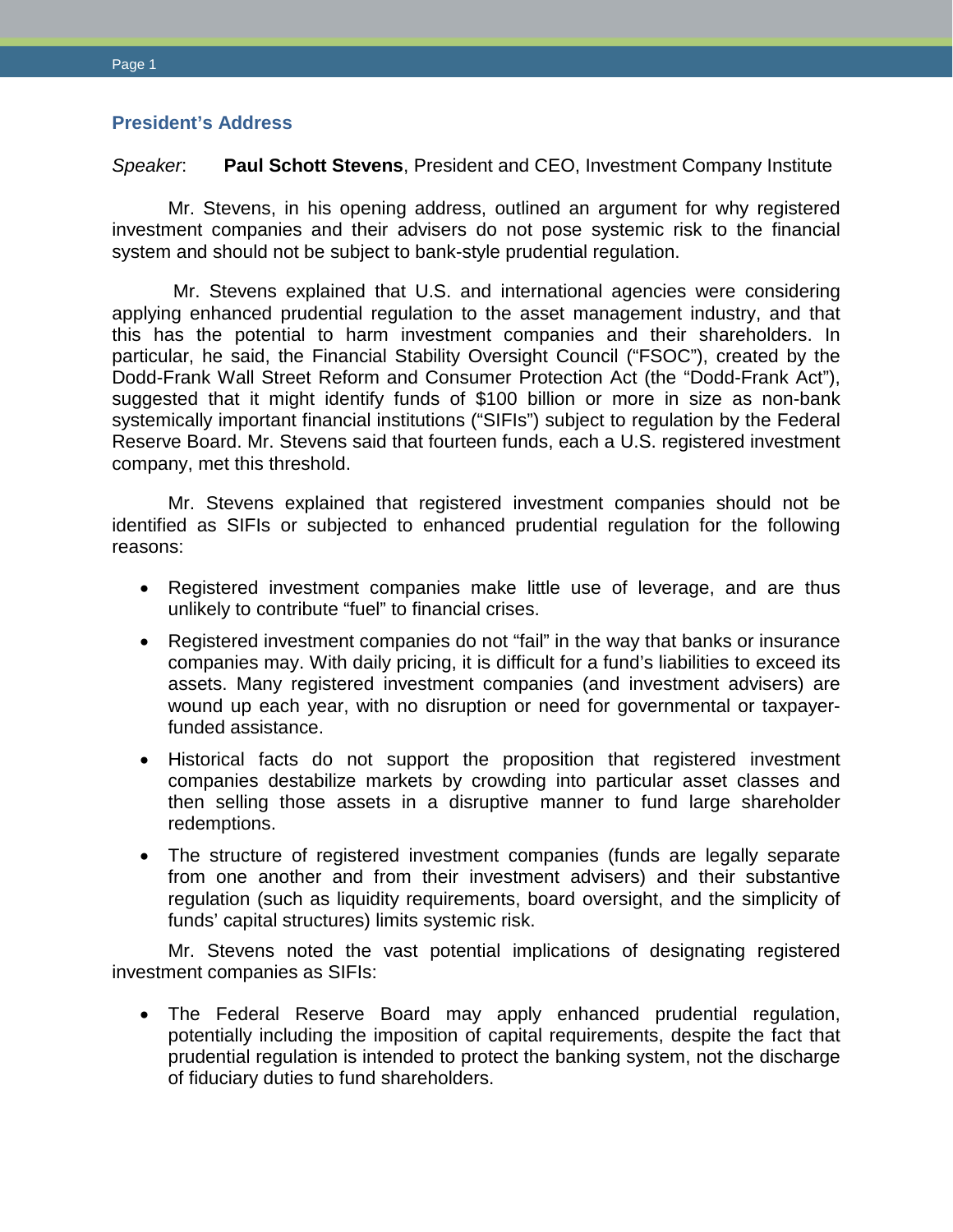- SIFIs may be taxed to support the FSOC and an orderly liquidation fund (i.e., a pool that will pay for future financial bailouts), increasing expense ratios and potentially resulting in mutual fund shareholders paying for the failures of the largest banks and insurance companies.
- SIFIs are required to hold greater levels of cash, which would affect the funds' pursuit of their investment objectives.

Mr. Stevens said that the ICI supported intelligent regulation, but would work to promote the existing framework for registered investment companies, in which regulators with industry and market expertise would address specific activities through a public rulemaking process.

#### <span id="page-4-0"></span>**Keynote Address**

*Speaker*: **Norm Champ**, Director, Division of Investment Management, U.S. Securities and Exchange Commission

Mr. Champ stated that the SEC's mission was to protect investors, to ensure fair and orderly markets, and to promote capital formation. He emphasized two themes: (i) the role of outside stakeholders and the Division of Investment Management in fostering continued innovation to meet the needs of public investors; and (ii) the monitoring and management of risk.

*Reorganization of the Division*. Mr. Champ reported that, in 2013, the Division of Investment Management (the "Division") examined its strengths and areas that could be improved. As a result of this review, the Division was reorganized into four groups: a disclosure group, the office of the Chief Counsel, a rulemaking office, and a business operations office. He said that the new structure allowed the Division to devote more resources to the study of exemptive applications, which he considers to be an important source of useful innovation.

The Division has created a Risk and Examinations Office ("REO"), which is staffed with a range of analysts, accountants, lawyers, and examiners. Mr. Champ said that REO is focusing on strategically important investment advisers, and that it has the ability to analyze large amounts of data. He attributed the recent Ambassador Capital Management enforcement action to REO's data analysis. REO represents an effort to identify and anticipate emerging risks, and it will play a role informing the rulemaking process and assisting the Division in allocating is resources.

*Rulemaking*. Mr. Champ said that the Division's approach to rulemaking would involve consideration of (i) the risk sought to be mitigated by the proposed rule initiative, keeping in mind the importance of protecting investors; (ii) the urgency of the initiative; (iii) the potential impact of the initiative on investors, shareholders, efficient markets, capital formation, and the operations of the Division and the SEC; and (iv) the availability of resources.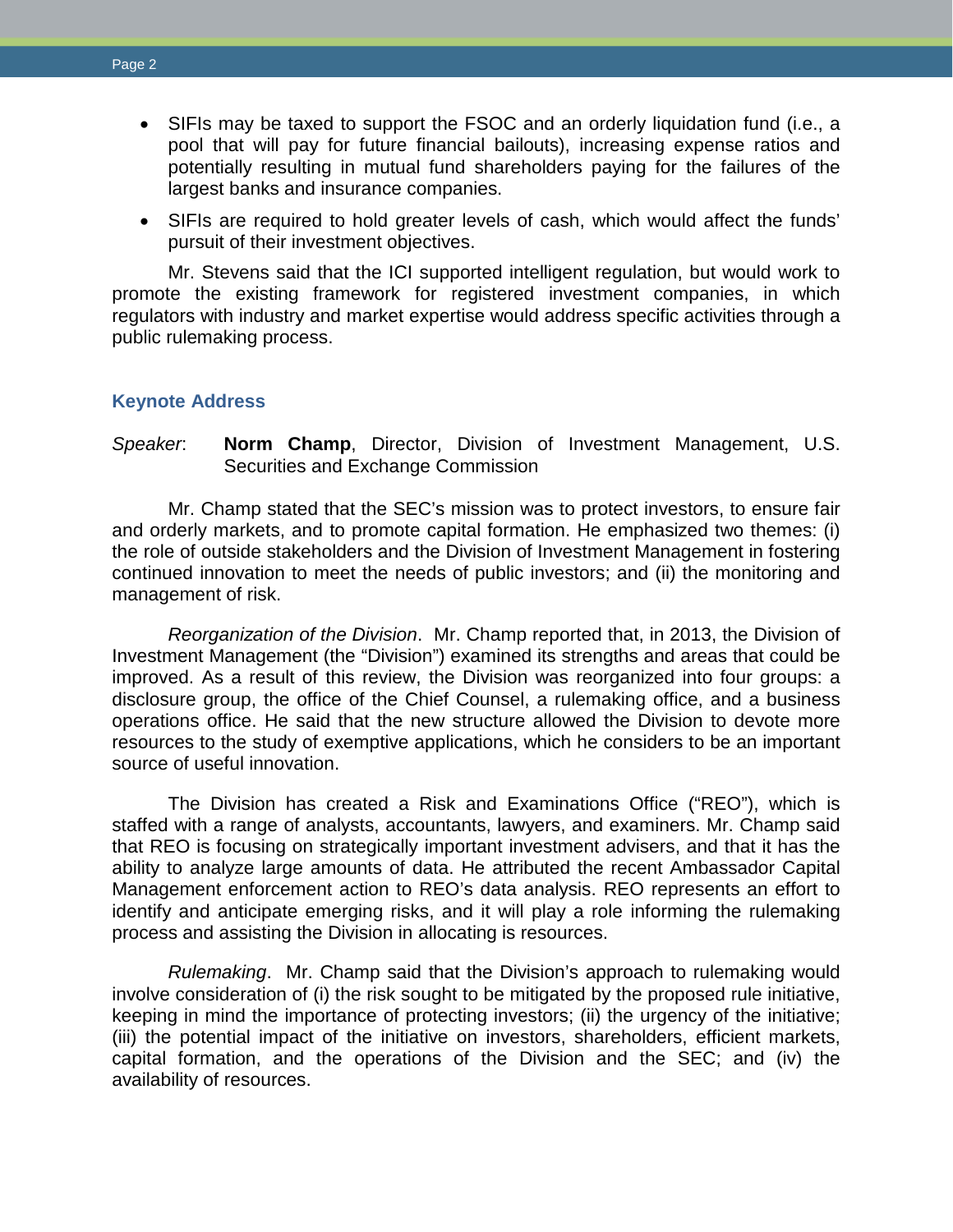To inform rulemaking, the Division is considering ways to improve its information gathering. Mr. Champ said that the staff is developing a recommendation to modernize and streamline fund reporting on operations and portfolio holdings, and that this may involve substantial revisions to, and more frequent filings of, Form N-SAR.

Turning to current initiatives, Mr. Champ said that money market reform remained a rulemaking priority for the Division. In addition, he said that the Division was considering rules reforming variable annuity disclosure to improve communications about how these products are sold, potentially incorporating aspects of the mutual fund summary prospectus. Mr. Champ said that the staff was also considering rulemaking to address target date retirement fund marketing materials including, in response to recommendations of the Investor Advisory Committee (a body created by the Dodd-Frank Act to advise the SEC), a request for comment on standardized risk-based glide path illustrations. In addition, he said that the staff would continue to work on rulemaking related to exchange-traded funds ("ETFs") as well as remaining Dodd-Frank-required rulemaking, such as removing references to credit ratings from existing rules.

*IM Guidance*. Mr. Champ said that the Division would continue to issue regular staff Guidance Updates. He said that these Guidance Updates published staff views on discrete issues, and said that he did not consider them to be substitutes for rulemaking, exemptive application, or no-action letter processes.

*Monitoring*. The Division staff will continue to meet with senior management at funds and advisory firms and fund boards as part of an educational process intended to improve the staff's understanding of the industry. Mr. Champ said that the staff will focus on the migration of individual investors from brokerage to advisory accounts, an issue that had been noted through the staff's industry discussions. He said this issue was also a priority for OCIE in 2014, and that dual registrants should consider whether a recommendation to move a client from a brokerage account to an advisory account is consistent with fiduciary obligations and the client's best interests. Mr. Champ said that the staff's monitoring efforts had also led it to focus on cybersecurity and to join with OCIE examiners in an ongoing initiative to review distribution fees and practices.

<span id="page-5-0"></span>In closing, Mr. Champ said that he was always interested in hearing new ideas from the industry, but that he wanted to see that proposals conferred clear benefits for investors.

# **General Session — The Benefits of Hindsight: A Discussion with Former SEC Commissioners and Division Directors**

*Moderator:* **Natalie Bej**, Principal, Securities Regulation, Legal Department, Vanguard

*Speakers*: **Barry P. Barbash**, Partner, Willkie Farr & Gallagher LLP **Andrew J. Donohue**, Managing Director and Deputy General Counsel, Goldman, Sachs & Co.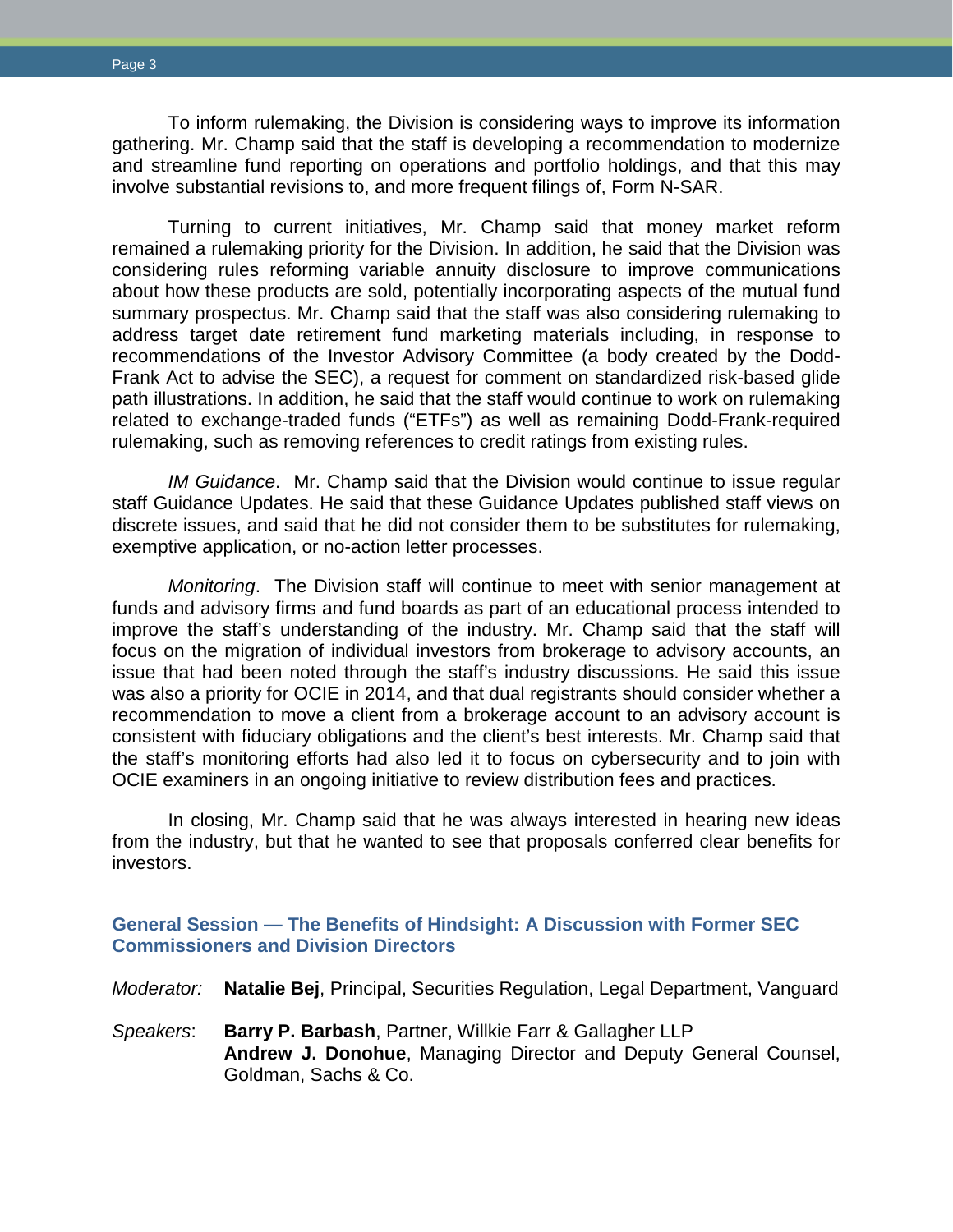**Troy Paredes**, Former Commissioner, U.S. Securities and Exchange Commission Steven M. H. Wallman, Chief Executive Officer, FOLIOfn, Inc.

The panelists in this session provided their views on recent regulatory developments, including the Dodd-Frank Act, money market reform, the designation of SIFIs, and the rulemaking process.

*The Dodd-Frank Act and Money Market Reform.* The panelists began by commenting on the current regulatory environment. Focusing on the Dodd-Frank Act, Mr. Paredes stated that its cumulative effect is "too much regulation." He noted that while problems needed to be addressed in the wake of the 2008–2009 financial crisis, the Dodd-Frank Act is excessive in that it imposes substantially higher costs of doing business and significant barriers to entry, which will hurt investors in the long run. Turning to money market funds, Mr. Paredes stated that FSOC is not the appropriate regulator for these vehicles, given its structure and grounding in the bank regulatory environment. Mr. Donohue noted that money market funds were not the cause of the financial crisis, and that imposing excessive regulatory burdens on them will ultimately impair the overall economy. He stated that FSOC does not have the regulatory experience to oversee these vehicles, and that only the Securities and Exchange Commission ("SEC") can occupy this role. Mr. Barbash agreed and urged the SEC to aggressively take the lead on dealing with money market fund reform.

*Systemic Risk and SIFIs.* Mr. Barbash addressed the topic of the potential designation of advisors and funds as SIFIs. He stated that while the recent report from the Office of Financial Research raised good questions about systemic risk in the asset management industry, multiple regulators dealing with this issue will only create confusion and bad results. Mr. Wallman opined that international regulators are further complicating the situation. While acknowledging that getting differing points of view on systemic issues is useful, Mr. Wallman stated that each regulator brings its own parochial perspective to the topic, and that any attempt to "harmonize" various regulatory initiatives could lead to bad results.

Mr. Barbash stated that regulatory agencies should engage in self reflection and introspection. Mr. Paredes noted that addressing one type of risk can lead to new risks and distortions being created. He cautioned that regulators should not look at risk too narrowly. Mr. Wallman noted that markets are designed to allocate certain types of risk, and that it would be foolish to attempt to eliminate all risk. He noted that regulators should not be substituting their business judgments for that of the marketplace.

*The Need for Bottom-Up Rulemaking.* Mr. Barbash then addressed the role of economic analysis in SEC rulemaking, asking why the SEC seems to be losing so many cases. He observed that the core of the issue is not faulty economic analysis, but rather the SEC developing rules from the "top down" rather than from the "bottom up." The panelists noted that the best regulations from the SEC emanate from the staff, and not from the Commissioners themselves. Mr. Wallman noted that the legal environment for challenging rules has also changed. He stated that judges are more skeptical of the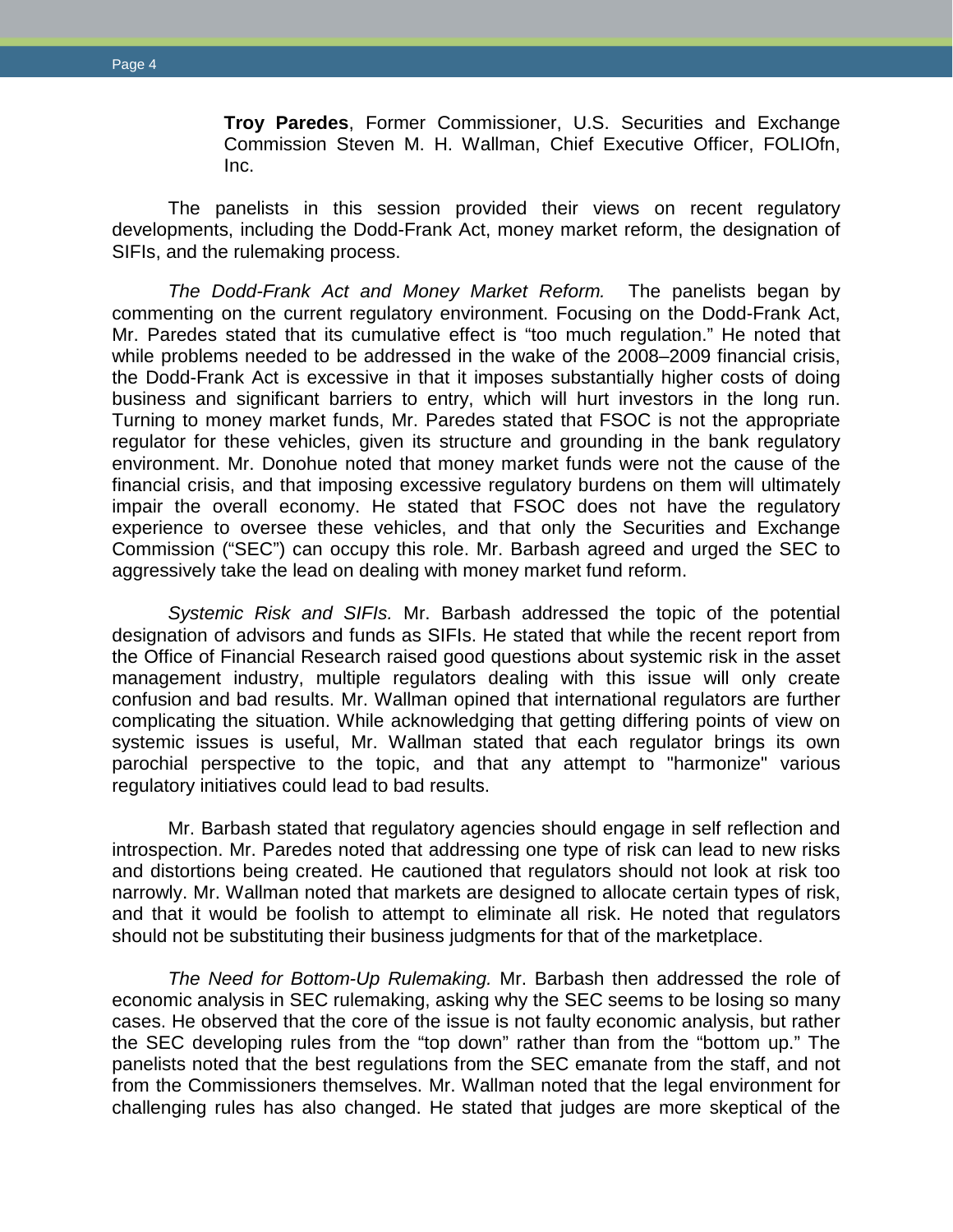SEC's initiatives, and that industry participants are much more willing now to challenge rules.

Mr. Paredes raised concerns about the impact of more regulations on innovation and competitiveness. He suggested that regulators tread lightly with proposed new regulations, and that they should not adopt a "one-size-fits-all" mentality.

<span id="page-7-0"></span>**General Session — Regulatory Developments at the SEC: Is This the New Normal?**

- *Moderator*: **Dorothy M. Donohue**, Acting General Counsel, Investment Company **Institute**
- *Speakers*: **Diane C. Blizzard**, Associate Director, Rulemaking, Division of Investment Management, U.S. Securities and Exchange Commission **Rajib Chanda**, Partner, Ropes & Gray LLP **Amy R. Doberman**, General Counsel, ProShares Advisors LLC **John M. Zerr**, General Counsel, Invesco Advisers, Inc.

This panel discussed regulatory developments and rulemaking initiatives at the SEC, including initiatives relating to ETFs, target date funds, portfolio holdings disclosure, money market funds, private fund advertising, and "say on pay" rules.

Ms. Blizzard stated that the SEC was focused on both discretionary rulemaking and rulemaking that was mandated by the Dodd-Frank Act. She said that the SEC is required to publish its regulatory agenda each April and October, and generally includes in this "Reg Flex" agenda only items that it believes the staff will be able to turn to within the next year. She explained that derivatives guidance was not on the current regulatory agenda because, while the staff is working on it, the SEC does not expect to be able to issue derivatives guidance in the next year.

*ETFs*. Ms. Doberman noted that while the 2008 ETF rule proposal would have permitted active and passive ETFs with full transparency and with only limited restrictions on investments, current exemptive applications for ETFs were subject to more restrictions than were contemplated by the proposed rule. Ms. Blizzard said that ETF rulemaking was a Division priority, but that a new version of the rule would be proposed. She explained that the products had changed over the last few years and that the staff would consider (i) whether the active versus index distinction was relevant; (ii) how much transparency should be required; (iii) what flexibility was appropriate for creation/redemption baskets; and (iv) how to address the use of leverage and derivatives. She said that the Division currently had authority to provide two separate types of ETF relief under delegated authority from the SEC -- relief for active ETFs and relief for index ETFs -- and that applicants' products needed to fit within either the "active" or "index" bucket.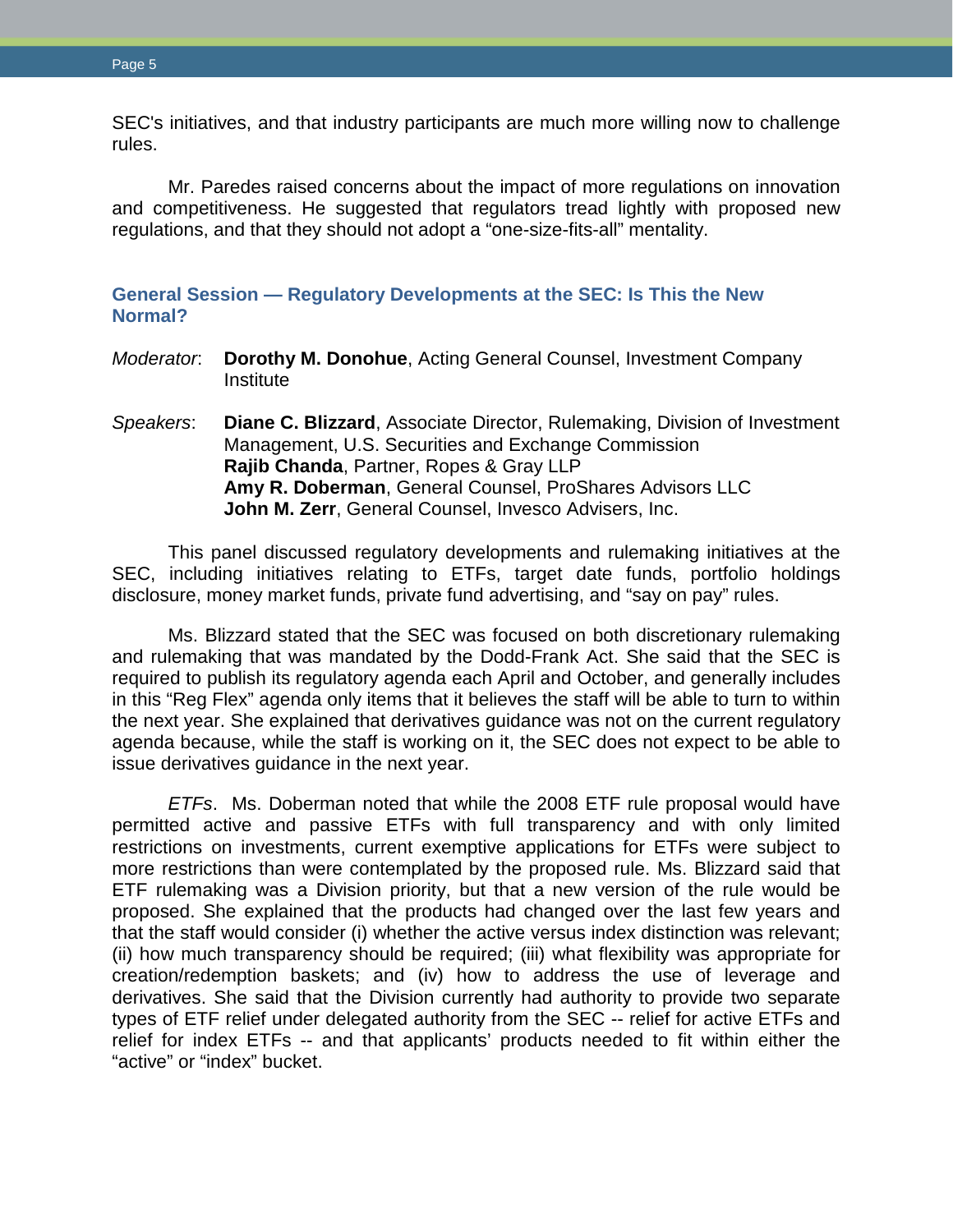*Glide Paths*. Ms. Blizzard stated that, in 2008, funds near their target dates lost between 9% and 43% of their assets. She said that this prompted the 2010 rule proposal on glide paths, addressing the concern that investors may not have understood that target date funds with the same target dates could perform so differently. She said that the Division hired a contractor to survey investors and that the contractor's 2012 report to the Division indicated that many investors had misconceptions about target date funds. The Division was now, in response to this information and a recommendation by the Investor Advisory Committee, working to develop a glide path illustration based on a measure of risk (potentially a measure of exposure to loss or volatility). She said that a glide path illustration based on asset allocation did not appear to portray portfolio risk adequately.

The other panelists questioned whether a risk metric would be helpful, whether investors would understand it, whether it might drive investors towards inappropriately conservative target date funds, whether it was necessary for plan sponsors who chose particular target date funds to offer this information to plan participants, and whether it made sense to require a risk metric only for target date funds.

*Portfolio Holdings Disclosure*. Ms. Blizzard said that portfolio holdings disclosure was an important initiative of the Division and that the staff was working on a new form applicable to all mutual funds inspired by the success of Form N-MFP for money market funds. She said that substantial updates to Form N-SAR were also under consideration. Ms. Blizzard said that the staff's goal for this initiative was to facilitate the identification of industry trends through the collection of high value information in a format that would be easy to work with and aggregate. She said that the staff was sensitive to industry's desire to protect the confidentiality of portfolio holdings. Other panelists raised concerns regarding, in addition to confidentiality, the potential costs of providing information to the SEC.

*Money Market Funds*. Mr. Chanda reviewed the recent history of money market funds, commenting on the Reserve Fund's "breaking the buck" in 2008, the Federal Reserve Board's money market fund insurance program, and the 2010 rule changes focusing on limiting portfolio risk through the imposition of liquidity and other requirements. He reviewed the 2013 money market fund proposal, which included two alternatives that could be adopted alone or in combination: (i) a requirement that prime institutional money market funds transact at a floating net asset value, and (ii) permitting money market funds to transact at \$1.00 per share but allowing them to use liquidity fees and redemption gates when necessary. Mr. Chanda then reviewed current European approaches to money market funds, including proposed regulation. He said that this remained an area of high regulatory activity in the U.S. and Europe, but that market participants were currently in a "wait and see" mode.

*Private Fund Advertising*. Ms. Blizzard said that the Division of Corporate Finance was leading an initiative to review private fund advertising practices with the involvement of the Division of Investment Management. She said that there had not been a significant amount of public advertising in connection with private funds' private placements for several reasons, including that non-U.S. jurisdictions generally continue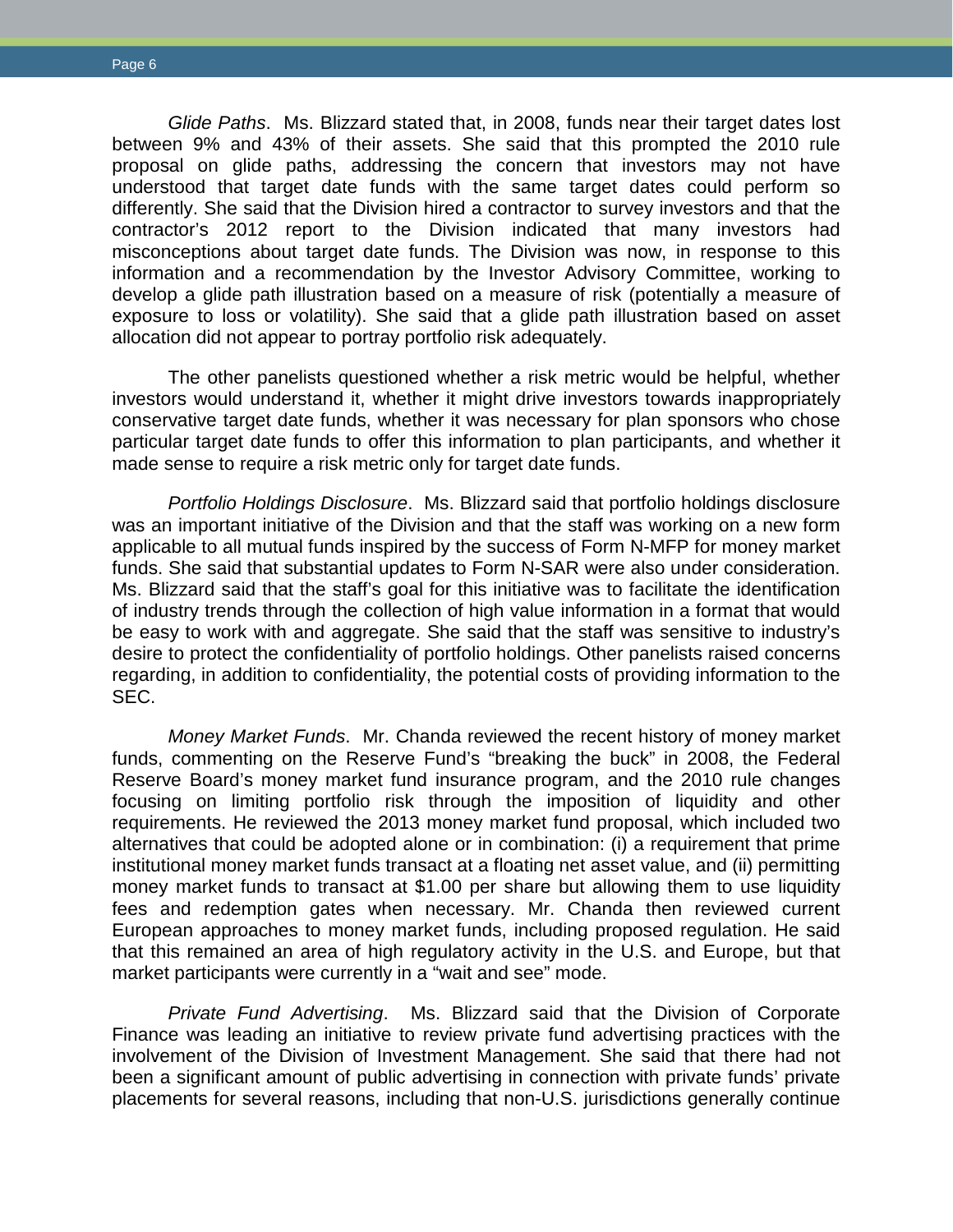to prohibit general solicitation in connection with private placements and that CFTC exemptions often used by private funds did not allow public advertising.

Ms. Blizzard said that the current Form D did not provide enough information for the SEC to learn much about general solicitation activities of private funds. She said that amendments to Form D were under consideration to require: (i) a closing amendment to Form D reporting on the results of the offering; (ii) more information about the issuer and its solicitation; (iii) additional disclosure and legend requirements; and (iv) reporting regarding disqualification provisions in Rule 506. She said that the staff was also considering extending Rule 156 under the Securities Act of 1933 to private funds.

*Say on Pay*. Ms. Blizzard said that the staff was still working on a rule requiring quantitative reporting on say on pay votes. Mr. Zerr said that the issuer community was very focused on say on pay votes, even though the votes were only advisory in nature. He said that issuers are focused on the role of proxy advisory firms, and that, at a December 2013 SEC roundtable on proxy voting, proxy advisory firms were criticized for a lack of transparency, basing recommendations on inaccurate data, having too much influence on votes, and having conflicts of interest. He said that institutional investors were also criticized for effectively outsourcing their fiduciary duties to vote by relying on proxy advisory firm recommendations, and that the SEC was criticized for facilitating the situation through no-action guidance issued to the proxy advisory firms. He observed that institutional investors typically did not simply rely on proxy advisory firms, but instead considered those firms' recommendations in reaching their own conclusions. Ms. Doberman observed that the importance of proxy voting varies with a fund's investment strategy, so that a "one size fits all" approach to proxy voting did not necessarily make sense.

*IM Guidance*. Ms. Blizzard said that the IM Guidance Updates were intended as suggestions for industry to consider. The panelists, using the recent guidance regarding fixed income funds as an example, said that, in practice, there was a real risk that the guidance would be interpreted by the staff of the Division, OCIE, and the industry as having the authority of a rule, even though IM Guidance Updates are not subject to the notice and comment safeguards of the Administrative Procedures Act.

#### <span id="page-9-0"></span>**Session 1-A — Current Tax Developments**

- *Moderator*: **Karen Lau Gibian**, Associate Counsel, Tax Law, Investment Company Institute
- *Speakers*: **Stephen D. Fisher**, Principal, Financial Services–Tax, Ernst & Young, LLP **Robert J. Foley**, Director, Product Tax Department, State Street Bank and Trust Company **David J. Mangefrida Jr.**, Senior Vice President and Director of Tax, Calamos Investments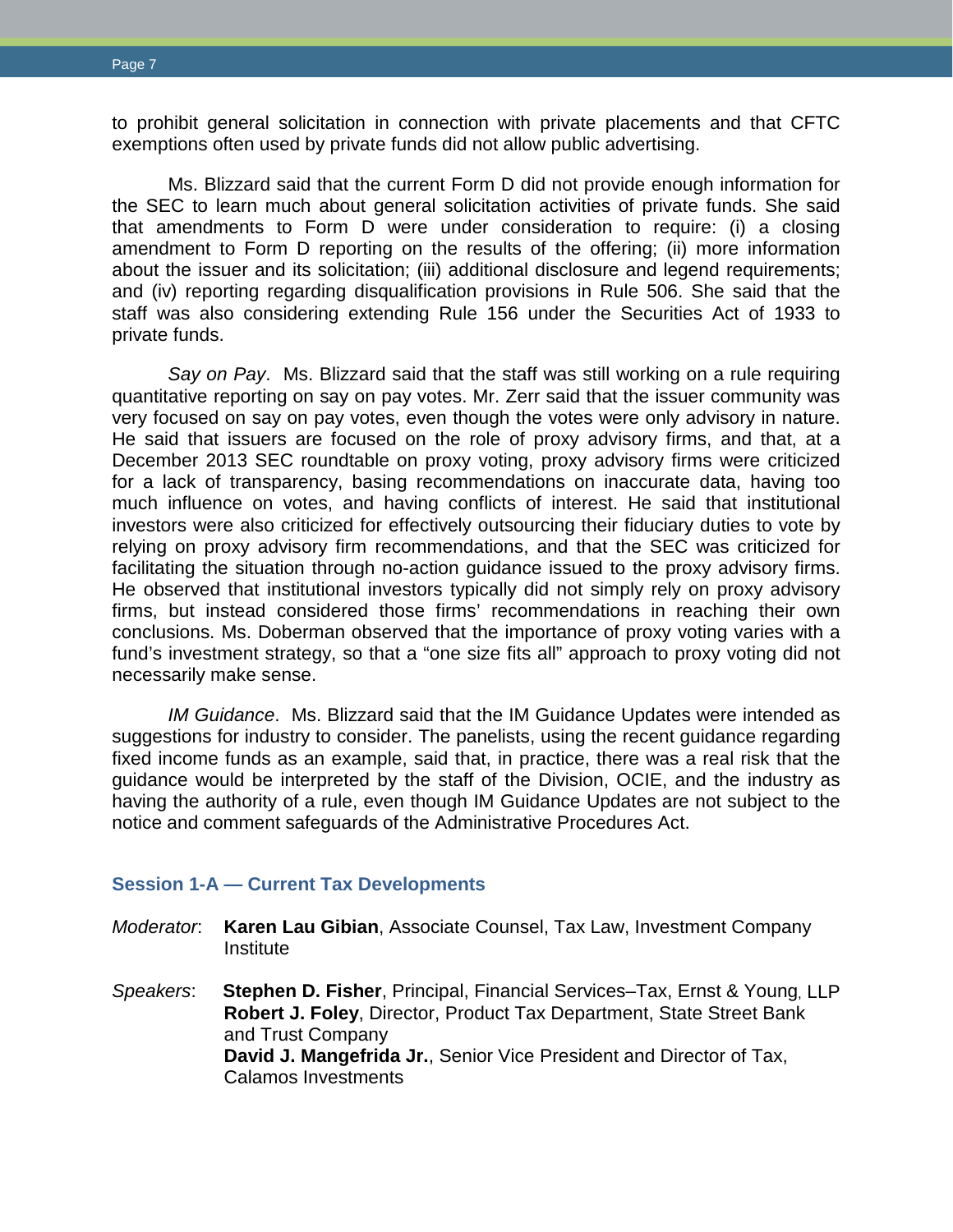This panel focused on the current developments in tax regulation that may have an impact on funds.

*Section 871(m): Withholding on Dividend-Equivalent Payments*. Mr. Fisher spoke about proposed regulations under Internal Revenue Code Section 871(m), which Congress enacted in 2010 to combat the use of swaps to avoid withholding on dividends paid with respect to U.S. equities to non-U.S. persons. Such dividendsourcing tax arbitrage was made possible by the different sourcing rules applicable to the taxation of dividend income (based on the residence of the issuer of the dividendpaying stock) and swap income (based on the residence of the taxpayer). Regulated investment companies ("RICs") are most likely to run into these rules when they have short equity exposure, and are thus making dividend-equivalent payments on dividendpaying stocks, whether through a swap position, a short sale, or otherwise.

The proposed regulations address payments on (i) specified notional principal contracts ("specified NPCs") contingent on, or determined with reference to, payment of U.S.-source dividends; and (ii) a broader category of so-called equity linked instruments ("ELIs"). The effective date of the ELI rules has been delayed so as to apply only to positions acquired at least 90 days after the adoption of the final regulations. ELIs are defined broadly to include options, forwards, and futures contracts with a delta (the difference between the performance of an instrument and the performance of the underlying asset(s) to which the instrument refers) greater than or equal to 0.70. Whether a particular position constitutes an ELI is determined (i) at the time the position is acquired -- if it is an ELI at that time, it will remain an ELI notwithstanding any drop in the correlation between the performance of the instrument and the underlying reference asset; and (ii) at the record date for payment in order to determine the applicable withholding obligation.

*International Tax: Foreign Tax Reclaims.* Mr. Mangefrida spoke about the prospects for obtaining refunds (so-called "reclaims") of foreign tax -- whether "Santander" European Union ("EU") reclaims under former Article 56 (now Article 63), or non-EU reclaims -- in a series of different countries. He reported that the ICI has made significant progress by taking the question of foreign tax reclaims to "competent authority" in the U.S. (i.e., various IRS and Treasury representatives who negotiate tax issues on behalf of common interests of U.S. taxpayers). Mr. Mangefrida generalized that a number of countries are trying to postpone or even eliminate any requirement that they pay reclaims by (i) rejecting claims and asking serial questions, apparently in the hope that the taxpayer will miss a deadline (Austria); (ii) requiring proof of signature authority (Italy); (iii) treating RICs as fiscally transparent and thus denying that the RIC can make a claim in its own right (Norway); (iv) imposing onerous demands for shareholder information (Netherlands, South Korea); (v) trying to establish that the funds are not sufficiently similar to the funds that were the subject of the taxpayerfavorable decision in the Santander case; or (vi) so complicating the process as to make most reclaims uneconomical (Philippines).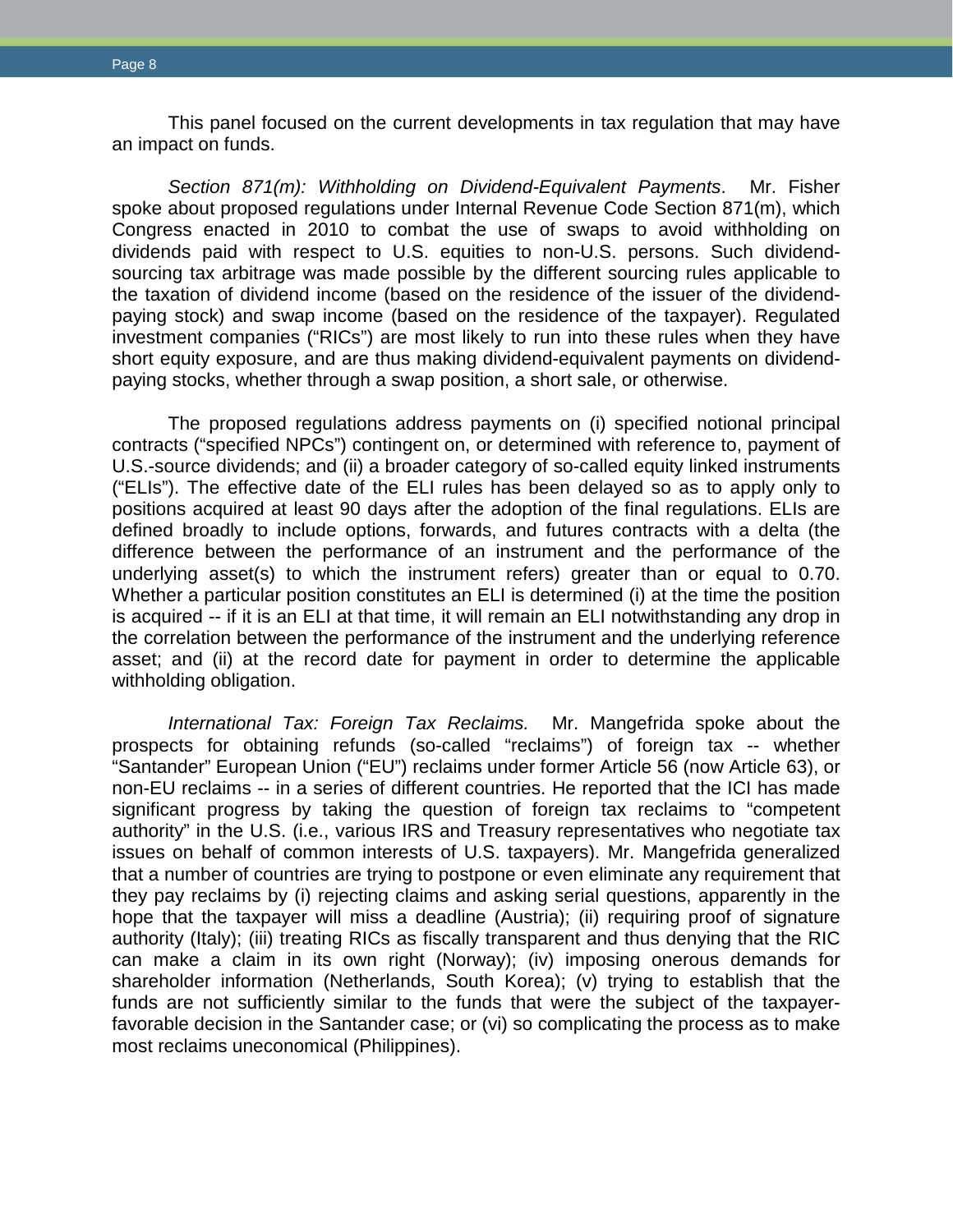*Foreign Account Tax Compliance Act ("FATCA")*. Mr. Foley discussed FATCA, which imposes new documentation, reporting, withholding, and/or account diligence requirements, to varying degrees, on foreign financial institutions ("FFIs"), non-financial foreign entities, and U.S. withholding agents, and the final FATCA regulations that were published in January 2013. Mr. Foley indicated that the first "soft deadline" for registering for the FATCA program is April 25, 2014. He observed that, after having originally been skeptical and unenthusiastic about FATCA's enactment in 2010, a number of European governments are now happy to have a means, through the bilateral exchange of information, by which they can determine the countries in which their nationals have invested in foreign accounts. Forty-one countries have entered into inter-governmental agreements for the exchange of information and there is a likelihood that other countries will enter into automatic exchange of information agreements. Mr. Foley noted that compliance issues could arise from the overlapping, but not completely identical, information reporting obligations that these regimes impose.

*U.S. Tax Developments.* Ms. Gibian discussed current U.S. tax developments. She noted that the prospects for the so-called "extenders" legislation are unclear at this time, and then addressed the discussion draft for the Tax Reform Act of 2014 introduced in February by Ways & Means Committee Chair Dave Camp (the "Camp Tax Reform Discussion Draft"). The Camp Tax Reform Discussion Draft provisions principally implicating registered funds include (i) proposals relating to derivatives on publicly-traded securities, which are proposed to be required to be marked to the market as ordinary income or loss; and (ii) a fundamental change in the treatment of net capital gains, which are proposed to be no longer eligible for an explicit reduced rate, but 40% of which will be deductible in the computation of net capital gains subject to tax.

The Camp Tax Reform Discussion Draft would reduce the number of income tax brackets from seven to three: 10%, 25%, and a 10% surtax raising the top marginal rate to 35%. It proposes to repeal the alternative minimum tax, but at the same time, to add back certain exclusions (such as municipal bond interest) and deductions for the purposes of determining amounts subject to the 10% surtax. While it proposes to require all taxpayers to account for sales of securities on a first in, first out ("FIFO") basis, the Joint Committee Technical Explanation of the Tax Reform Discussion Draft suggests that average-cost basis will remain available in respect of RIC shares. It would impose an excise tax on the excess total consolidated assets of SIFIs (i.e., entities with assets having a value exceeding \$500 billion).

Mr. Fisher noted a somewhat surprising implication of the Camp Tax Reform Discussion Draft that would modify the definition of passive income used for determining whether an entity can fit within the category of publicly traded partnerships eligible for partnership treatment by limiting the permissible categories of passive income to income from activities relating to mining and natural resources. If not amended, an unanticipated effect of excluding investment income as a category of passive income would be to cause tender option bond structures currently used to convert long-term bonds to Rule 2a-7-eligible investments to be treated as corporations rather than as largely transparent vehicles.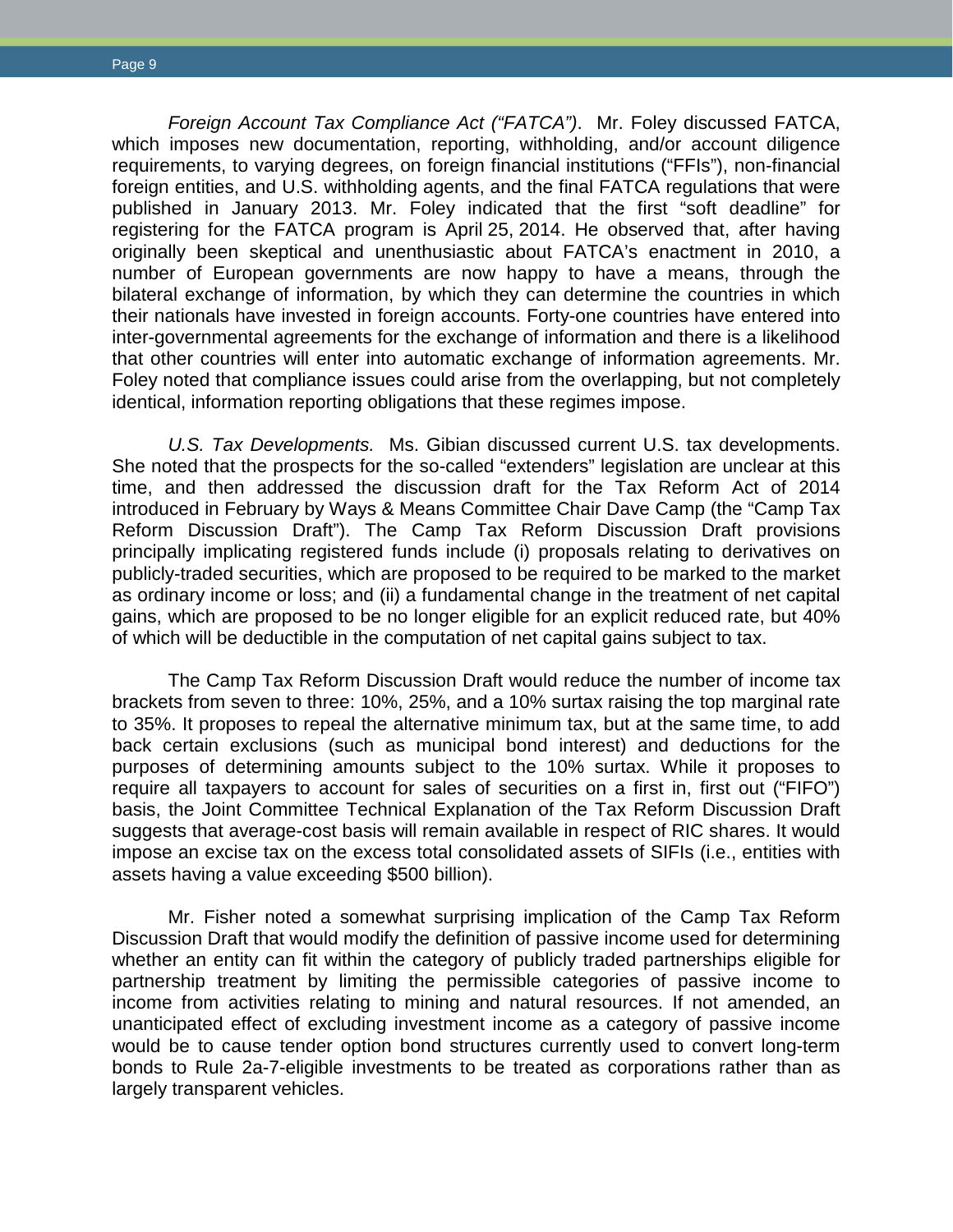Ms. Gibian indicated that another proposal in the Camp Tax Reform Discussion Draft would be to require capital contributions by non-shareholders to be currently included in income. Mr. Mangefrida observed that this would arguably have the effect of defeating the purpose of such contributions to restore or to supplement net asset value.

Ms. Gibian further indicated that the Camp Tax Reform Discussion Draft will require accrual-basis taxpayers to include items of income no later in the year in which the item is included for GAAP purposes, thus requiring a greater familiarity with when items are included for GAAP purposes. It would also modify the corporate return due dates, first to apply on the 15th day of the fourth (rather than third) month following the table year end, and provide for automatic six-month extensions.

Finally, Ms. Gibian indicated that the Camp Tax Reform Discussion Draft includes three meaningful retirement-related changes, the net effect of which is to push individuals into Roth Individual Retirement Accounts ("IRAs"). First, it would eliminate the income-eligibility limits for contributions to Roth IRAs and prohibit both new contributions to traditional IRAs and nondeductible contributions to traditional IRAs. Finally, it would encourage taxpayers subject to the 10% surtax to participate in Roth 401(k) plans relative to traditional 401(k) plans, withdrawals from which are subject to a 35% tax rate.

### <span id="page-12-0"></span>**Session 1-B — Are We There Yet? Rules of the Road for Fund CPOs**

- *Moderator*: **Rachel H. Graham**, Senior Associate Counsel, Securities Regulation, Investment Company Institute
- *Speakers*: **Ruth S. Epstein**, Partner, Stradley Ronon Stevens & Young, LLP **Erik D. Ojala**, Senior Vice President, Associate General Counsel, and Secretary, Harbor Capital Advisors, Inc. **Tara W. Tilbury**, Vice President and Group Counsel, Ameriprise Financial,Inc. **Jennifer Sunu**, Director of Audits, National Futures Association

This panel discussed issues facing fund commodity pool operators ("CPOs") under the recently amended CFTC rules, including Rule 4.5 testing, NFA examinations, harmonization, and Form CPO-PQR. Ms. Graham commenced the discussion by noting that, in the next couple of months, the ICI plans to form a new committee to address issues that are unique to advisers that are required to register as CPOs.

*Rule 4.5 Testing.* Ms. Tilbury explained that there are benefits to daily portfolio testing of registered funds that satisfy the trading and marketing eligibility requirements under amended Rule 4.5 ("4.5 Funds"). She pointed out that daily testing of 4.5 Funds can help to avoid a last minute need to register as a CPO and will allow funds to monitor trends in their use of commodity interests, which could be useful for gauging the potential impact of increased margin requirements in connection with the shift to cleared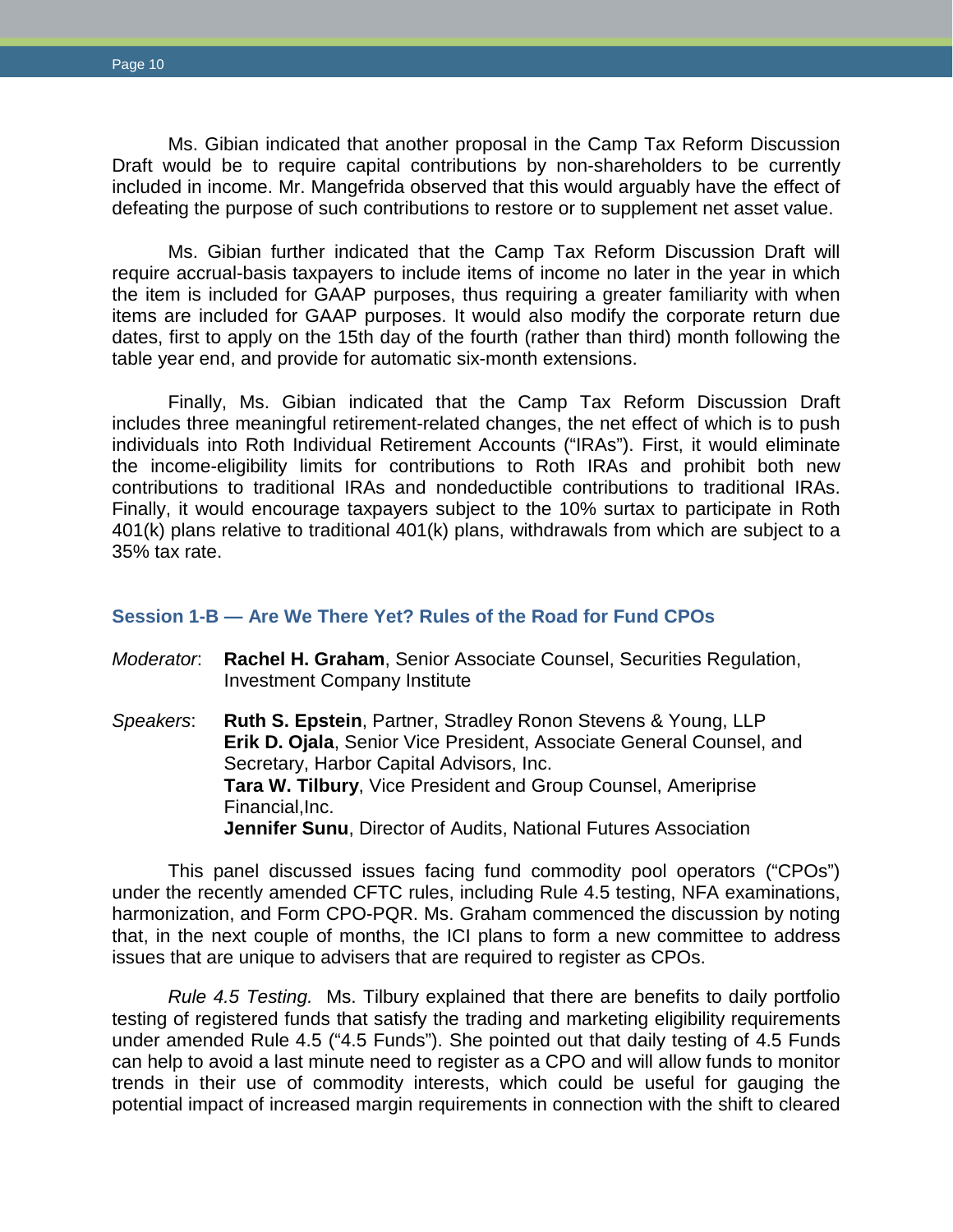swaps. She noted that, for funds with multiple advisers, a decision is needed about whether each adviser is responsible for staying under the trading thresholds with respect to its sleeve of the fund, or whether the fund's overall status against the thresholds is shared with the advisers so that they can take advantage of any headspace available against the fund-level limits.

Ms. Epstein emphasized the importance of advance planning if a 4.5 Fund is in danger of exceeding the thresholds in the rule, particularly where (i) the adviser is not already a registered CPO, and therefore would need to register before the 4.5 exemption is withdrawn: or (ii) the fund has one or more sub-advisers that are not registered commodity trading advisors ("CTAs") because they are relying on the fund's status as a 4.5 Fund.

*NFA Examinations.* Ms. Sunu noted that, in light of recent rule changes, the number of CPO members of the National Futures Association ("NFA") has jumped from approximately 1,200 to 1,800 and the number of commodity pools overseen by the NFA has increased from approximately 1,800 to over 6,000. She stated that the NFA typically examines approximately 400-600 firms a year and has a goal of examining all firms every 3 to 5 years. She explained that there is no set schedule for member examinations; examination determinations are made using a risk management system that takes into account information from a number of sources, such as customer complaints, financial filings, background information, and disclosure documents. Some firms are examined every year as a result of the risk management system and others every few years. She indicated that the NFA almost always, particularly for CPOs, provides advance notice of onsite exams, typically 2 to 4 weeks in advance, along with a list of records the NFA would like to review on its first day of field work. She said that, to date, the NFA has completed approximately half a dozen exams of new fund CPOs, focusing on larger CPOs. She noted that for an NFA examination, four auditors may be engaged onsite for one to two weeks for smaller CPOs and up to seven auditors may be engaged onsite for three to four weeks for larger CPOs. She also said that the NFA tries to coordinate with the SEC so that a firm is not being examined by both the SEC and NFA at the same time. She indicated that NFA exams of fund CPOs tend to focus on the valuation of pool assets, do not focus on SEC requirements, and do not touch upon 4.13(a)(3) exempt pools unless there are red flags that warrant further review of the exempt pools.

*Harmonization.* Ms. Epstein discussed rule harmonization between the CFTC and SEC. She explained that one of the conditions to taking advantage of substituted compliance is that a fund's prospectus disclosure must comply with SEC disclosure requirements as well as a limited number of additional CFTC requirements. She noted that the CFTC provided no guidance on how related account performance should be displayed in the prospectus when it is required under the harmonization rules, creating interpretive questions for funds to address in deciding how to calculate and display related account performance for funds with less than 3 years of operations.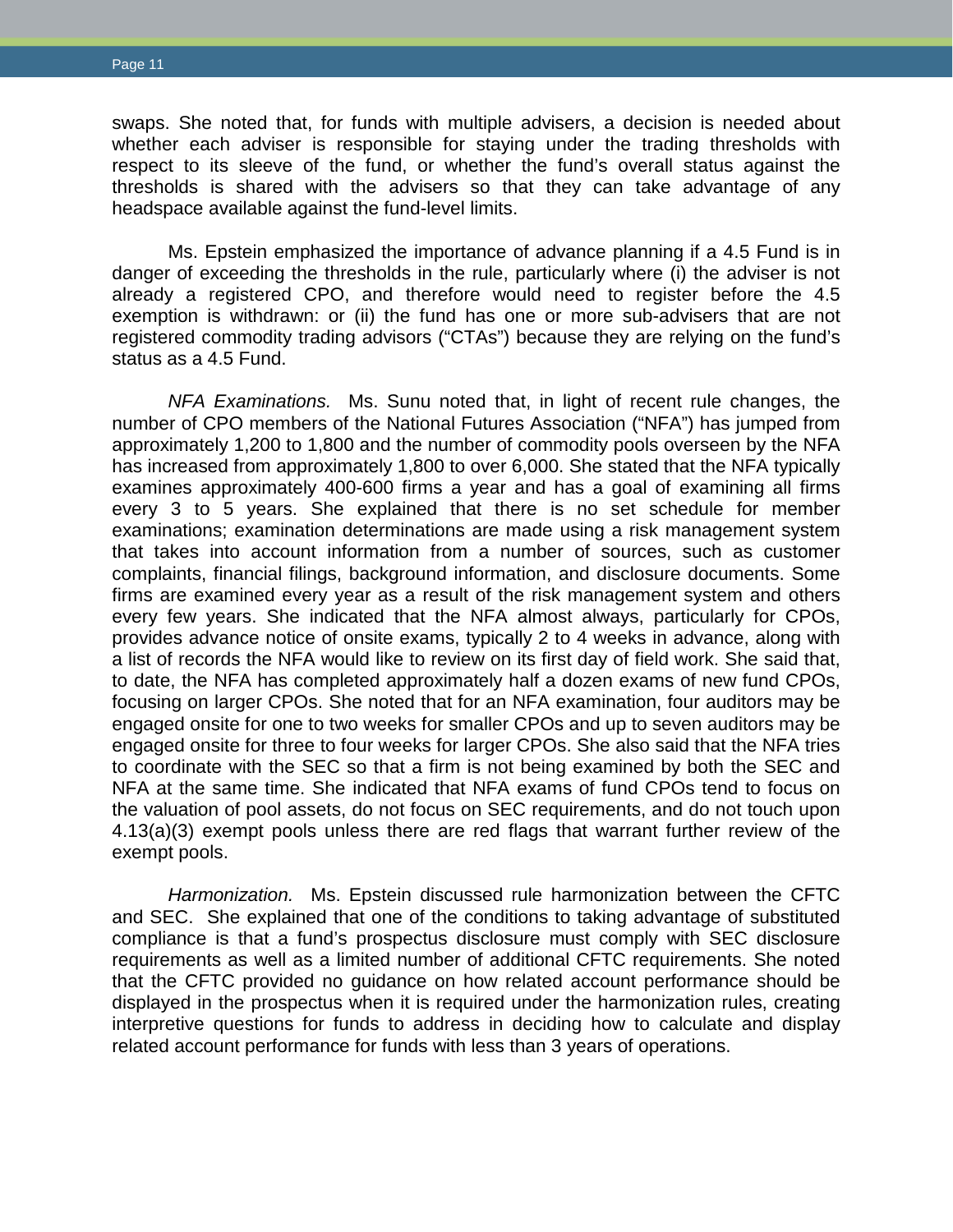Ms. Sunu reported that a CPO can ask for an extension for an annual report filing, but it will only be granted if the extension request is received prior to the deadline for filing the annual report (90 calendar days after the pool's fiscal year end), preferably with enough time for the request to be processed before the deadline. She said that extensions are generally available for funds-of-funds and other extensions are available on a case-by-case basis, typically when additional time is needed to complete valuations. She noted that requests for extensions that exceed 90 days from the original due date generally will not be granted. Ms. Sunu indicated that if financial statements cover both CPO funds and 4.5 Funds, the combined statements should be filed and the NFA will focus on the CPO Funds.

Ms. Epstein described the non-harmonized aspects of recordkeeping. She noted, for example, that all records required under CFTC Rule 4.23 must be maintained in accordance with CFTC Rule 1.31, which has several unusual, outdated provisions for electronic records. The panel noted that the ICI has recently submitted a petition for further rulemaking to obtain clarity on which records are maintained under the SEC's rules and which are covered under the CFTC's rules and to request further harmonization on recordkeeping and temporary no action relief on an expedited basis.

*Form CPO-PQR.* Because there is little guidance on completing Form CPO-PQR, Ms. Tilbury noted that CPOs could benefit from rigorously documenting assumptions made about the information being sought by the form's questions and why and how questions were answered as they were, in order to better respond to potential questions from the CFTC or NFA. Mr. Ojala said that the CFTC has made clear that a controlled foreign corporation ("CFC") needs to be treated as a separate entity from its parent fund, meaning that the CPO of a CFC must register unless an exemption is available with respect to the CFC. He also noted that the harmonization rules do not apply to CFCs because a CFC is not a registered investment company, but that in the harmonization rule release it was noted that a CFC is not required to provide a separate disclosure document if the fund's prospectus provides disclosure regarding the CFC, including the principal risks associated with the CFC's investments. He described available non-self executing relief from the requirement to provide an annual report to pool participants in CFCs and the non-self executing relief allowing consolidated Form CPO-PQR filings covering funds and CFCs.

*Additional Requirements.* Ms. Sunu described NFA-specific requirements that apply to Fund CPOs once they register. CPOs must have a written ethics training procedures and disaster recovery plans. Ms. Sunu further noted that the NFA requires all members to conduct an annual self-examination using the checklist found on the NFA's website, which the NFA typically requests to review during the examination process. In addition, she explained there is a separate annual questionnaire that members are required to complete and submit to the NFA, which is used as part of NFA's risk management system.

Ms. Sunu said that the NFA's concept release about having a minimum capital requirement for CPOs is not a proposed rule and that the NFA is open to hearing from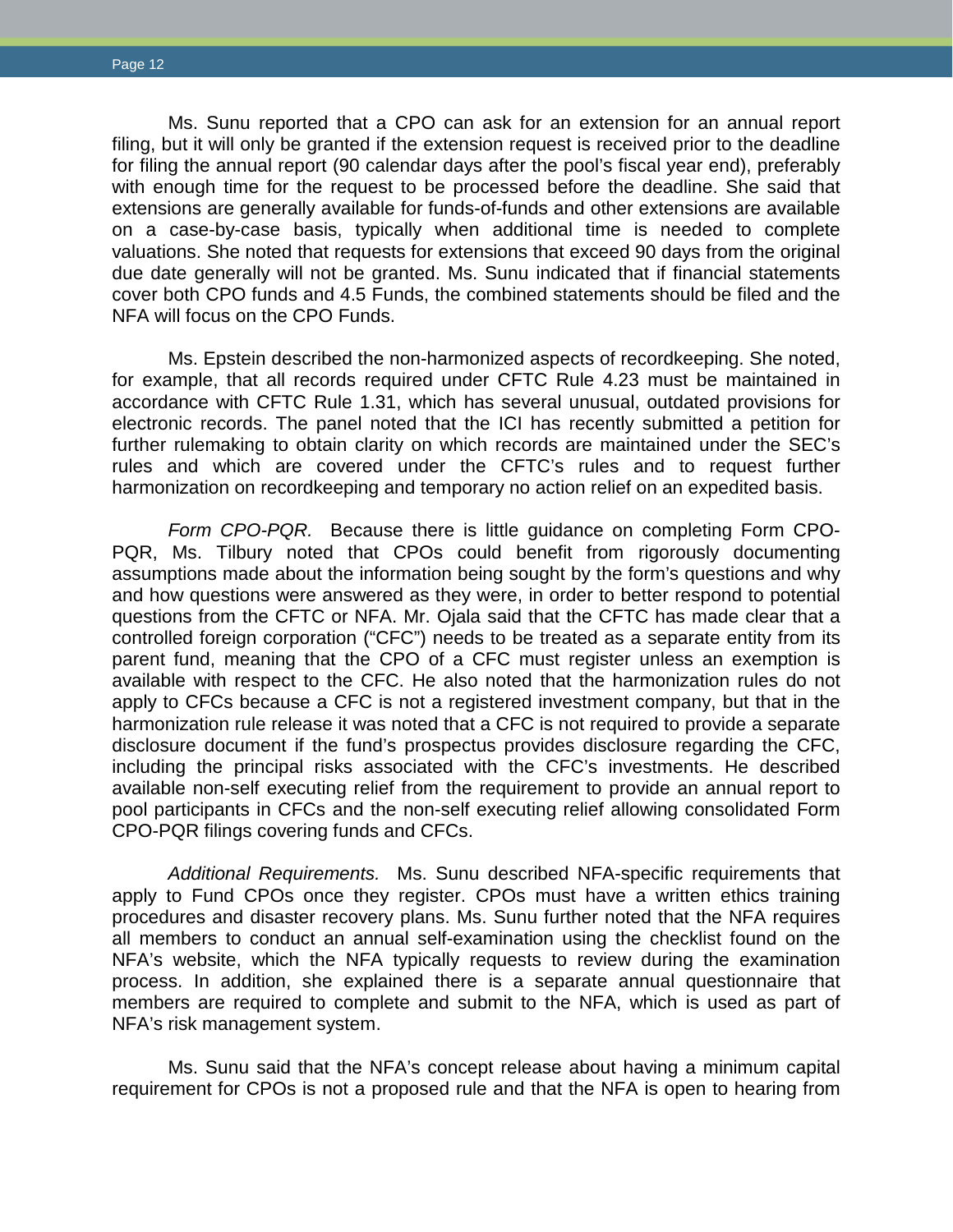the industry about whether it is appropriate. She said that the comment deadline is April 15. Ms. Graham noted that the ICI is in the process of completing its comment letter on the concept.

# <span id="page-15-0"></span>**Session 1-C — Trading Compliance and Best Execution: What Every Lawyer Should Know**

| Moderator. | Ari Burstein, Senior Counsel, Capital Markets, Investment Company<br>Institute                                                                                                                                                     |
|------------|------------------------------------------------------------------------------------------------------------------------------------------------------------------------------------------------------------------------------------|
| Speakers:  | Lisa I. Bloomberg, Senior Vice President and Deputy General Counsel,<br>OppenheimerFunds, Inc.<br>Ralph Mittl, Principal, Ernst & Young LLP<br>Eric M. Pollackov, Managing Director, Charles Schwab Investment<br>Management, Inc. |

**Steven W. Stone**, Partner, Morgan, Lewis & Bockius LLP

This panel discussed practices and developments with respect to trading, with a particular emphasis on best execution and soft dollars.

*Best Execution.* Mr. Stone explained that although there is no statutory or rulebased definition of "best execution," it is frequently described as the duty of an investment adviser to seek to execute securities transactions so that the total cost of a purchase or total proceeds of a sale are the best reasonably available under the circumstances. He noted that despite the increased transparency into equity trading costs afforded by tools such as transaction cost analysis ("TCA"), evaluation of best execution still depends significantly on the circumstances of each trade, including the nature of the security, the size of the trade relative to average daily trading volume, and how the trade relates to the portfolio manager's strategy. Ms. Bloomberg stressed the importance of monitoring trading data for potential trends, and reported that her firm shares TCA data with its mutual fund directors.

*Trading Review.* Ms. Bloomberg noted the importance of involving multiple groups in the review of trading, including information technology, portfolio management, trading, compliance, and legal. Mr. Pollackov reported that his firm involved traders and portfolio managers in the drafting of desktop procedures relating to trading and reporting. He noted that changes to strategies may require revisions to trading policies and procedures, and Ms. Bloomberg emphasized the importance of ensuring that trading practices remain consistent with advisers' and funds' disclosures.

Mr. Stone noted that, having developed the National Exam Analytics Tool ("NEAT"), the SEC staff now routinely requests multiple years of trading data and is undeterred by the size of data files provided. As a result, investment advisers will want to analyze the same data, and will want to document their review of any transactions that are flagged in their review of that data.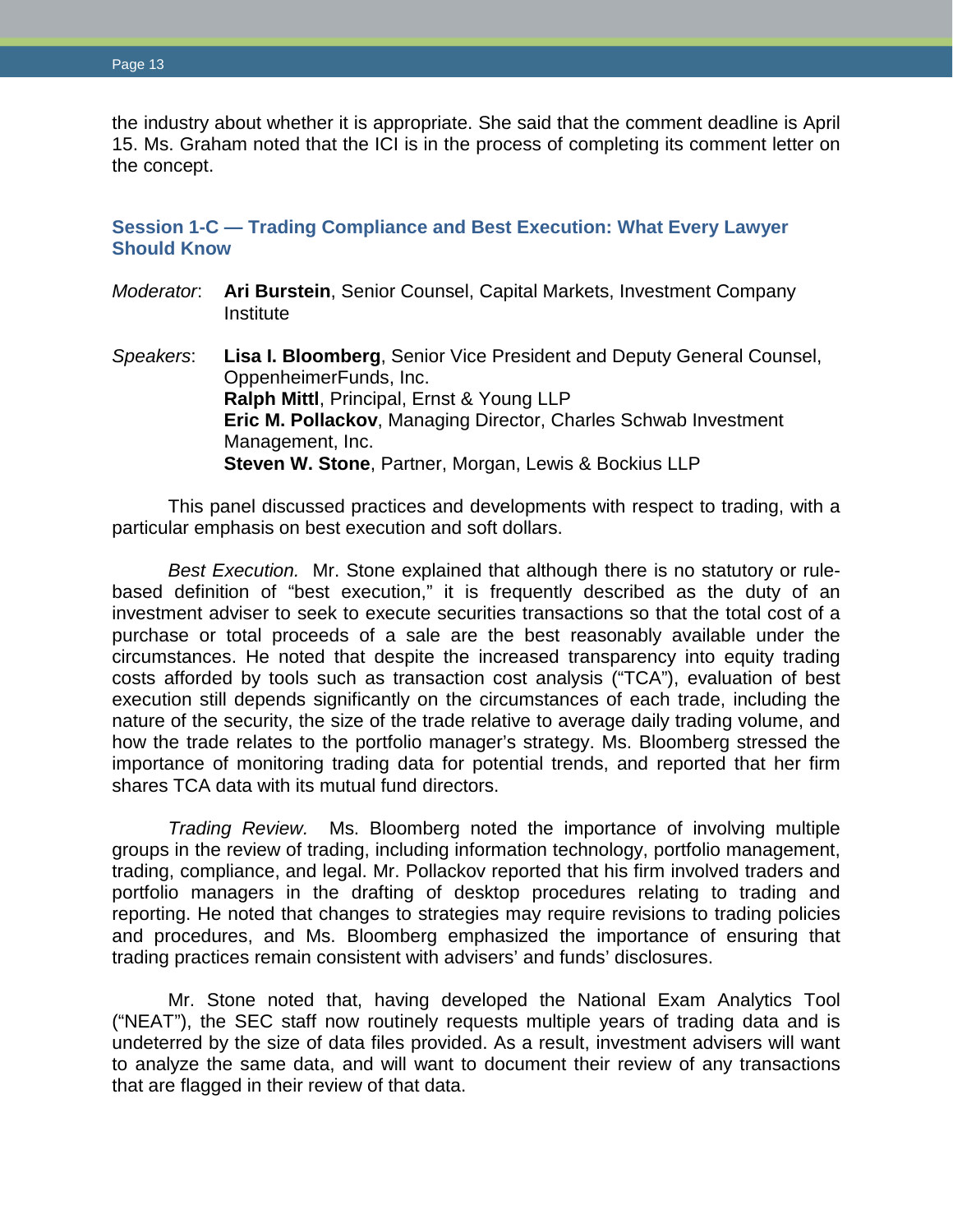*Soft Dollars.* Mr. Burstein noted that the Financial Conduct Authority ("FCA") consultation on dealing commissions would prohibit firms operating in the UK from using soft dollars to pay for access to corporate management of issuers in which the firms may invest (unlike the U.S., where the SEC's 2006 soft dollar guidance permits the use of soft dollars for access). As a result, investment advisers with closely integrated trading systems could potentially find themselves unable, as a practical matter, to use soft dollars for corporate access in any jurisdiction. Mr. Burstein noted that this would appear to be an area in which the International Organization of Securities Commissions ("IOSCO") could help develop global standards.

*Electronic Trading.* The panel discussed the challenges and opportunities presented by increased electronic trading. Mr. Burstein reviewed data showing significant increases in electronic trading in recent years, noting that both average commission costs and average order size had decreased over time. Mr. Burstein commented that asset managers in Hong Kong using third-party trading algorithms are now required to perform due diligence on sell-side providers of electronic trading systems. Ms. Bloomberg stated that her firm involves its technology group, as well as portfolio managers and traders, whenever the use of a new platform is proposed. Mr. Burstein noted that the ICI is developing a standard questionnaire for intermediaries selling mutual fund shares that could promote efficiency.

*Examinations and Proceedings.* Mr. Stone reviewed several recent enforcement proceedings against small investment advisers using an affiliated broker and the SEC's recent cross-trading case against Western Asset Management. Mr. Stone observed that in recent examinations, the SEC staff has asked for documentation explaining differences between pre-trade and post-trade allocations of aggregated trades.

The panel discussed best execution in fixed income and derivatives markets, noting that although there is less trade data available for fixed income than for equities, the TRACE system provides some information on corporate fixed income securities. The panelists agreed that having processes in place for seeking multiple bids and comparing trading results to recent and subsequent trades (to the extent such trade information is available) appears to be of importance to the SEC staff.

# <span id="page-16-0"></span>**Session 1-D — Valuation Trends: Squaring Industry Practices with Regulatory Expectations**

- *Moderator*: **Robert C. Grohowski**, Senior Counsel, Securities Regulation, Investment Company Institute
- *Speakers*: **Elizabeth Duggan**, Managing Director, Global Evaluated Services, Interactive Data Corporation **Paul Kraft**, Partner, Deloitte & Touche LLP **Philip H. Newman**, Partner, Goodwin Procter LLP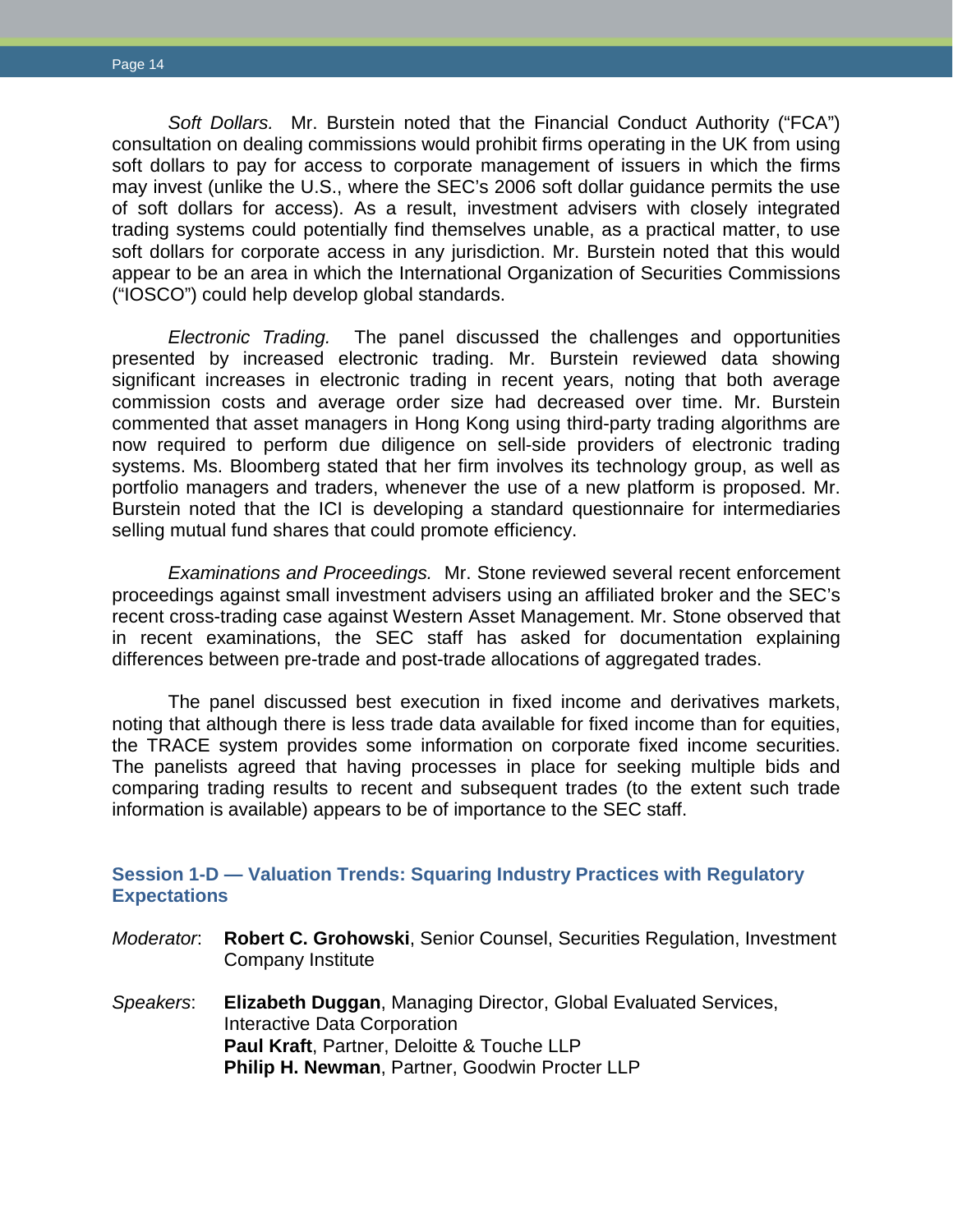**Douglas J. Scheidt**, Associate Director and Chief Counsel, Division of Investment Management, U.S. Securities and Exchange Commission

The panel discussed regulatory expectations of the SEC and its staff regarding fund portfolio valuation and evolving market practices and trends in the industry in the areas of (i) valuation policies and procedures; (ii) board oversight and delegation; (iii) pricing vendor due diligence; (iv) backup pricing sources, price challenges, and price overrides; and (v) back testing and stress testing.

*Potential SEC Guidance.* Mr. Grohowski asked Mr. Scheidt to comment on the timing of possible guidance from the SEC on fund valuation matters, as has been cited as an initiative by representatives of the SEC and the Division in prior forums and speeches. Mr. Scheidt said that this is not likely to be a near term project of the SEC in light of other priorities, but that the Division may provide guidance on discrete topics relating to valuation. He did not specify which areas might be covered in any Division guidance and noted that "nothing is set in stone" and "nothing will happen any time soon."

*OCIE's Findings.* Mr. Scheidt summarized various recent findings of the Division of Investment Management's Office of Compliance, Inspections, and Examinations ("OCIE") relating to fund valuation, noting OCIE's focus on inadequate valuation policies, failure to consistently follow valuation policies, inadequate disclosure of changes to policies that have a material impact on valuations, failure to update valuations in response to relevant events, and withholding of pricing issues and errors from the compliance department, valuation committee, or fund board. He also discussed valuation themes in recent SEC enforcement cases, including the valuation of illiquid assets, use of stale prices, failure to consider available dealer quotes and other market information that would negatively affect valuations, lax valuation committee oversight, undue influence of portfolio managers, and reliance on the premise that all trades are "distressed" without a sound factual basis for that conclusion.

*Morgan Keegan Case.* Mr. Newman commented that statements in the SEC's June 2013 settlement order with former directors of the Morgan Keegan funds and the related expert testimony of former SEC Chairman Harvey Pitt have created significant uncertainty among fund directors regarding their roles and responsibilities with respect to fair valuation and whether regulatory expectations have changed. Mr. Scheidt said that in his view the Morgan Keegan settlement does not reflect a change in regulatory requirements or expectations. He said that the settlement order sets forth the facts of what the Morgan Keegan directors did and did not do in that particular case to serve as the basis for the SEC's findings, but that this should not be considered SEC or Division guidance as to what other fund boards must do to satisfy their responsibilities in other circumstances.

Mr. Kraft noted that Deloitte & Touche's 2013 Fair Value Pricing Survey suggests that fund boards have been keenly focused on the Morgan Keegan settlement order and that many have taken action in response to the findings involving the Morgan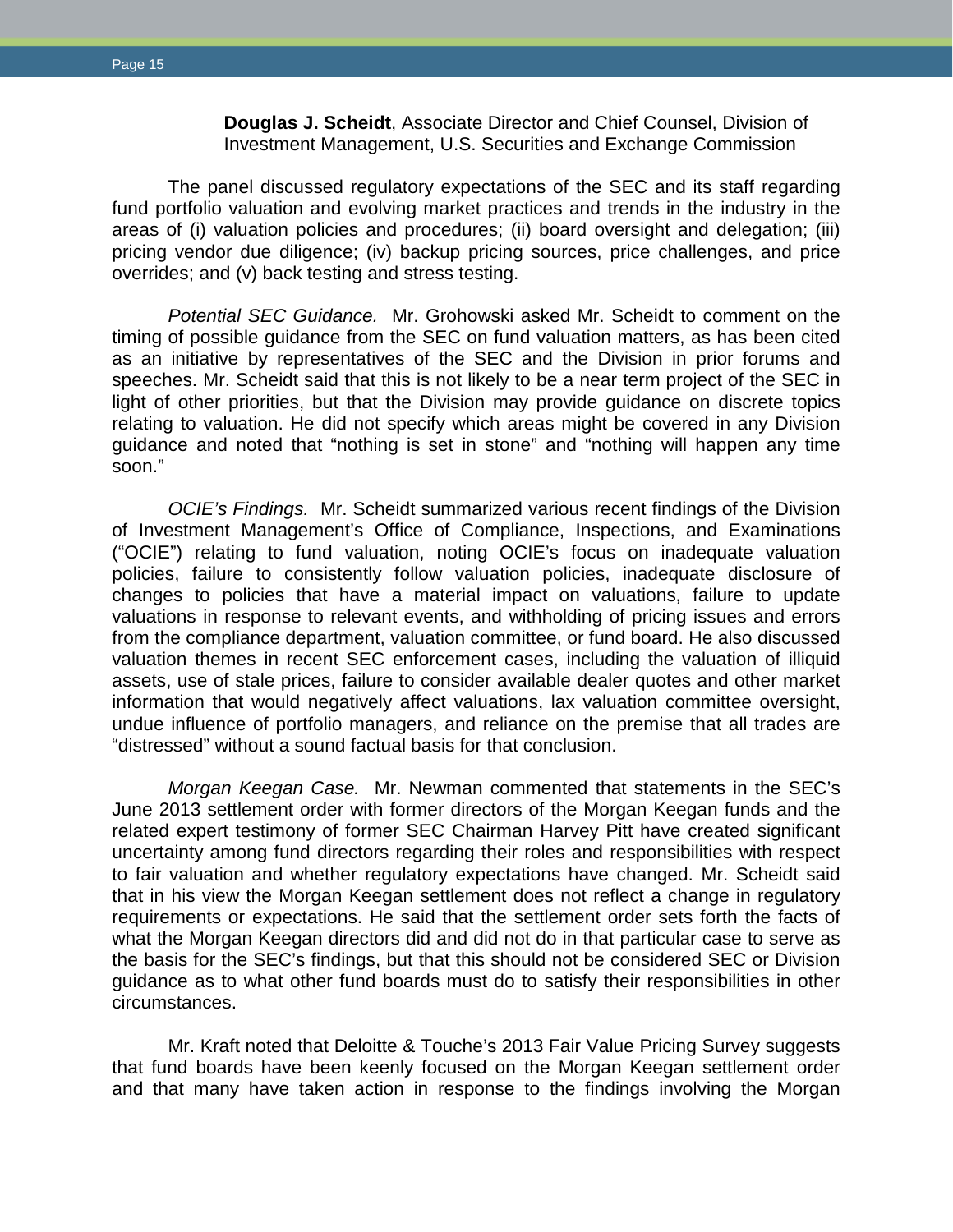Keegan directors, with 78% of the survey participants having changed their valuation policies and procedures over the last year, 54% having changed the types of valuation materials provided to the board, and 57% having changed the level of detail in the valuation materials.

The panelists discussed the SEC's criticism in the Morgan Keegan order that the valuation policies and procedures adopted by the board did not require the directors to ratify any fair valuations determined by the adviser. Mr. Newman questioned the appropriateness and effectiveness of calling on boards to ratify fair valuations after they have been calculated by the adviser and factored into daily net asset values. He pointed out that such ratification may take place weeks or months after the fact if the board considers the matter at its next regular meeting. Mr. Scheidt indicated that he does not see a need for the board to ratify fair valuations calculated by the adviser pursuant to an adequate board-approved methodology, but suggested that some form of board ratification or affirmation is necessary where the adviser determines fair values with no approved methodology or board involvement, so as to satisfy the board's obligation to "determine" fair values in good faith under Section 2(a)(41) of the Investment Company Act of 1940 (the "1940 Act").

*Pricing Vendors.* The panelists discussed the use of pricing vendors and related due diligence efforts. Ms. Duggan noted an increase in fund boards that meet with and receive presentations from Interactive Data Corporation ("IDC") and other vendors, but indicated that the presentations typically do not involve a "deep dive" into securityspecific valuations and methodologies. She noted that IDC has in some cases provided on-site diligence sessions attended by fund directors and management. Regarding the use of secondary pricing vendors, Mr. Scheidt stressed that advisers and boards should have a "backup plan" in the event that a fair valuation methodology no longer works under the circumstances and should regularly test the accuracy of fair value prices by comparing them with values that are available from other sources.

<span id="page-18-0"></span>A member of the audience raised the question of whether prices of debt and other securities that are determined by pricing vendors using evaluated or "matrix" pricing should be considered fair values or market values under Section 2(a)(41) of the 1940 Act. Mr. Scheidt expressed the view that evaluated/matrix prices are not market quotations and that, when used, the fund board should be familiar with and understand the methodologies used by the pricing vendor to calculate the prices and should review and monitor the effectiveness of the prices. Mr. Goodwin noted that there are differing views in the industry and pointed out the practical difficulties boards face in overseeing this area, particularly for bond funds that value substantially all of their portfolios using evaluated/matrix prices provided by vendors.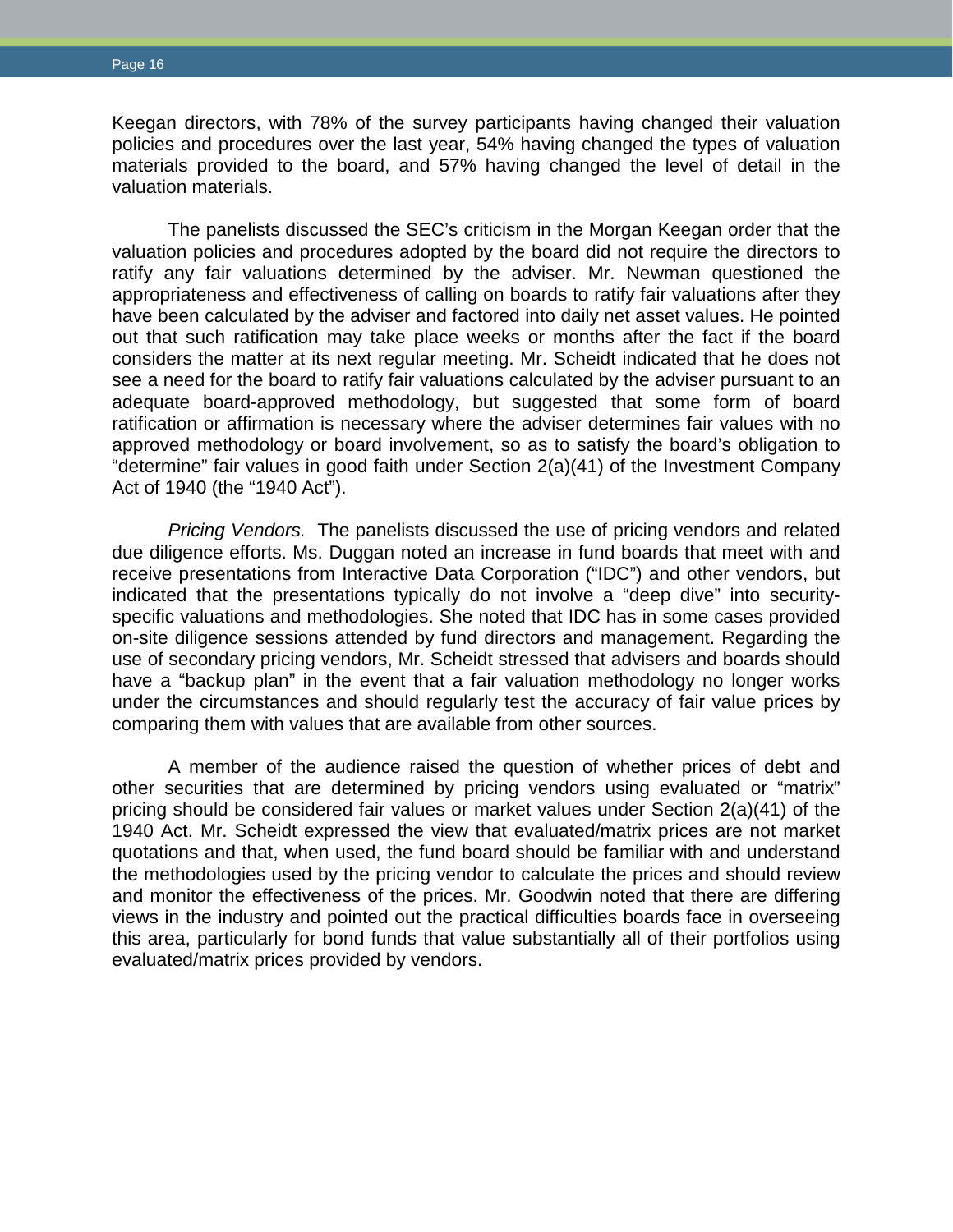# **Session 2-A — Current Topics for Fund Boards: Independent Counsel Roundtable** *Moderator*: **Amy B. R. Lancellotta**, Managing Director, Independent Directors Council *Speakers*: **John E. Baumgardner Jr.**, Partner, Sullivan & Cromwell LLP **Paulita Pike**, Partner, K&L Gates LLP **Domenick Pugliese**, Partner, Paul Hastings LLP

This panel discussed current issues affecting fund boards, including the SEC's recent focus on board oversight, challenges related to oversight of payments to intermediaries, alternative funds, and investment performance, and fund governance issues.

*SEC's Recent Focus on Board Oversight.* Ms. Lancellotta remarked that 2013 was a big year for fund directors, citing the following developments: (i) two separate SEC enforcement proceedings in which fund directors (including independent directors) were sanctioned (Morgan Keegan and Northern Lights); (ii) SEC Chair Mary Jo White's October 2013 speech, in which she emphasized the "gatekeeper" role that independent fund directors play and stated that the SEC intended to scrutinize fund directors' conduct; and (iii) SEC Division of Investment Management Director Norm Champ's March 2013 speech, in which he called attention to a number of the types of difficult decisions that fund directors are called upon to make.

Ms. Pike expressed the view that close SEC attention to the activities of fund boards is "the new normal" and is likely to persist. She said, however, that fund boards, in her experience, have long taken their responsibilities seriously and acted conscientiously, and that boardroom behavior has consequently not changed significantly as a result of the heightened SEC scrutiny. Mr. Pugliese agreed, but noted that boards, in his experience, are now focusing more intensely on the specific topics that have received close SEC attention, such as valuation.

The panel discussed the SEC's recent practice of seeking to interview fund independent directors as part of the ongoing "sweep" examination of securities lending practices. Mr. Baumgardner noted that, although it is a new practice for SEC examiners to seek to interview outside directors, the practice is well-established in the bank regulatory arena. It is natural, he said, that regulators would want to talk with the "watchdogs" in any regulated industry. Mr. Pugliese noted that it would be awkward to decline a request by the SEC staff for an interview. He also said that any director who participates in such an interview should prepare carefully for it and should be accompanied in the interview by counsel.

*Oversight of Payments to Intermediaries.* Ms. Lancellotta noted that the SEC's 2014 examination priorities include a focus on payments by fund companies to financial intermediaries. Mr. Baumgardner observed that transfer agency and shareholder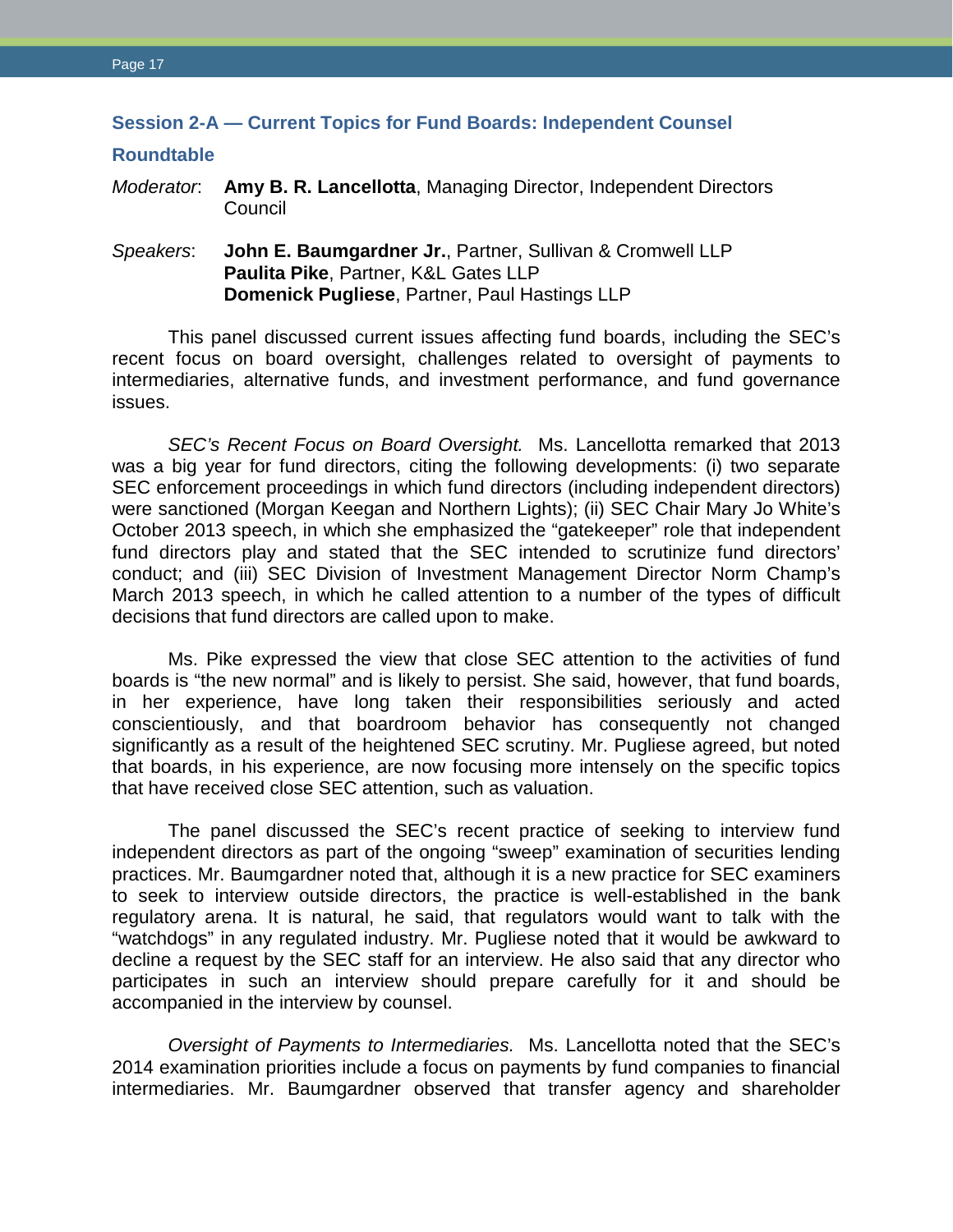servicing models and pricing have become increasingly complicated in recent years. He noted that a fund group may rely on several different providers, with different pricing approaches, to provide recordkeeping and servicing to fund investors. He remarked that fund companies often have little influence on how a broker-dealer firm or retirement platform that is investing in mutual funds elects to provide recordkeeping and servicing to investors. He also pointed out that the services provided by the recordkeeper of an omnibus account may be more extensive, or of higher quality, than the services that a fund's own transfer agent would provide. He expressed the view that a more comprehensive scope (or higher quality) of services might justify a fund paying an omnibus recordkeeper a higher fee than it pays for basic transfer agency functions. Mr. Baumgardner also noted that, as larger percentages of fund assets are held in omnibus accounts, the economics of traditional transfer agency businesses are changing, and that transfer agents' ability to provide high-quality services to a dwindling base of nonomnibus account holders is an area of increasing attention from fund boards.

*Oversight of Alternative Funds.* Mr. Pugliese addressed some of the challenges that fund boards face when overseeing funds that make alternative investments, including (i) understanding the funds' investment strategies and the types of investment instruments and techniques the funds employ; (ii) understanding an investment adviser's capabilities to manage alternative portfolios and provide ancillary services such as valuation, accounting and tax services; (iii) setting appropriate benchmarks for evaluating the investment success of alternatives portfolios; (iv) assessing an adviser's capabilities to operate a registered investment company portfolio (including compliancerelated matters in particular), if it does not have prior experience doing so; (v) overseeing risk management; and (vi) understanding the distribution strategy, including how the product and its related risks will be explained to intended investors.

Ms. Pike noted that constructing an appropriate peer group against which to measure the performance and the reasonableness of the fee structure for an alternatives portfolio is often challenging, because there may be relatively few funds that are pursuing comparable strategies. The panelists also noted that some boards hold special educational sessions, before the formation of funds that will employ alternative investment strategies, to help develop a better understanding of the strategies and of the special compliance and oversight challenges that these funds present.

*Oversight of Investment Performance.* The panelists then discussed a number of more general issues relating to board oversight of funds' investment performance. Mr. Pugliese said that boards can often exert a favorable influence over investment performance, by providing diligent oversight and by insisting that the adviser dedicate appropriate resources to portfolio management and take action to address disappointing performance. Ms. Pike noted that, in larger fund groups, it is increasingly common for boards to divide into two or more subcommittees to oversee investment performance, with each subcommittee taking primary responsibility for the oversight of the performance of a particular subset of funds.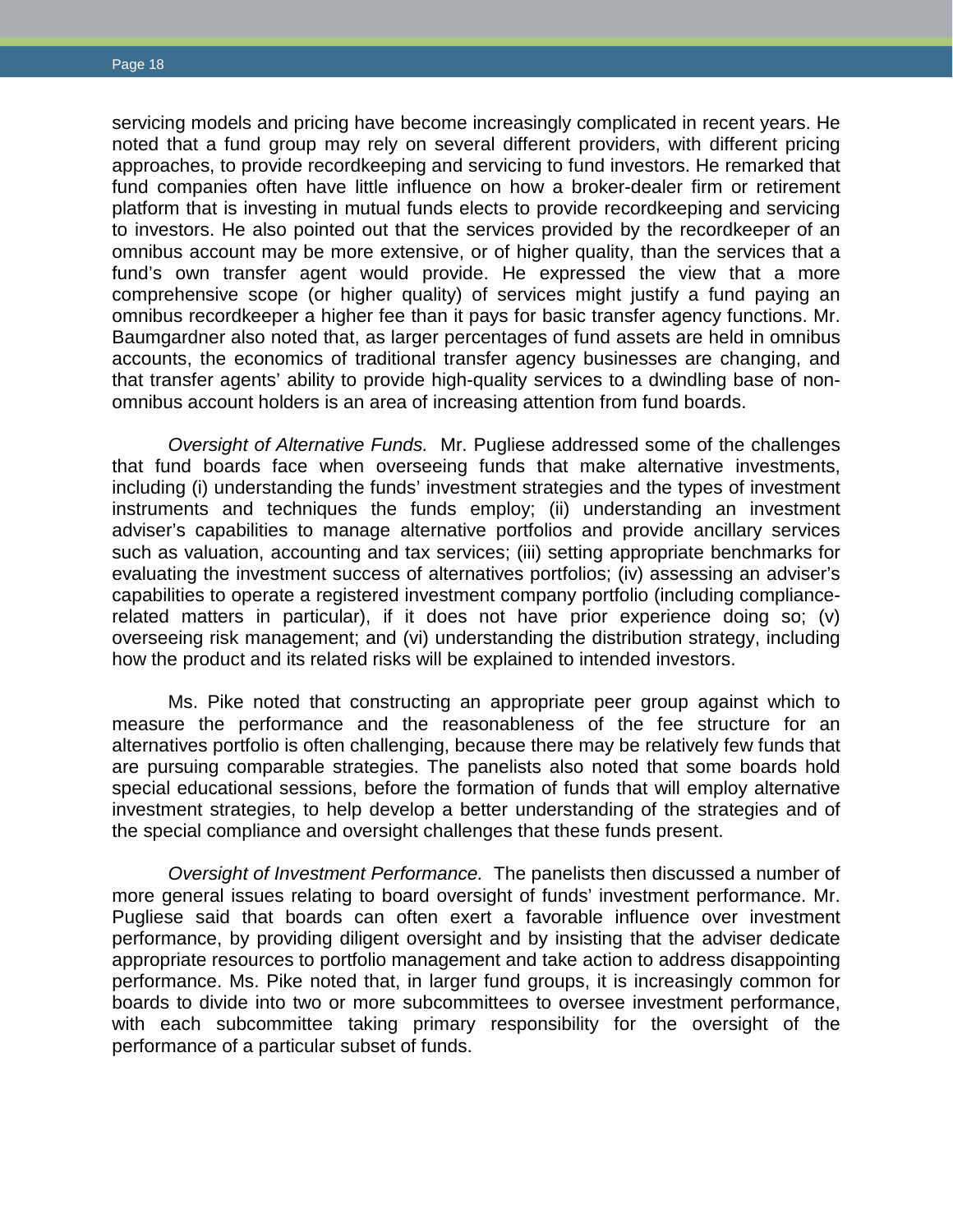*Fund Governance.* The panelists concluded by discussing a number of governance matters. Mr. Baumgardner said that the practice of annual board selfassessments has been "incredibly constructive in bringing to the fore" issues that warrant board attention, such as whether the board has an effective and appropriate committee structure. With respect to board succession planning, Mr. Baumgardner said that, in his experience, when contemplating recruiting new members to replace directors who are retiring, boards are increasingly asking themselves what skills and qualifications could usefully be added to the board. He contrasted this approach with the typical practice of 20 years ago, when the focus was more commonly on a prospective director's general experience rather than on specific skills that might enhance the board's ability to provide effective oversight. Mr. Pugliese noted the practice of some boards of designating particular directors to serve as liaisons to management with respect to particular topics that might require attention in the intervals between scheduled board meetings, such as compliance or investment matters.

# <span id="page-21-0"></span>**Session 2-B — The Regulation of Retirement Products and Services: Full Steam Ahead**

- *Moderator*: **Elena Barone Chism**, Associate Counsel, Pension Regulation, Investment Company Institute
- *Speakers*: **Bradford P. Campbell**, Counsel, Drinker Biddle & Reath LLP **James M. Delaplane Jr.**, Principal, ERISA and Fiduciary Services, Legal, Vanguard **Margaret H. Raymond**, Vice President and Managing Counsel, T. Rowe Price Associates, Inc.

This panel discussed current legislative and regulatory initiatives that would have an impact on retirement products and services.

*Fiduciary Rule Proposal.* Ms. Raymond summarized the status of regulations proposed by the Department of Labor (the "DOL") that would dramatically expand the categories of persons deemed to be "fiduciaries" by reason of providing investment advice to plans for compensation under the Employee Retirement Income Security Act of 1974 ("ERISA"). She noted that the controversial regulations were initially proposed in October 2010 and subsequently withdrawn by the DOL in September 2011 in response to broad criticism from the financial services industry and input from Congress. Among the criticisms levied in response to the proposal were that the proposal was unnecessary or overly broad, that it could subject the sales activities of broker-dealers to fiduciary standards with respect to commission-based compensation, that it would adversely affect the ability of plans and service providers to rely on existing prohibited transaction exemptions, that it should not apply to IRAs, and that the DOL's economic analysis was insufficient and flawed. Mr. Raymond noted that the DOL most recently indicated that it would issue a re-proposal in August 2014 following a number of prior delays. The consensus of the panelists, however, was that the re-proposal will not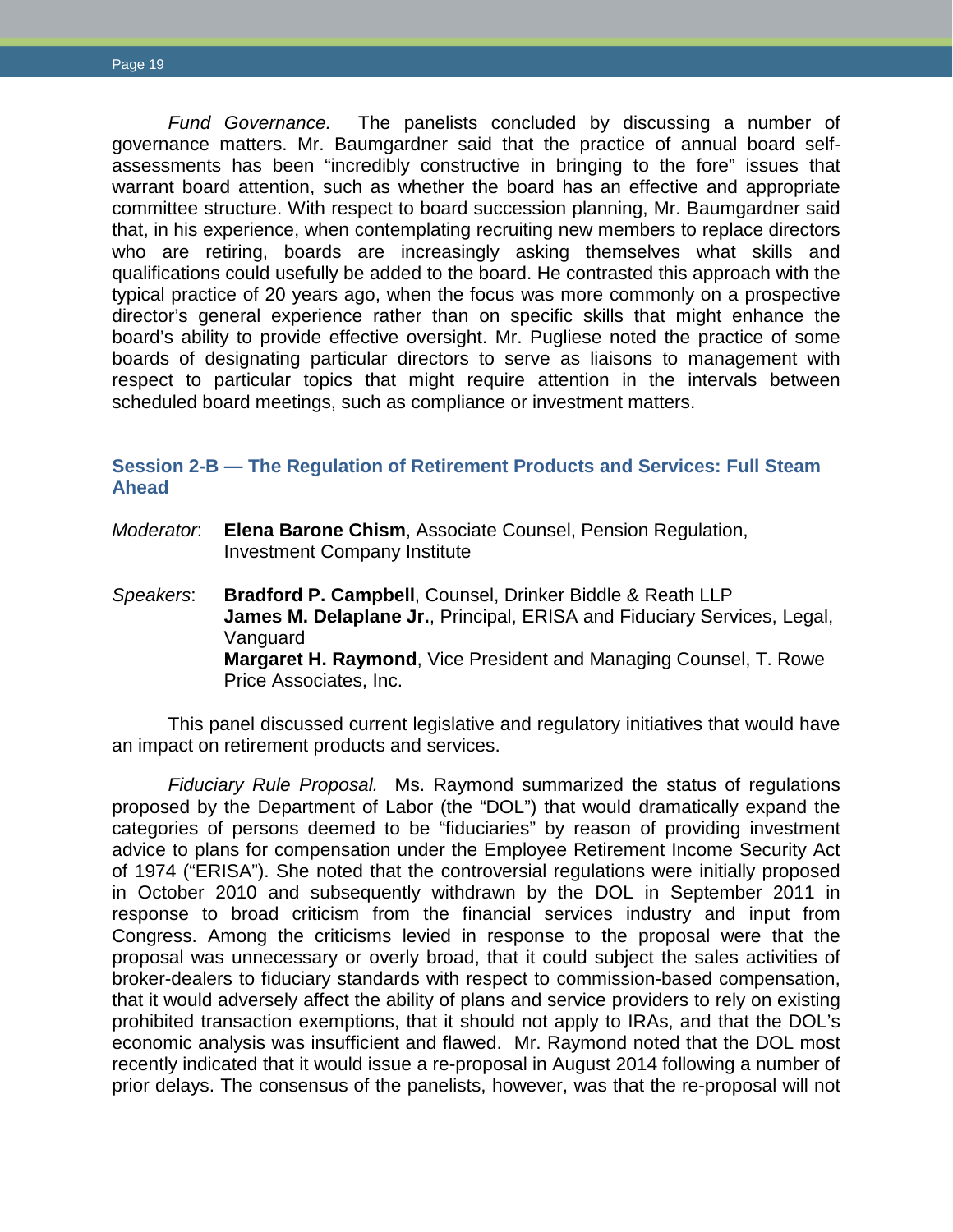be issued until after the November 2014 elections in light of the political focus and sensitivities involved.

Ms. Raymond discussed possible tensions between the DOL's fiduciary rule proposal and the SEC's rulemaking initiatives under the Dodd-Frank Act regarding a uniform fiduciary standard for investment advisers and broker-dealers, including the differing standards that would apply under the regimes to broker-dealers that receive commission-based compensation. She noted that H.R. 2374, adopted by the House Financial Services Committee in June 2013, would delay implementation of a DOL rule until 60 days after the SEC issues a final rule governing standards of conduct for broker-dealers, citing the need to avoid dueling or excessive standards. The panelists agreed that H.R. 2374 has little chance of passage in the Senate, but demonstrates the significance of the issues involved.

*Suitability Standards.* Mr. Delaplane discussed FINRA Notice 13-45, which reminds brokers of suitability standards when recommending a rollover of employersponsored retirement plan assets to an IRA, noting that this topic is a FINRA examination priority. He noted that the guidance assumes that a broker-dealer has suitability obligations when recommending available options for plan participants leaving an employer, even though no purchase or sale of securities may be taking place. Mr. Campbell expressed the view that the guidance creates uncertainty for broker-dealers as to their obligations and may make it more difficult for individual plan participants to receive advice when making decisions regarding their retirement savings.

*Target Date Funds.* Ms. Raymond estimated that the DOL's proposed rules regarding target date fund disclosures, initially proposed in November 2010, would be adopted prior to the adoption of related SEC rules proposed in 2010 (following a joint public hearing of the DOL and SEC in 2009). She noted that the SEC's Investor Advisory Committee recommended expansion and revision of the SEC's proposed rules in April 2013, including the recommendation of requiring a standardized "glide path" illustration based on risk rather than asset allocation, which would differ from the DOL's proposal relating to glide paths.

*Brokerage Windows.* The panelists discussed whether regulatory guidance on fiduciary requirements and regulatory safeguards are appropriate for the use of "brokerage windows" (i.e., self-directed brokerage accounts that enable participants to go beyond a plan's menu to select investments) in individual account plans, noting that the DOL is expected to issue a Request for Information on this topic in April 2014. The panelists noted that the DOL expects to issue a rule proposal in August 2014 that would require plan administrators to include lifetime income illustrations on participants' retirement account statements and discussed the complexities associated with making such estimates based on both current and projected account balances, as suggested in the DOL's advance notice of rulemaking (issued in May 2013).

*MyRA Program.* The panelists discussed various legislative initiatives designed to increase retirement savings and overall participation and access by employees. Ms.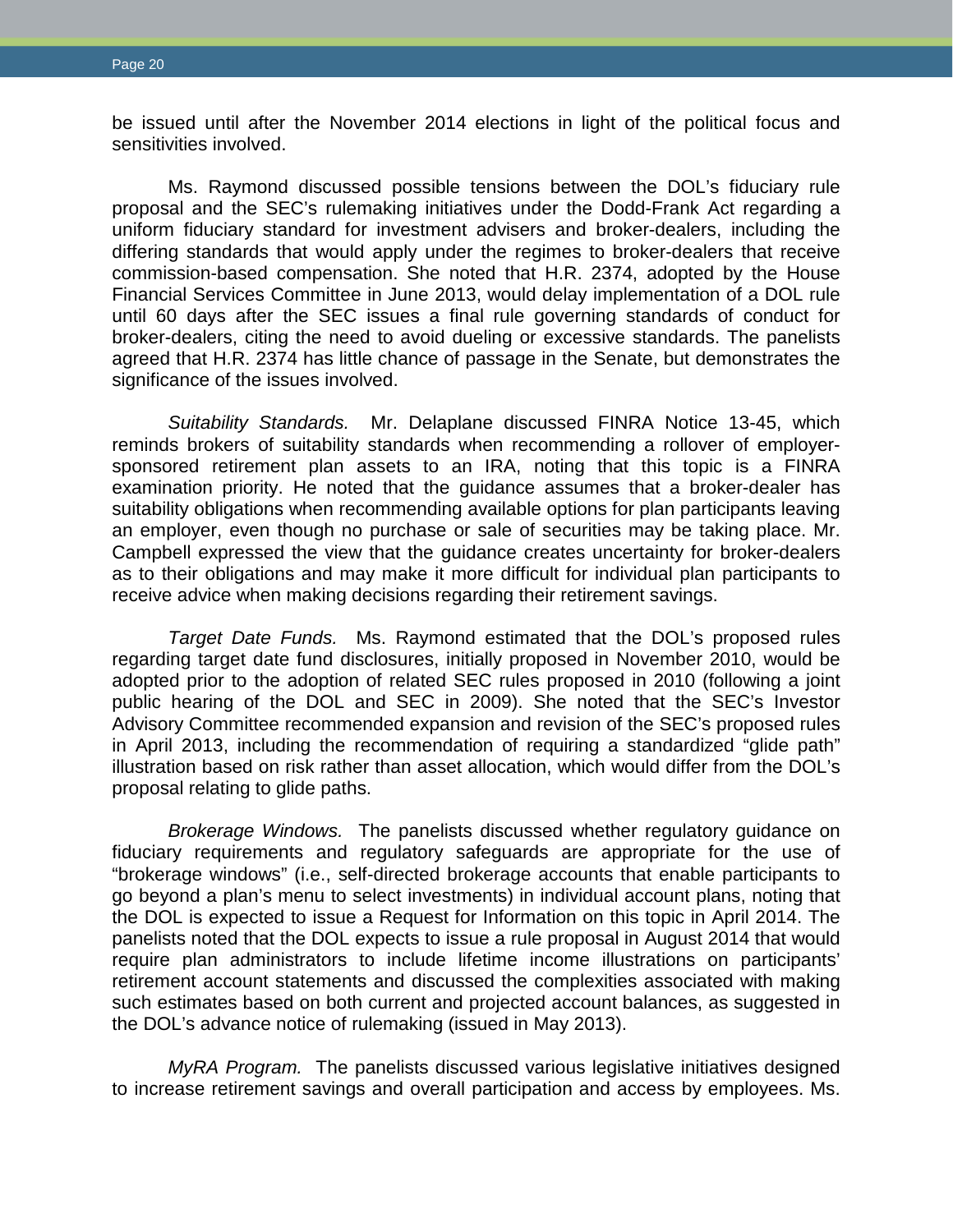Chism discussed the new My Retirement Account ("myRA") program unveiled by President Obama in his State of the Union Address in January 2014, noting that the U.S. Treasury expects to begin a pilot program in late 2014. Mr. Delaplane noted that the myRA program, which would be optional for employers, would allow participating employees to invest in U.S. Treasury securities through a Roth IRA with a minimum contribution of \$25 and no associated fees. The panelists agreed that myRA will represent a modest measure with limited impact on overall savings levels and participation (with individual myRA accounts "maxing out" at \$15,000 or 30 years of contributions), but could pave the way for more meaningful auto-IRA legislation.

*Camp Tax Reform Discussion Draft.* Mr. Delaplane discussed possible tax reform initiatives in Congress that may impact and limit existing tax incentives for qualified retirement plans. He summarized the Camp Tax Reform Discussion Draft, which would, among other features, freeze cost of living adjustments on contribution and deferral limits for tax-favored retirement plans through 2023, prohibit new SEP and SIMPLE 401(k) plans and new contributions to traditional IRAs, eliminate income limits on contributions to Roth IRAs, and significantly limit the use of "stretch IRAs," which allow IRAs to be passed to multiple generations with continuing tax deferred status. The panelists agreed that the Camp Tax Reform Discussion Draft is politically unlikely to move forward, but that various aspects of it may serve as a template for future legislation.

## <span id="page-23-0"></span>**Session 2-C — Off the Beaten Path: How to Avoid Missteps When Investing in Emerging and Frontier Markets**

- *Moderator*: **Eva M. Mykolenko**, Associate Counsel, International Affairs, Investment Company Institute
- *Speakers*: **Russell L. Biles**, Chief Compliance Officer, Secretary, and Counsel, Wasatch Funds Trust **Thomas C. Bogle**, Partner, Dechert LLP **Liliane Corzo**, Vice President and Senior Counsel, The Capital Group Companies, Inc. **Nancy G. Stetson**, Senior Vice President, Brown Brothers Harriman & Co.

The panel identified potential issues and provided practical insights for asset managers that invest significantly in emerging and frontier markets.

*Portfolio Management Considerations*. Mr. Biles highlighted several 1940 Act considerations that arise when structuring a fund to focus on emerging and frontier markets:

• *Names Rule (35d-1)*: The determination of whether individual companies are "tied economically" to a region places pressure on geographical line-drawing and financial analysis. In response to SEC staff comments, Mr. Biles's firm developed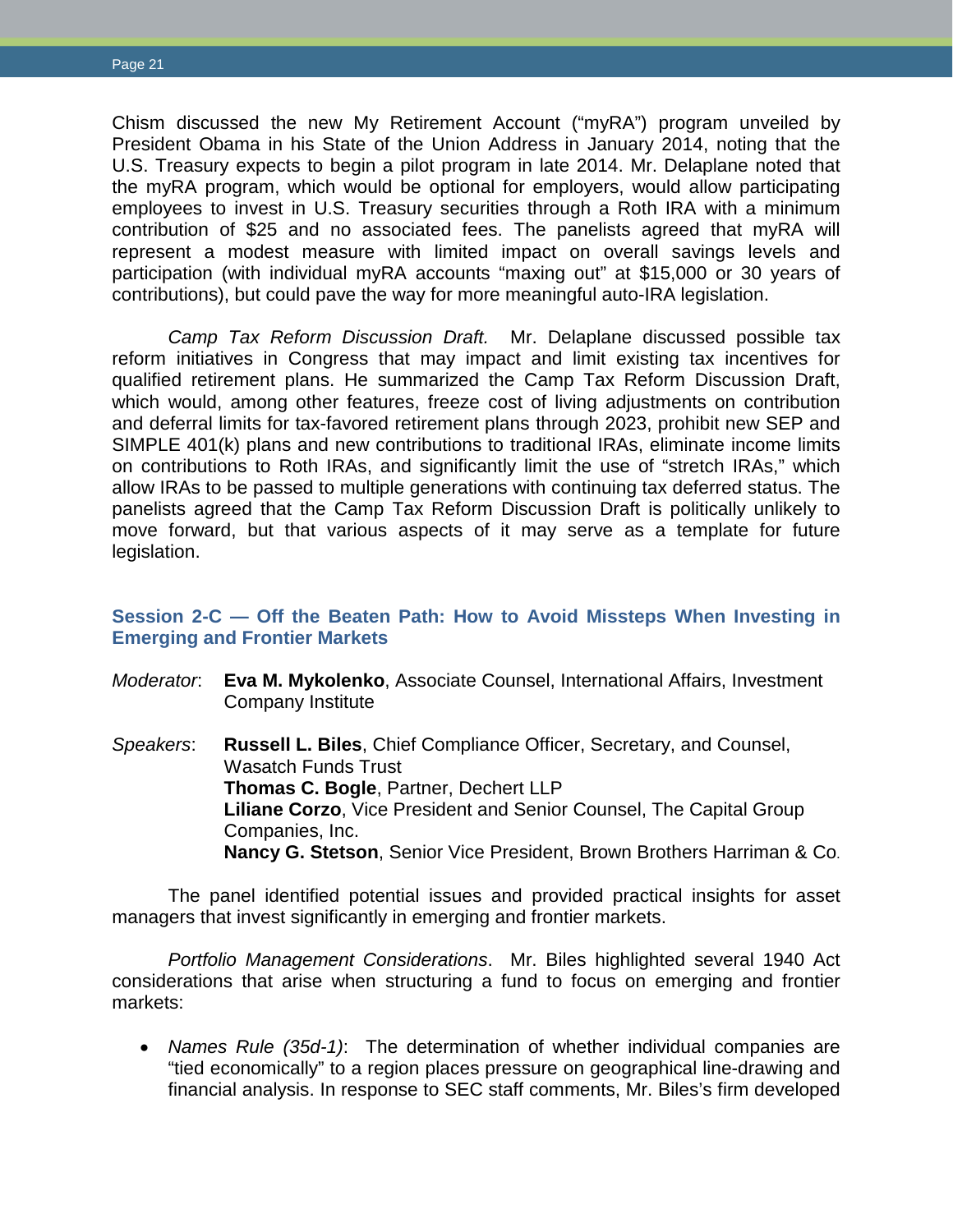a multi-factor manual test, which includes analysis of where companies derive their income, for determining how to allocate individual companies among countries.

- *Concentration*: Because multi-nationals often are significant players in emerging markets, an emerging markets fund can unwittingly be drawn close to the 25% threshold for industry concentration, depending on how broadly it defines individual industries. Mr. Biles's firm opted to use the more granular GICS industry classifications instead of the Russell classifications. If a fund relies on manual overrides as to industry classifications for individual companies, it is critical to make sure the automated compliance screens are consistent in picking up all relevant tickers, SEDOLs, and other security-identification systems.
- *Liquidity and Best Execution*: Limited liquidity in emerging and frontier markets puts pressure on the trading desk. Where a fund might hold the equivalent of several days' market volume for some thinly traded stocks, it may be necessary to hold additional cash and/or make use of lines of credit when seeking to liquidate positions. When putting new cash to work, traders may have difficulty acquiring sufficient positions without disrupting local markets and pushing up prices. This underscores the importance of board reporting on execution, including with respect to FX trading.
- *Valuation*: Frequent trading halts, local holidays, illiquid markets, and time zone arbitrage create challenges when conducting valuations in emerging and frontier markets.
- *Russia and Similar Current Geopolitical Events*: The panel discussed the SEC staff's recent informal outreach to managers of funds with significant holdings in Russia, and concluded that it not good practice to sticker prospectuses every time there is a geopolitical event. Ms. Stetson noted concern that Russia may impose sanctions on foreign investors into Russia, which could encourage increased use of depositary receipts.

*OFAC Compliance.* The OFAC sanctions regime prohibits investing in sovereign debt of sanctioned jurisdictions and investments that finance sanctioned activities. Mr. Bogle noted that one point of confusion and frustration is that OFAC restricts investment into companies with "profits derived predominantly from" sanctioned activity, but has refused to clarify how to apply that standard. He highlighted the 2012 Genesis settlement with OFAC, where a U.S. adviser invested into a Cayman fund that then invested into Iran. Prohibited financing activities also include indirectly financing activities in which U.S. persons would be prohibited from engaging directly. When trying to avoid landmines in OFAC compliance, which effectively imposes strict liability for even unwitting violations, U.S. managers should consider carefully examining the useof-proceeds discussions in debt offering documents and placing great importance on the identity of the underwriters of debt offerings (large investment banks typically have well-developed OFAC compliance programs). He noted that side letters are desirable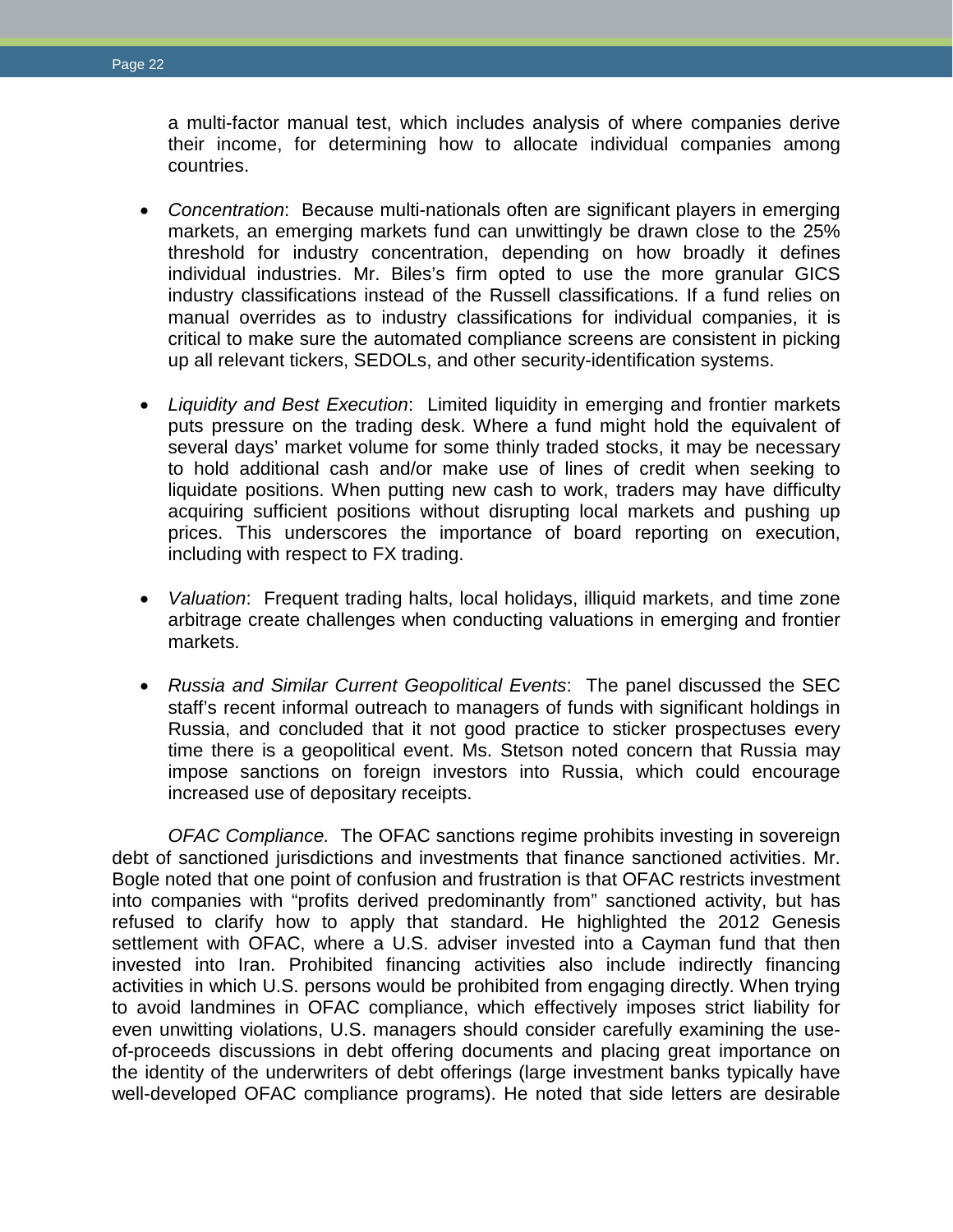but not always possible, and that looking to the numbers and composition of other investors in an offering may provide some comfort. Mr. Bogle warned that managers should consider the Foreign Corrupt Practices Act, especially when taking control positions in companies.

*Local Law Challenges.* The panel reviewed several challenges in dealing with local laws:

- *New Laws*: Ms. Corzo observed that there is often little transparency in the lawmaking process in emerging markets, and new laws can come into force without warning or a transition period. Inconsistencies, unpredictable interpretations, constant changes, and language barriers all conspire to confound U.S. managers trying to comply with local laws.
- *Regulatory Approvals*: Ms. Stetson outlined complications where foreign investors need approval before entering into some countries, such as Brazil, Colombia, and China. Some requirements do not easily fit U.S. structures, such as Vietnamese requirements that individual funds place their seal on official documents.
- *Ownership Reporting*: Different countries impose different thresholds for initial and subsequent filing obligations for securities ownership reports. Countries differ on whether the filer needs to be the beneficial owner or the manager with discretionary authority. Timing requirements can be tight. It may be helpful to accompany filings with a clear cover letter explaining the identities and relationships of all parties related to the ownership interest triggering the filing.
- *Investment Limits*: Some countries impose substantive limits on investments in particular industries or require prior regulatory approval before making such investments. Occasionally it is possible to use local counsel to seek exceptions from the stated limits, though managers should be aware that even confidential discussions may ultimately become known publicly.

*Additional Considerations.* The panel reviewed several practical challenges in investing in emerging and frontier markets. Opening of trading accounts can be complicated and time-consuming, especially for non-corporate entities such as business trusts or funds with an umbrella and sub-fund structure. There can be complications in appointing administrators, agents for handling communications and proxies, tax consultants, and other agents in many countries. Divergent practices as to trade settlement can introduce additional risks and 1940 Act complications, as few markets in emerging countries offer true "delivery versus payment" settlement. Additionally, FX controls significantly complicate investing in important markets such as China and Taiwan.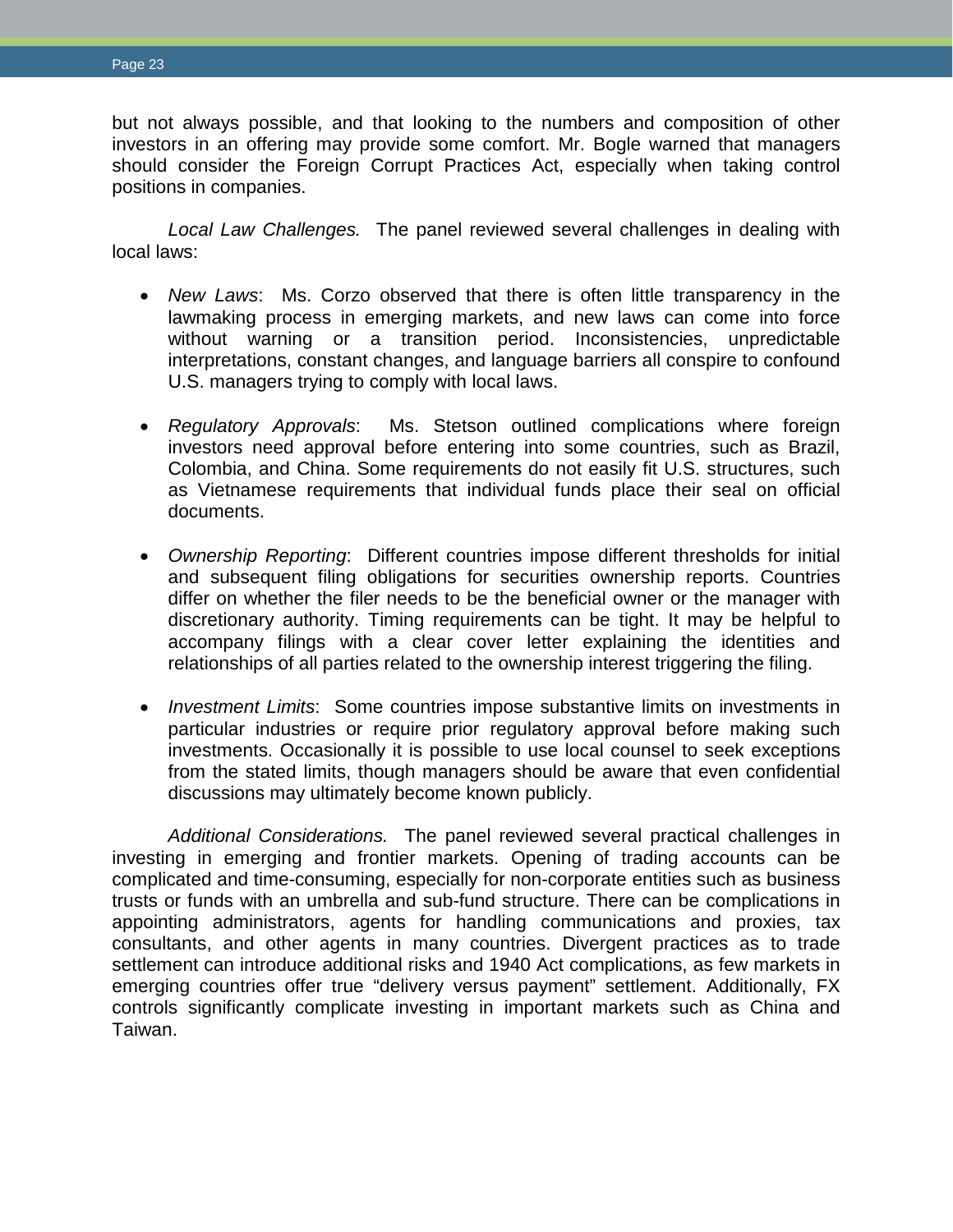## <span id="page-26-0"></span>**Session 2-D — Blurred Lines: Alternative Strategies in the Retail Funds Market**

- *Moderator*: **Emilie D. Wrapp**, Senior Vice President and Head of Mutual Fund Legal, AllianceBernstein
- *Speakers*: **Kenneth Barbuscio**, Managing Director and Head of Platform Development, USWA Platform Development Team, BlackRock **Andrew Clark**, Manager of Alternative Investment Research, Lipper, A Thomson Reuters Company **Kenneth S. Gerstein**, Partner, Schulte Roth & Zabel LLP **Jane Jarcho**, National Associate Director, Investment Adviser/Investment Company Examination, U.S. Securities and Exchange Commission

This panel focused on the challenges associated with the increasing use of alternative strategies in the retail funds market and the SEC's impending examination of alternative funds.

*Trends in the Use of Alternative Strategies.* Alternative funds, which are typically used to reduce risk and/or enhance returns, have grown from around \$50 billion in assets under management in 2009 to nearly \$300 billion in assets under management at the end of 2013. Most of these assets sit in closed-end funds of hedge funds or, more recently, multi-manager mutual funds with absolute return, long/short equity, global macro, or credit focused strategies. The panelists posited that asset flows into alternatives would continue to increase as financial advisors and investors become increasingly educated on these products.

*Challenges Associated with Liquid Alternative Strategies.* Mr. Barbuscio discussed challenges associated with entering the liquid alternatives space, noting the difficulty that investment managers have faced with respect to liquidity constraints, asset allocation, sourcing money, tax implications, and the lack of transparency into underlying assets. Mr. Barbuscio described the process undertaken by his firm to research the alternatives market, educate advisors and investors, and bring alternatives products to market to fill client needs.

Mr. Gerstein explained that private fund managers are using alternative funds to break into the registered fund space in order to diversify their businesses and broaden their product offerings. Due to the high cost of launching a registered fund and establishing the necessary operational and compliance infrastructure and distribution network, many private fund managers are familiarizing themselves with the registered fund space by sub-advising for asset managers that have an established registered fund practice. Mr. Gertstein noted the steep learning curve for private fund managers with respect to disclosing firm financial and other information during the 15(c) process, providing on-going reporting to the fund's board of trustees, and navigating the investment restrictions that differ from those of private funds (e.g., liquidity restrictions, limitations on affiliated transactions, asset segregation and coverage for derivatives, trade error liability, and soft dollar usage). He noted the critical need for advisers to multi-manager funds to establish comprehensive policies and procedures, allocate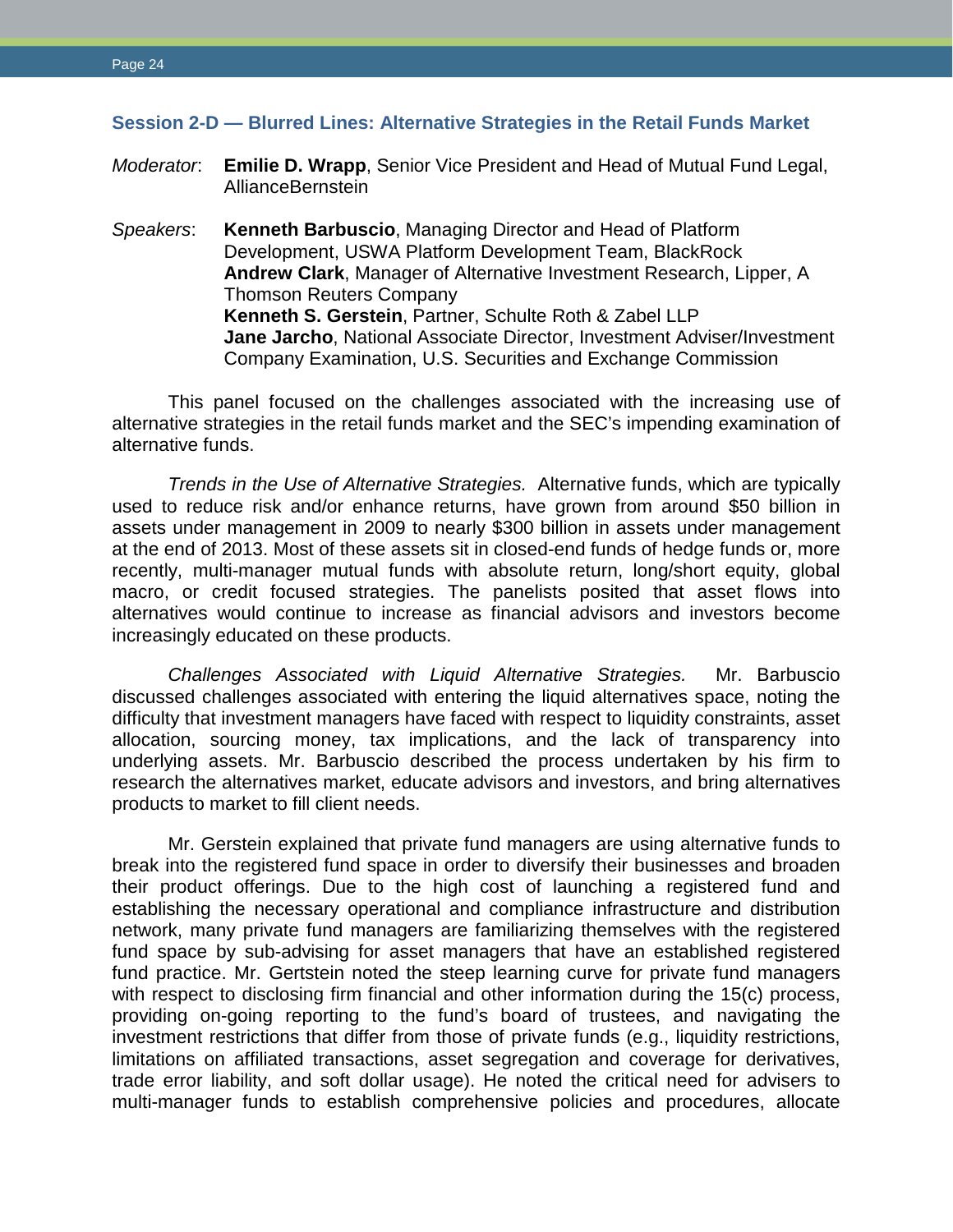investment budgets among sub-advisers, and conduct sleeve-level and fund-level testing.

*SEC to Examine Alternative Funds.* Ms. Jarcho noted that, given the growth in this area, alternative funds are among the SEC's exam priorities for 2014. The SEC is in the final stages of putting together a national sweep exam that is expected to begin this summer and last through the end of 2015. The initiative, which will target 15 to 20 fund complexes in its first phase, will focus on compliance, leverage, liquidity, and board oversight. Ms. Jarcho noted that the SEC will target funds across various strategies, the size of the adviser will not be a factor in which funds the SEC will target, and a complex that has recently undergone a general examination may still be subject to the alternatives exam.

## <span id="page-27-0"></span>**Keynote Address**

*Speaker*: **Craig M. Lewis**, Director, Division of Economic and Risk Analysis, U.S. Securities and Exchange Commission

As the Director of the Division of Economic and Risk Analysis ("DERA"), Mr. Lewis has worked toward bolstering economic analysis in connection with SEC rulemaking. During his keynote address, Mr. Lewis described the impact of DERA's development of economic analysis at the SEC and provided examples of its value in the rulemaking process.

On March 16, 2012, DERA and the Office of the General Counsel issued a paper entitled *Current Guidance on Economic Analysis in SEC Rulemaking* (the "Guidance"). The Guidance lays out the basic principles of economic analysis and sets forth the precept that economists should be part of the rulemaking process from the start. Mr. Lewis believes that the Guidance has focused and enhanced how the SEC and its staff approaches economic thought.

Mr. Lewis noted that the Guidance explains the four basic elements of economic analysis: identification of the need for the regulatory action; articulation of the baseline against which any potential economic effects can be measured; explanation of alternative approaches to reaching the regulatory goal; and consideration of the economic costs and benefits of the regulatory action. The Guidance concludes with a discussion of the importance of the integration of economic analysis into the rulemaking process. Mr. Lewis attributed the success of the Guidance to the SEC staff who assisted in its implementation.

During the rulemaking process, DERA has described market conditions, analyzed capital raising activities, and assessed the economic trade-offs associated with regulation. Mr. Lewis pointed out that, in addition to its involvement in the rulemaking process, DERA has become involved in a variety of other initiatives at the SEC and has published many pieces of original research, which are featured on the DERA website.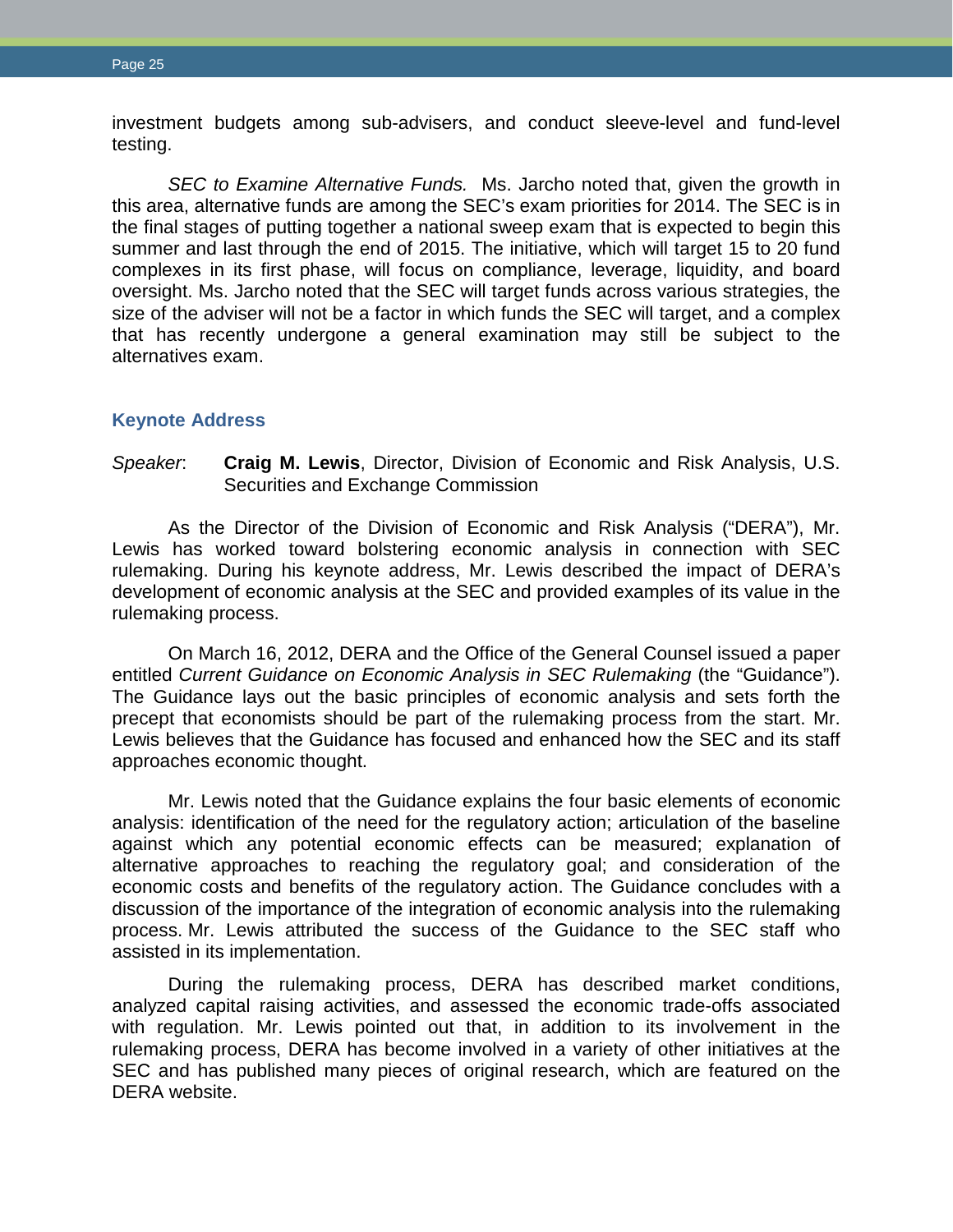To illustrate DERA's role in rulemaking, Mr. Lewis described DERA's involvement in money market fund reform, noting (i) the qualitative and quantitative analysis in the proposing release involving, for example, the features of a money market fund that create incentives for shareholders to redeem in periods of financial stress and the economic consequences of floating NAV and liquidity fees; and (ii) the additional data analysis included in the comment file regarding capital buffers and the appropriate size of diversification limits in money market funds.

Mr. Lewis noted that DERA will continue to engage in robust and transparent economic analysis in rule proposals and encouraged industry participants to submit comment letters that contain not only policy discussions, but economic analysis of the SEC's proposed rules. In response to an attendee's question, he described his aspirations for DERA's future as involving two core elements: (i) continuing DERA's participation in the rulemaking process with a stable set of economists that view the SEC as a career, not a way station on the way to academia; and (ii) using its expertise in data analytics to develop risk assessment tools to assist OCIE with enforcement cases.

#### <span id="page-28-0"></span>**Session 3-A — Cybersecurity—Do You Know Who Has Your Data?**

| Moderator. Peter G. Salmon, Senior Director, Operations and Technology, |
|-------------------------------------------------------------------------|
| Investment Company Institute                                            |

*Speakers*: **David A. Jordan**, Global Head of Information Security, Risk, and Controls, Invesco Ltd. **Joseph Nocera**, Principal, PricewaterhouseCoopers **John L. Shea**, Chief Information Officer, Eaton Vance Management **Daniel T. Steiner**, President, ICI Mutual Insurance Company

This panel discussed cybersecurity issues and the growing importance of robust cybersecurity programs as threats to data security increase.

*Cybersecurity Threats.* Mr. Salmon introduced the panel by noting the recent attention to cybersecurity issues by regulators, including the SEC. He stated that for mutual fund firms, data security was complicated by the fact that important and sensitive data was held by many different service providers to a fund, including, for example, investment advisers, custodians, and transfer agents. Mr. Salmon discussed the types of actors that might seek to procure sensitive data illegally, categorizing the four groups from which threats are likely: nation-states, organized crime, "hacktivists," and insiders. The panelists discussed the motives for each such group to misappropriate data.

Mr. Jordan said that fund firms were aware of the changing nature of cybersecurity threats, and approached cybersecurity differently than they had in the past. In particular, he said that firms no longer viewed cybersecurity as solely an information technology department issue, but rather as an issue warranting the attention of the board and chief executive. He also noted a shift away from an approach that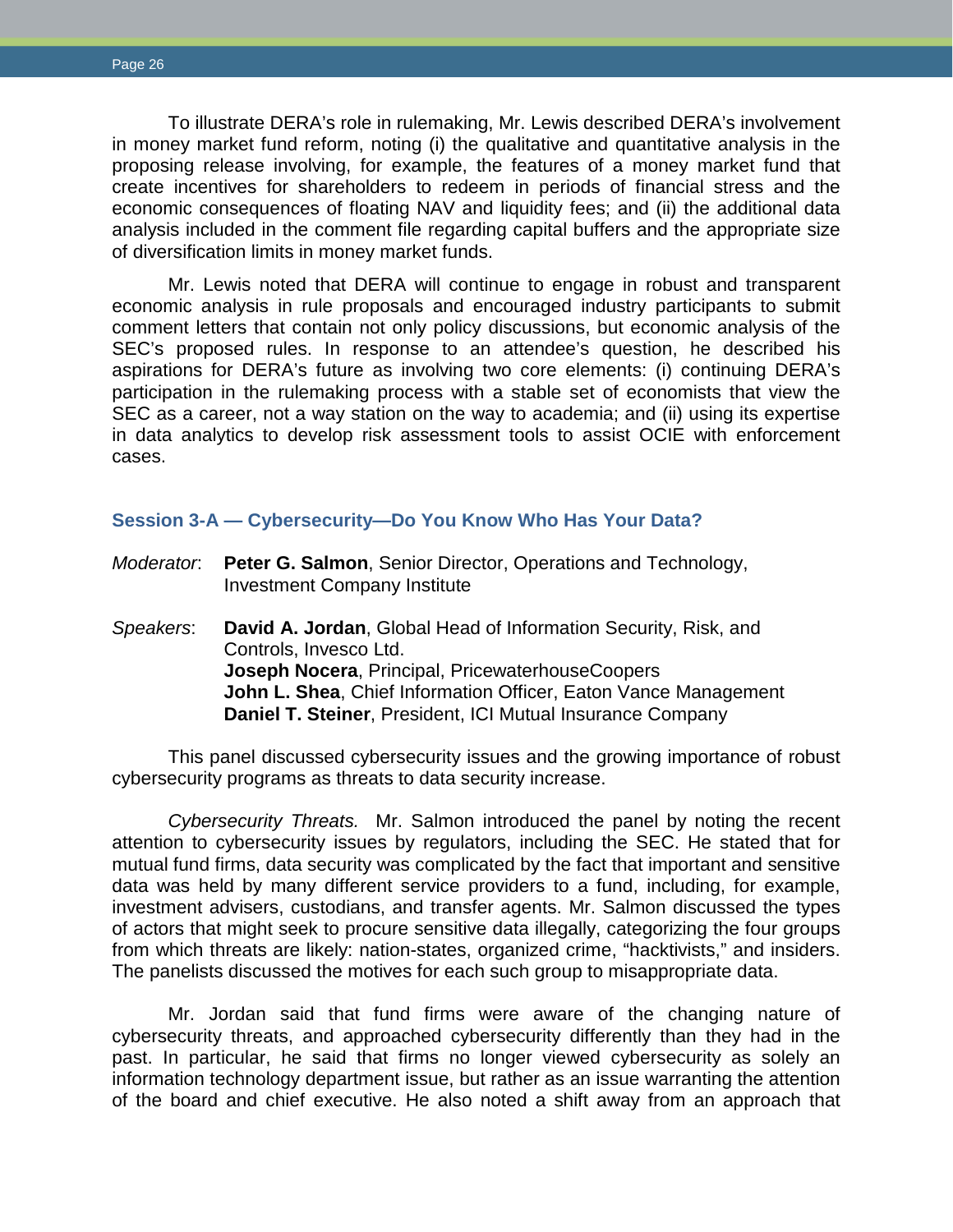emphasized protecting the perimeter of a firm's data to one that recognized that the perimeter was fuzzy (especially in light of the use of mobile devices), and therefore a more useful approach was to plan for, monitor, and respond quickly to data breaches.

*Cybersecurity Considerations for Mutual Fund Firms.* Mr. Salmon discussed cybersecurity considerations for mutual fund firms, including the need for funds to be able to explain their cybersecurity program to shareholders and regulators. Mr. Jordan discussed the importance of having a risk mitigation priority list so that resources could be focused on areas of primary concern. He said that this involved identifying the location of key "assets" that cyber-attackers may seek. In addition to the priority list, he also recommended instituting a well-practiced incident response system. In this regard, he said there are a plethora of sources of real-time data regarding cybersecurity threats – and that sometimes there can be too much data available, resulting in a problem of "false positives."

Another important issue for mutual fund firms, Mr. Salmon said, is oversight of third parties that hold sensitive data regarding the fund or its shareholders. Mr. Shea said that his firm used a "trust but verify" approach, and that recently the emphasis on the "verify" component of the approach had increased. He said that part of the implementation of a robust cybersecurity program included revisiting contracts with third parties to understand key terms, such as liability and notification provisions. Such a program would also include diligence and periodic briefings on cybersecurity programs from key third party service providers.

Mr. Shea discussed the threat posed by insiders unknowingly permitting access to firm data as a result of social engineering attacks, such as phishing, voice phishing (or "vishing"), or corrupted USB keys. Mr. Shea said that the importance of education to combat these efforts could not be overstated, highlighting programs his firm has used such as testing employees through "ethical phishing" and locking down USB ports on firm computers.

*Cyber Insurance.* Mr. Steiner next discussed the role of cyber insurance. He said that cyber risk is best conceived of as a class of risks, some of which are transferable through insurance and some of which are not. Of the risks that are transferable, some may be covered by general insurance policies and others can only be covered by specialty policies that have begun to emerge over the past decade or so. For example, an employee hacking a network may be covered by a firm's fidelity bond, but coverage for a privacy hack by an outsider might require a specialty policy. He noted that insurance is only one type of risk transfer option, and noted that firms could also look to third party contracts to allocate risks appropriately. He also noted that some of the biggest risks from cybersecurity attacks are reputational, and those risks generally cannot be transferred.

A discussion followed regarding cyber insurance, during which Mr. Steiner said that more fund firms have recently contemplated specialty insurance policies for cyber risk because of the growing awareness among firms and regulators of the threat, fueled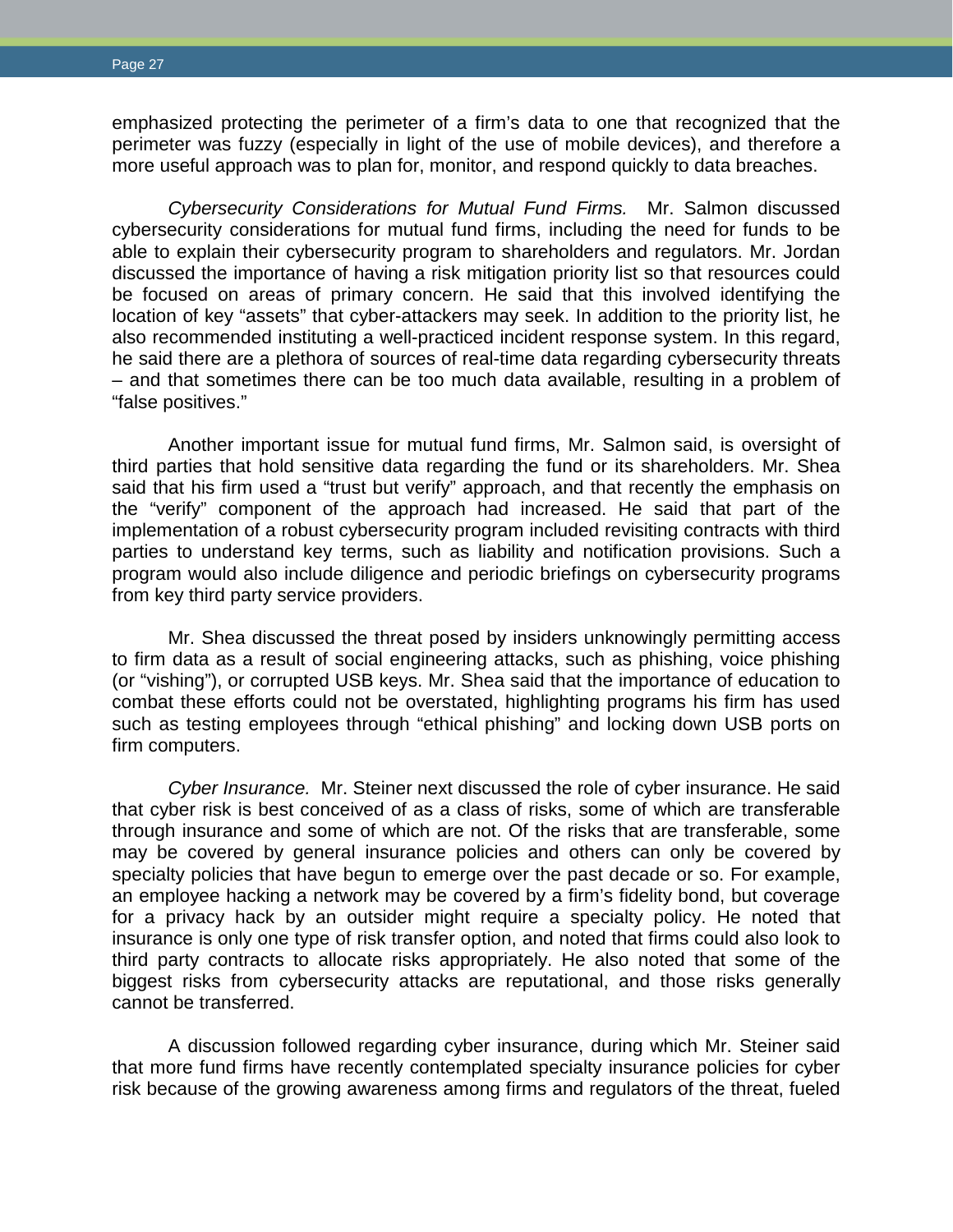in large part by well-publicized data breaches. Mr. Nocera said that, over time, as actuarial data gets more robust, he would expect to see development of best practices that reduce premiums for such coverage. He discussed the difficulty in determining the appropriate coverage amounts, saying that while firms could look to peer costs of data breaches (e.g., costs of investigation, legal defense, and remediation), it is hard to value certain types of losses, such as reputational and intellectual property losses. Mr. Steiner said fund firms could look at "peer profiles" of the coverage peer firms are procuring, but said that there might not be sufficient sample sizes at this point.

*Other Issues.* The panelists engaged in a broad-ranging discussion regarding a number of other cybersecurity issues, such as resetting passwords on mobile devices that are loaned to employees for travel (instead of discarding them); appropriate reporting structures for the head of data security (with a consensus that there was no single required structure, so long as the business as a whole was engaged); the level of engagement of mutual fund boards (with a consensus that boards had become more involved in recent periods in understanding the threats posed); and whether firms should have cybersecurity policies (Mr. Jordan noted that several frameworks for such policies existed).

With regard to the question of which entity or entities would be responsible for the costs of a data breach in a mutual fund context, Mr. Steiner suggested that if the breach occurred at a financial intermediary, that company would likely be responsible. Mr. Nocera said that ultimately the stakeholder who had the primary relationship with the party whose data was compromised would likely be responsible. He said that such firm might look for reimbursement from other parties as a result of contractual provisions, but should expect to take the lead in responding to the breach.

#### <span id="page-30-0"></span>**Session 3-B — Accounting and Auditing Update**

- *Moderator*: **Gregory Smith**, Senior Director, Fund Accounting and Compliance, Investment Company Institute
- *Speakers:* **Jaime L. Eichen**, Chief Accountant, Division of Investment Management, U.S. Securities and Exchange Commission **Brent Oswald**, Partner, KPMG LLP **Jessica Seidlitz**, Managing Director, Fund Accounting, Charles Schwab Investment Management, Inc. **Austin Wachter**, Senior Director, Investment Accounting, TIAA-CREF

This panel discussed recent accounting guidance and accounting issues that may affect funds.

*PCAOB's Release 2013-005*. Mr. Wachter reviewed the PCAOB's Release 2013-005, which was intended to make auditors' reports on financial statements more helpful to the investor community. Among other things, the proposal would require an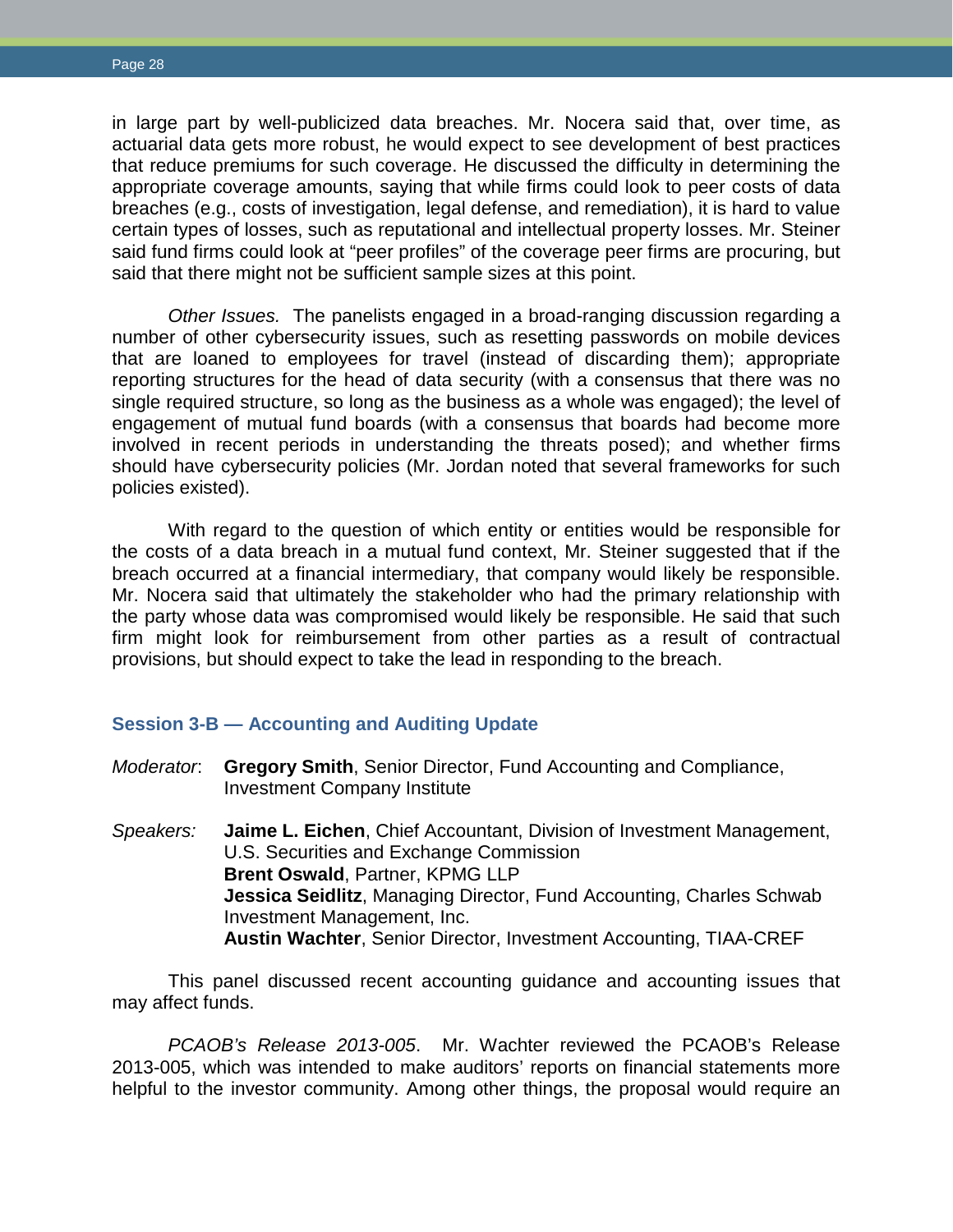auditor's report to discuss certain critical audit matters (i.e., those matters involving the most difficult, subjective, or complex judgments by the auditor in forming the auditor's opinion on the issuer's financial statements). Mr. Wachter stated that the industry had a number of concerns with this aspect of the proposal because the responsive disclosure could be lengthy and suggest, often incorrectly, that a problematic audit issue was present. He noted that many industry participants expected that this standard would require disclosure in the auditor's report regarding a significant deficiency or a material weakness in internal control over financial reporting.

Mr. Wachter also reviewed certain other less controversial aspects of the proposal, including new requirements regarding disclosure about the auditor's tenure working with the issuer and the auditor's independence. Mr. Wachter stated that the proposal would also require auditors to apply a higher level of review to the nonfinancial statement portion of the shareholder reports. He said that the proposed standard was to "read and evaluate" for material inconsistencies and material misstatements of facts, changed from the lower standard of "read and consider." He stated that many industry participants believed that this higher standard would require additional work papers and procedures to document the completed evaluation.

During the panel discussion that followed, Mr. Smith noted that many facets of the proposal, especially the disclosure of critical audit matters, were arguably inappropriate for mutual fund issuers given the relative simplicity of their financial statements compared to those of operating companies. Mr. Wachter remarked that many of the comments on the proposal noted that the costs of complying with the higher standards may exceed, potentially significantly, the benefits of the higher standards.

*ASU 2011-11.* Ms. Seidlitz discussed ASU 2011-11 and the related required disclosures about offset arrangements. She noted certain unusual issues arising out of the application of ASU 2011-11, including that there were limits on disclosing excess collateral held by a fund, which leads to certain parts of the financial statements not tying out to other parts. She noted that the financial statement disclosure was dependent on the analysis of certain legal issues, such as the interpretation of ISDAs, which complicated matters for auditors. She stated that the disclosures she has seen regarding offset arrangements were often lengthier than other seemingly more important disclosures, such as those regarding an issuer's valuation policies.

The panel discussed certain operational issues that made the application of the standards difficult, including centrally cleared swaps, repurchase agreements, and securities lending. Ms. Seidlitz said that the guidance provided for ASU 2011-11 was intended for operating companies that typically net their exposures, not for registered investment companies that typically include their investment exposures on a gross basis. Ms. Seidlitz noted that funds with manager-of-manager arrangements raise additional issues because it is unclear whether offsetting arrangements should be discussed at the fund or manager level for purposes of the disclosure. Ms. Eichen said the staff will look at the first round of ASU 2011-11 disclosures in reports filed for the period ended December 31, 2013. She stated her expectation that the staff would give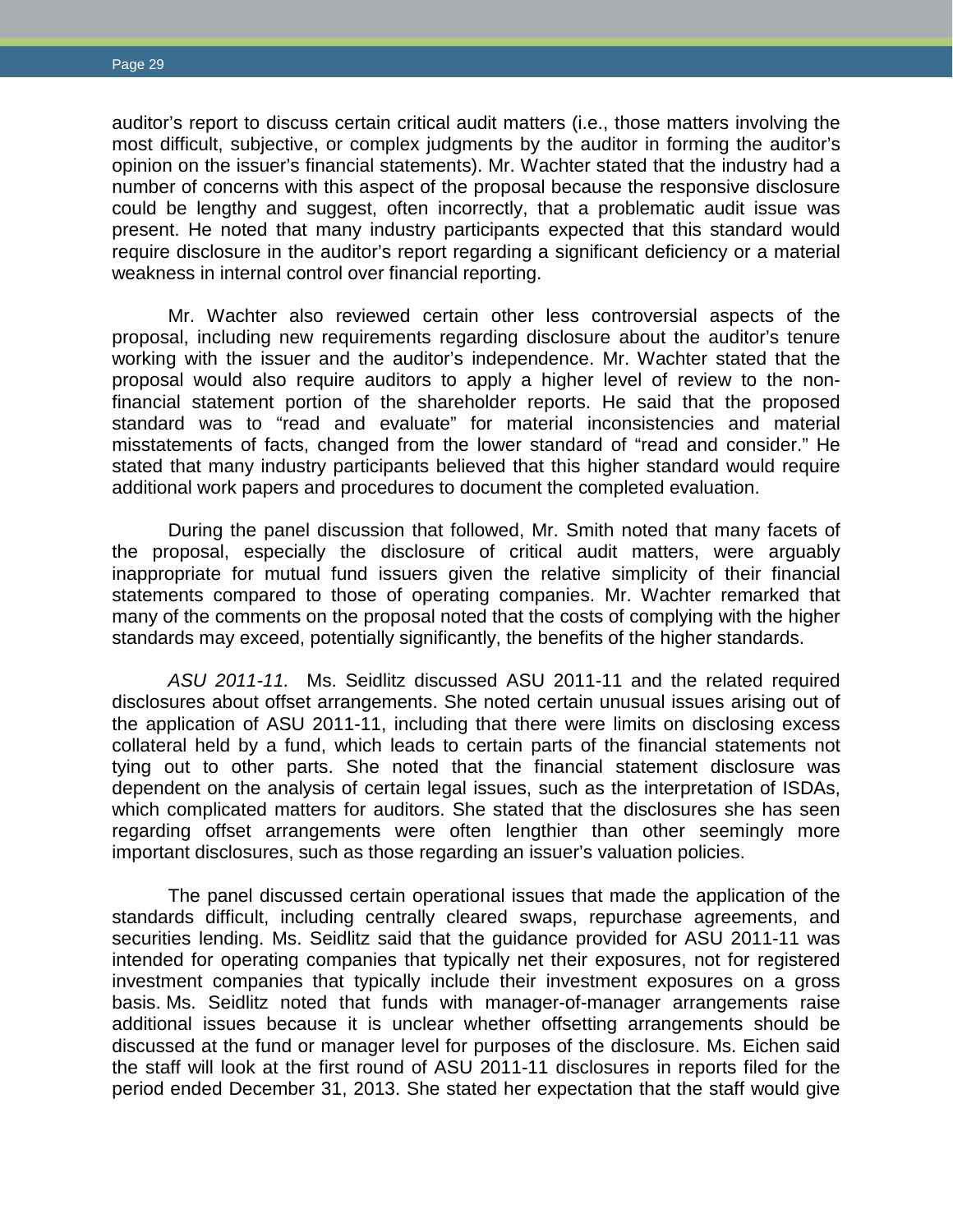its feedback on that first round of disclosure to the AICPA expert panel, which would then be asked to communicate that feedback to the industry.

*Commodity Pools.* Mr. Smith provided a report regarding financial reporting for commodity pools. He noted that the CFTC's Rule 4.2.2 requires the distribution of a monthly account statement, a statement of operations, and statement of changes in net assets. He cited certain key differences between the CFTC's and the SEC's requirements with respect to an issuer's financial statements, including that CFTC standards require additional data be presented on an issuer's balance sheet and statement of operations, that brokerage commissions paid on trades must be itemized, that issuers must provide disclosures on investee funds that exceed 5%, that issuers must disclose income and management fees for each such investee fund, and that an issuer's financial statements must aggregate information for all investee funds below the 5% threshold. Mr. Smith noted that the harmonization rules provide for substituted compliance for SEC-registered entities that eliminates the monthly account statement requirement. He stated that similar relief from the annual report requirement has been requested by the ICI.

Mr. Smith noted that new requirements mandate that issuers enter certain key financial data into the NFA's reporting system. He explained that the system serves as an early detection system for the NFA and that the NFA intends to use that data to screen filings quickly. He noted that the data required is not tailored for mutual funds, so a level of judgment is required in determining an issuer's responses. He suggested filers evaluate carefully their responses and document the reasons for their responses.

*Staff Update.* Ms. Eichen provided a number of updates regarding issues of concern for the staff and reminded industry participants that those making written consultation of the staff must first provide the conclusions of the issuer's audit committee, independent auditors, and management regarding the issue on which the staff's views are sought. Ms. Eichen reviewed the efforts of a staff task force focused on financial reporting and accounting fraud. She noted that fraud is typically more prevalent on the private fund side of the industry and often is effected through related-party transactions, such as charging expenses that are not permitted by a fund's offering or organizational documents. She urged the auditing community to scrutinize closely related-party transactions, especially series of complex business transactions that do not have a clear business purpose. Ms. Eichen also stated that valuation is a continuing concern of the staff, and that some issuers value investments at other than exit price, such as at cost or at the value of an expected payment at maturity. She stated that defaulting to cost or par for valuation is inappropriate even if market value is close to cost or par.

Ms. Eichen said the staff has concerns that certain derivative instruments based on custom baskets of securities or indices have management and incentive fees embedded into their terms, such that the fees are embedded in the profit and loss figures and, therefore, are not transparent. She stated that good disclosures for such instruments would include separate disclosure regarding the relevant reference assets,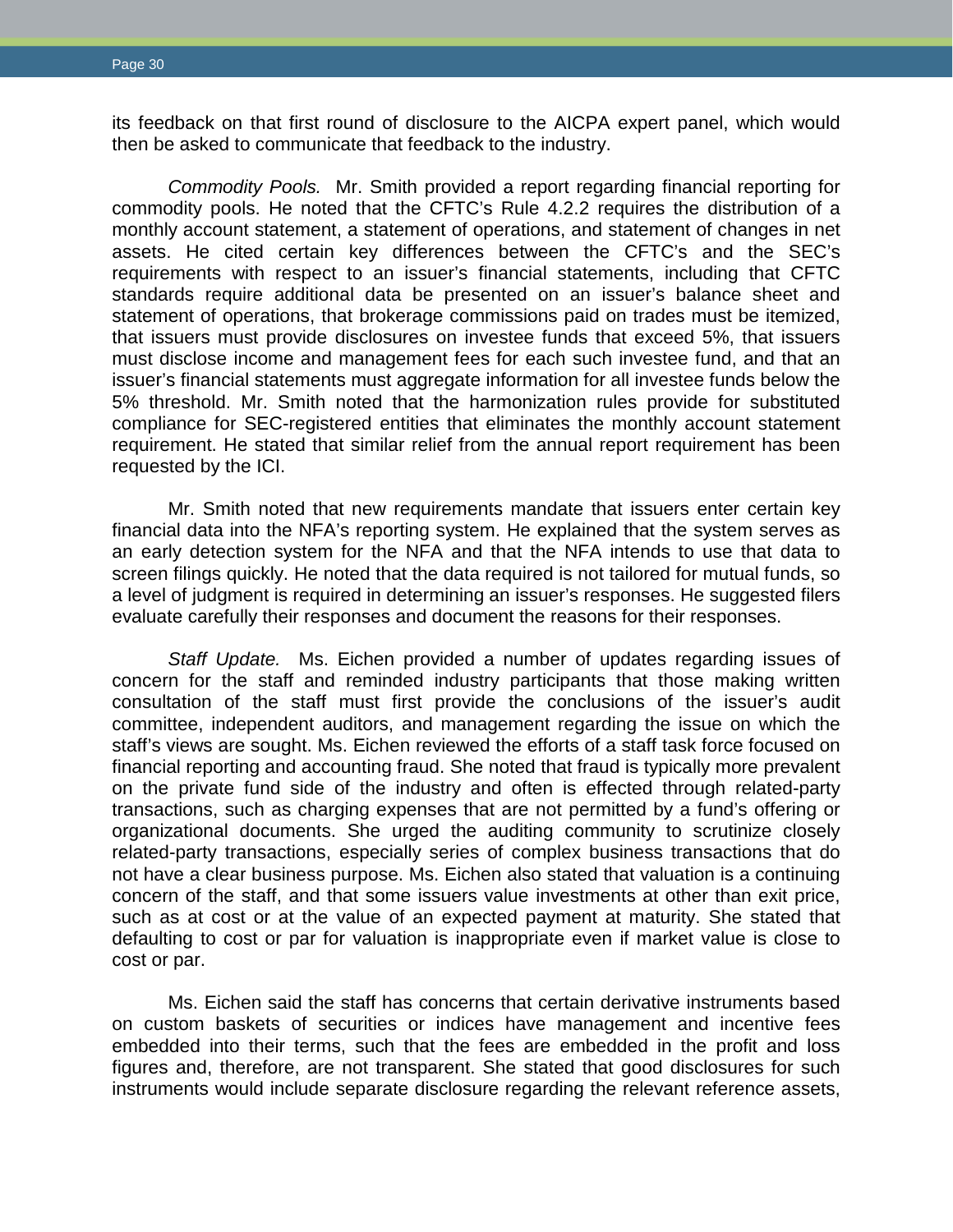fees, and appreciation and loss on the investment portion of the transaction. Ms. Eichen noted that the staff was requesting that applicants seeking relief under Rule 19b-1 under the 1940 Act should submit draft requests for relief to IMOCA@sec.gov before filing formally with the SEC.

# <span id="page-33-0"></span>**Session 3-C — Global Trends in Fund Distribution: The Growing Regulatory Focus on Intermediary Compensation**

*Moderator*: **Giles Swan**, Director of Global Funds Policy, ICI Global

*Speakers*: **James Hammond**, Managing Director–Europe, Franklin Templeton **Kelley Howes**, Of Counsel, Morrison & Foerster LLP **Blair C. Pickerell**, Chairman, Asia, Nikko Asset Management **Shiv Taneja**, Managing Director, Cerulli Associates Europe Ltd.

The panelists in this session provided their views on recent regulatory developments regarding the role and compensation of distribution intermediaries across the globe.

*Industry Consolidation and Competition.* Mr. Taneja remarked on the recent consolidation in the global fund industry, noting that the top 50 firms now account for 55% of global assets under management and the top 10 firms account for 37% of global assets under management. Mr. Taneja commented that, despite the consolidation, there was increased competition in the fund industry (e.g., competition between active and passive funds, alternative and transitional funds, and consultants and asset managers). He stated that funds are focusing on multi-asset products rather than multimanager products, and noted that, in recent years, advisers' focus on the bottom line has been tempered with an emphasis on reputation and recognition that "growth at any cost" is not a viable strategy. Mr. Hammond noted that multi-asset products were increasingly becoming default products for defined contribution schemes.

*Distribution in Asia.* Mr. Pickerell remarked that there is "virtually no cooperation" among Asian countries with respect to the distribution of fund shares, and that no Asian country allows funds from other Asian countries to be sold to its retail market. Mr. Pickerell noted that most funds in Asia are distributed by commercial banks, with private banks and insurance companies playing a smaller role. He explained that the population trusts banks and many fund management companies are unaware that certain distributors offer to distribute funds on a "no load" basis.

Mr. Pickerell noted that fees are relatively high in Asia, primarily because clients are not proactively looking for funds – instead, funds are "pushed on clients" by intermediaries. He reported that the average annual management fee is 150 basis points or more and distributors are likely to seek distribution fees of 75 basis points from new entrants. In addition to the distribution fee, distributors are likely to charge clients a front-end fee (100% of which is typically retained by the distributors) and are fairly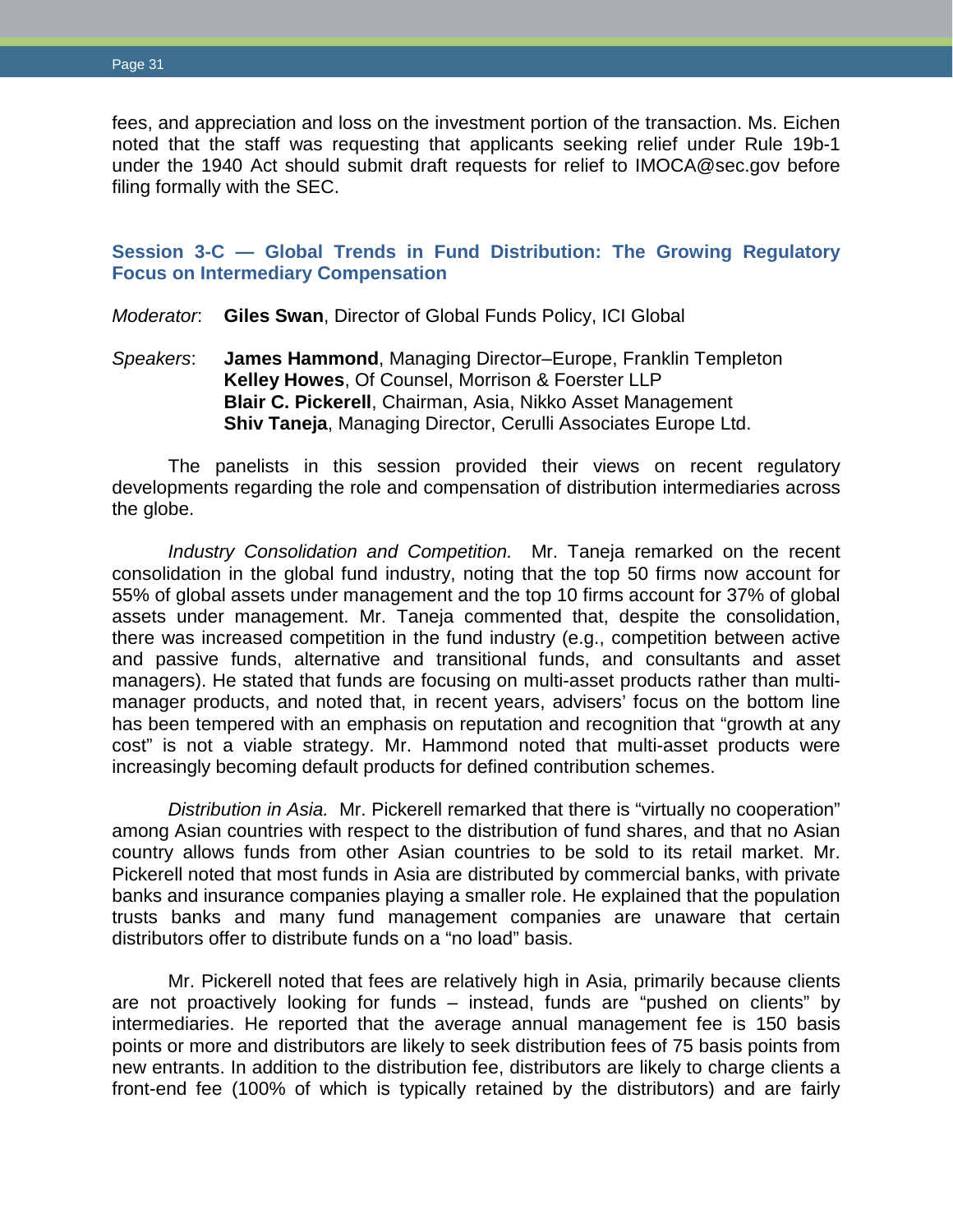aggressive in their requests for advisers' time for promotional activities. Mr. Pickerell noted that he had heard of well-known distributors having rejected funds from their platforms because fees were too low.

Mr. Pickerell remarked that Asian investors tend to trade funds frequently rather than hold them, a trend that is compounded by distributors that are "addicted to frontend loads." Mr. Pickerell stated that many Asian fund managers have distribution capabilities, but perhaps not the investment capability or credibility to manage funds, and that sub-advising is a viable strategy for penetrating Asian markets. He noted that \$27 billion of his firm's \$160 billion in assets under management had been allocated to 44 other managers to sub-advise.

Mr. Pickerell contrasted the distribution channels in China and India, both fast developing markets with large populations and long-term growth potential. He explained that, in China, four or five banks dominate the market, accounting for 80% of fund launches. The key to distribution in China is convincing the head office of one of these banks to list a fund for distribution at their thousands of offices. Conversely, in India, even a small management company would have a distribution relationship with 6,000 intermediaries. India's largest fund management company has 179 offices just to service its intermediaries. He further noted that, in India, a foreign firm can own 100% of a fund management company, whereas in China foreign firms may only take a minority stake.

Mr. Pickerell remarked that he did not think Hong Kong passporting into China would be as important as expected. He noted that the trial was heavily driven by the Hong Kong government and China wanting to appear friendly and that any trial passporting would come with restrictions, including seed capital requirements and a year-long track record.

*Distribution in the UK.* Mr. Hammond explained that the fund distribution market in the UK is dominated by independent financial advisers ("IFAs") (approximately 80- 88% of mutual funds are sold through IFAs). He noted that there had been a 16% reduction in advisers in the UK following the implementation of the UK's Retail Distribution Review ("RDR"), a set of rules aimed at introducing more transparency and fairness in the investment industry, which came into force 14 months ago and banned trail commissions for financial advisers. He stated that while RDR had a substantial impact, because the ban on trail commissions was predicted long before its implementation, IFAs had been increasingly moving their business models from commission-based to fee-based models.

Mr. Hammond explained that, while the Markets in Financial Instrument Directive II ("MiFID II") proposes banning inducements for IFAs, it does not currently ban commissions for non-independent advisers. Spain and Italy continue to be dominated by retail bank distributors and, as such, commissions can still be paid. However, Mr. Hammond noted that Netherlands has banned commissions and he believes that commission bans are likely to be imposed throughout Europe.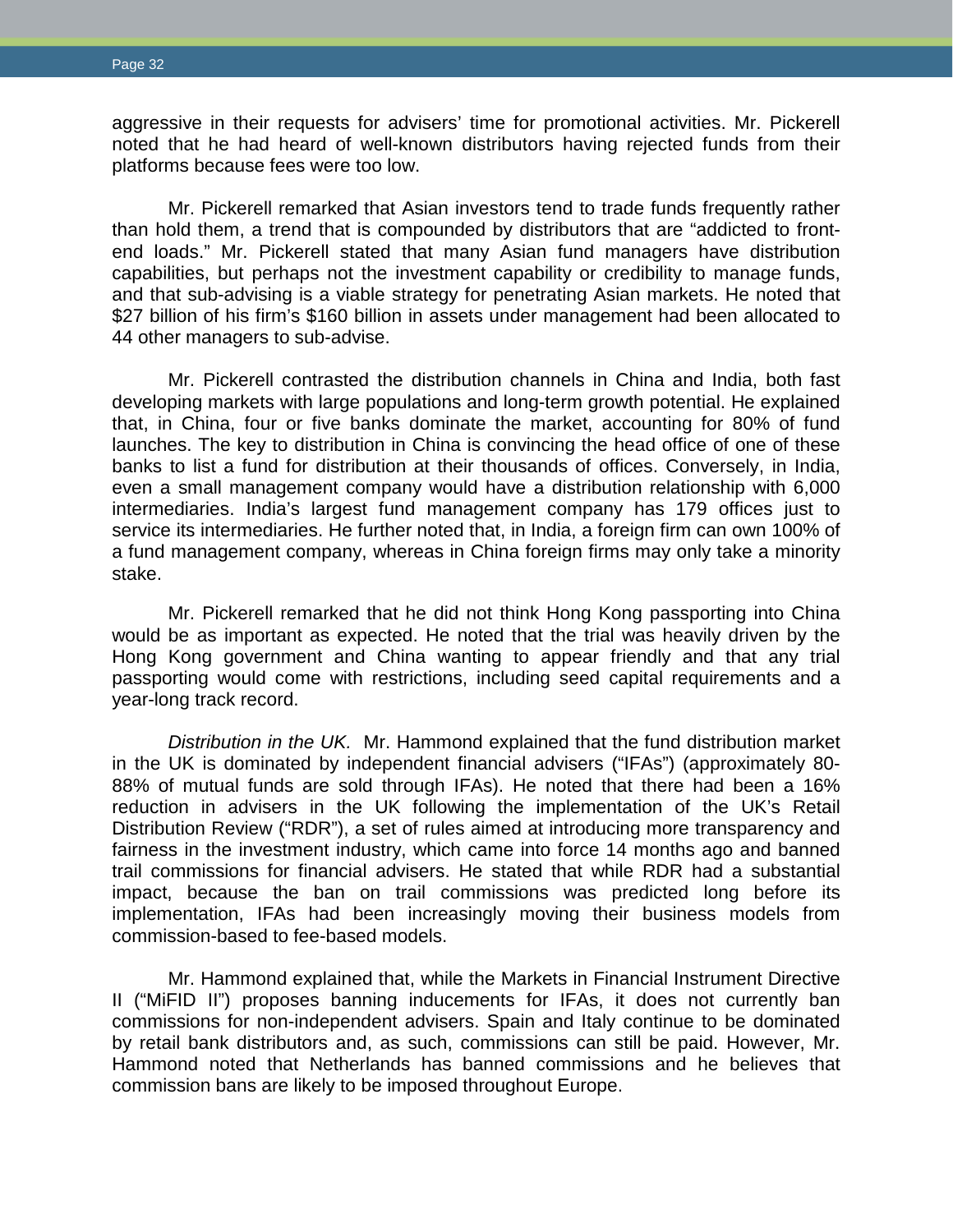Mr. Hammond explained that, at the top end of the market, clients are accustomed to paying for advice; however, the mass market is moving towards "selfdirection." Online advisers are becoming increasingly popular where investors can answer questions and be provided with a model portfolio they can purchase via a platform. Mr. Hammond noted that, as an investor's assets increase, the investor is more likely to pay for advice.

*Distribution in the United States.* Ms. Howes remarked that in 2010 the SEC proposed Rule 12b-2, noting that managers were increasingly offering "no load" and "low load" products. At the same time, there was a trend towards intermediated distribution. According to the ICI Fact Book, 82% of U.S. investors invest through a financial intermediary. Ms. Howes noted that U.S. regulators have not publicly discussed an outright commission ban, but the existence of front-end payments is dwindling as a result of market dynamics.

Ms. Howes described another current regulatory focus, "reverse churning," whereby advisers place low balance accounts and infrequently traded accounts on a fee-based platform instead of a transactions-based platform in order to generate an ongoing revenue stream. She noted that regulators are increasingly focusing on reverse churning. She noted that a broker-dealer's standard of conduct is one of suitability, whereas advisers have a fiduciary obligation to act in a client's best interests. Advisers may argue that putting an account on a fee based platform may be suitable, but reverse churning may not always be consistent with the higher fiduciary duty of an investment adviser towards its clients.

Ms. Howes stated that one of the primary ways to pay for distribution in the U.S. is by revenue sharing, payments from advisers to intermediaries out of the adviser's legitimate profits. Ms. Howes noted, however, that U.S. asset managers are facing regulatory scrutiny as to whether fees that are not characterized as distribution fees are in fact being used to pay for distribution.

*Understanding and Selling the Product.* Mr. Hammond noted that regulators are increasingly focused on whether sales people understand the products they are selling. He noted that regulators are also accepting that complexity in product design does not automatically equal risk. Mr. Hammond explained that, under the Treating Customers Fairly ("TCF") initiative, advisers increasingly are required to identify the type of clients at which products are aimed. Such advisers are focused on training sales personnel in order to avoid accusations of mis-selling or misrepresentation. Mr. Pickerell noted that mis-selling is a prevalent regulatory topic in Asia as well. In Hong Kong, the government has heavily cracked down on mis-selling to the extent that banks are nervous about allowing staff to give substantive advice. Mr. Pickerell contends that this focus is harming the fund industry because banks are so afraid of a mis-selling accusation that they will conduct long interviews of clients to determine their risk profile and then record the interview in case of future claims.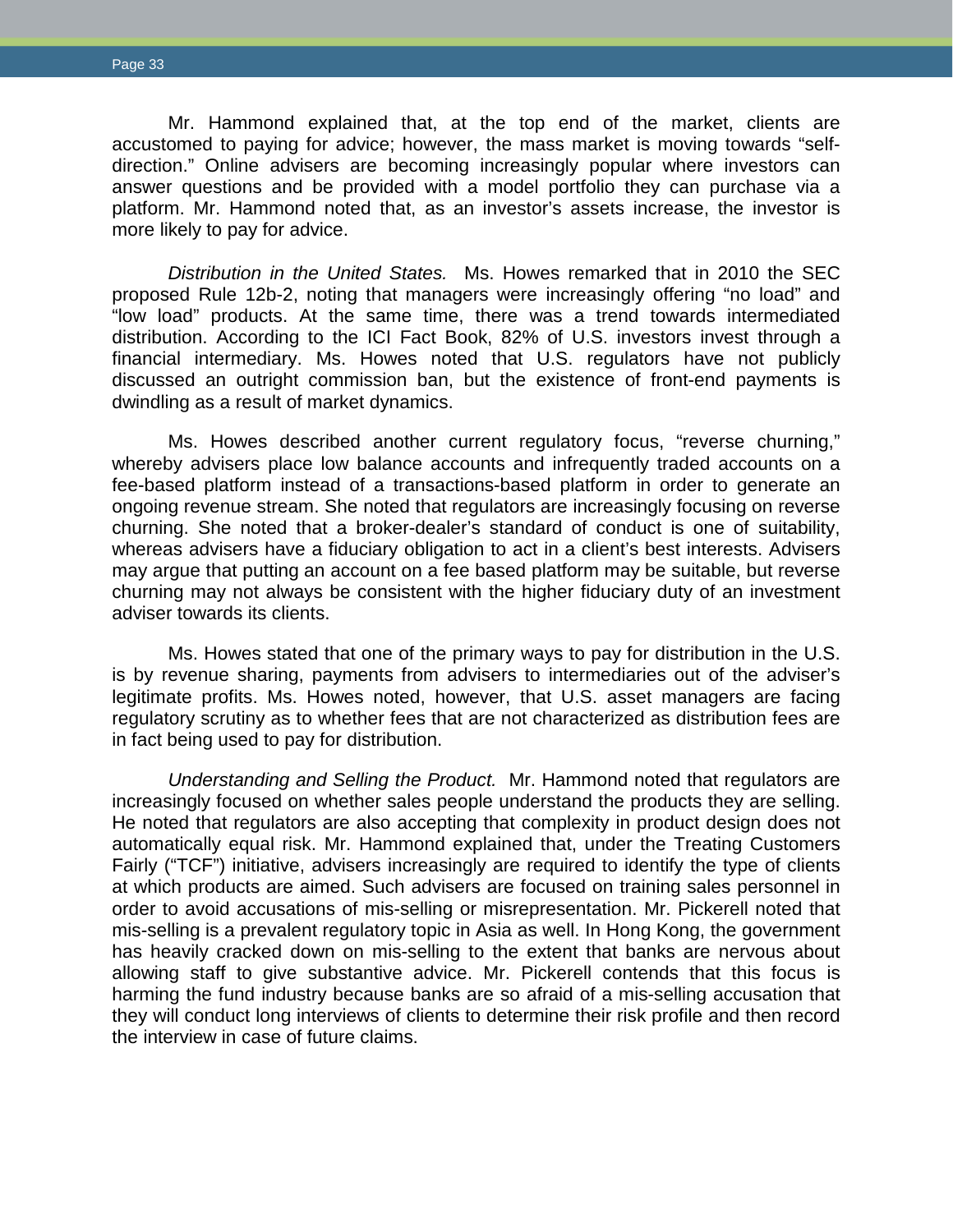# <span id="page-36-0"></span>**Session 4-A — The Evolution of FINRA and What It Bodes for Funds and Their Advisers**

## *Moderator*: **Tamara K. Salmon**, Senior Associate Counsel, Securities Regulation, Investment Company Institute

*Speakers*: **Carlo V. di Florio**, Chief Risk Officer and Head of Strategy, Financial Industry Regulatory Authority **Thomas M. Selman**, Executive Vice President, Regulatory Policy, Financial Industry Regulatory Authority

The panelists discussed their roles at FINRA, with a particular focus on issues relating to investment companies and their investment advisers and distributors.

*Coordination with the SEC.* Mr. di Florio explained that FINRA is continuing to move towards risk-based enforcement and regulation, and now regularly analyzes large sets of data to identify trends or transactions that may involve risks to investors and markets. He discussed FINRA's strong and close relationship with the SEC staff. He cited the joint release regarding business continuity risk in the aftermath of Hurricane Sandy as an example of FINRA's close coordination with the SEC staff. Mr. di Florio stated that FINRA expected to continue to communicate with the industry through publication of its annual exam priorities and periodic risk alerts.

*Review of Rules.* Mr. Selman stated that FINRA was conducting a "refresh" review of its rules, and noted that FINRA's advertising rules would be among the first reviewed. He noted that FINRA's prohibition on the use of related performance in advertising materials other than with qualified purchasers investing in 3(c)(7) funds was "ripe for a refresh review."

Mr. Selman acknowledged that occasionally rules directed at full service brokerdealers may present issues for mutual fund principal underwriters. He noted that FINRA had recently proposed a new rule book for certain limited corporate financing brokers, but stated that there were no current plans to propose a new rule book for mutual fund principal underwriters.

Mr. Selman acknowledged that FINRA reviews of advertisements for open- and closed-end funds were time consuming, and cited increasing complexity of fund products as a significant driver of review times. He stated that FINRA currently had more advertising reviewers than in previous years, but that employee attrition remains a challenge. He urged firms experiencing issues to contact him.

*Fiduciary Standards for Broker-Dealers.* Mr. di Florio stated that FINRA supports the imposition of a fiduciary standard on broker-dealers, but believes that the issue is one for the SEC and the Department of Labor. He noted that a fiduciary standard is one side of a coin, the other side of which is the need for more frequent examinations of investment advisers. He said that FINRA has also discussed with the SEC staff whether certain broker-dealer rules, including suitability, should apply to investment advisers,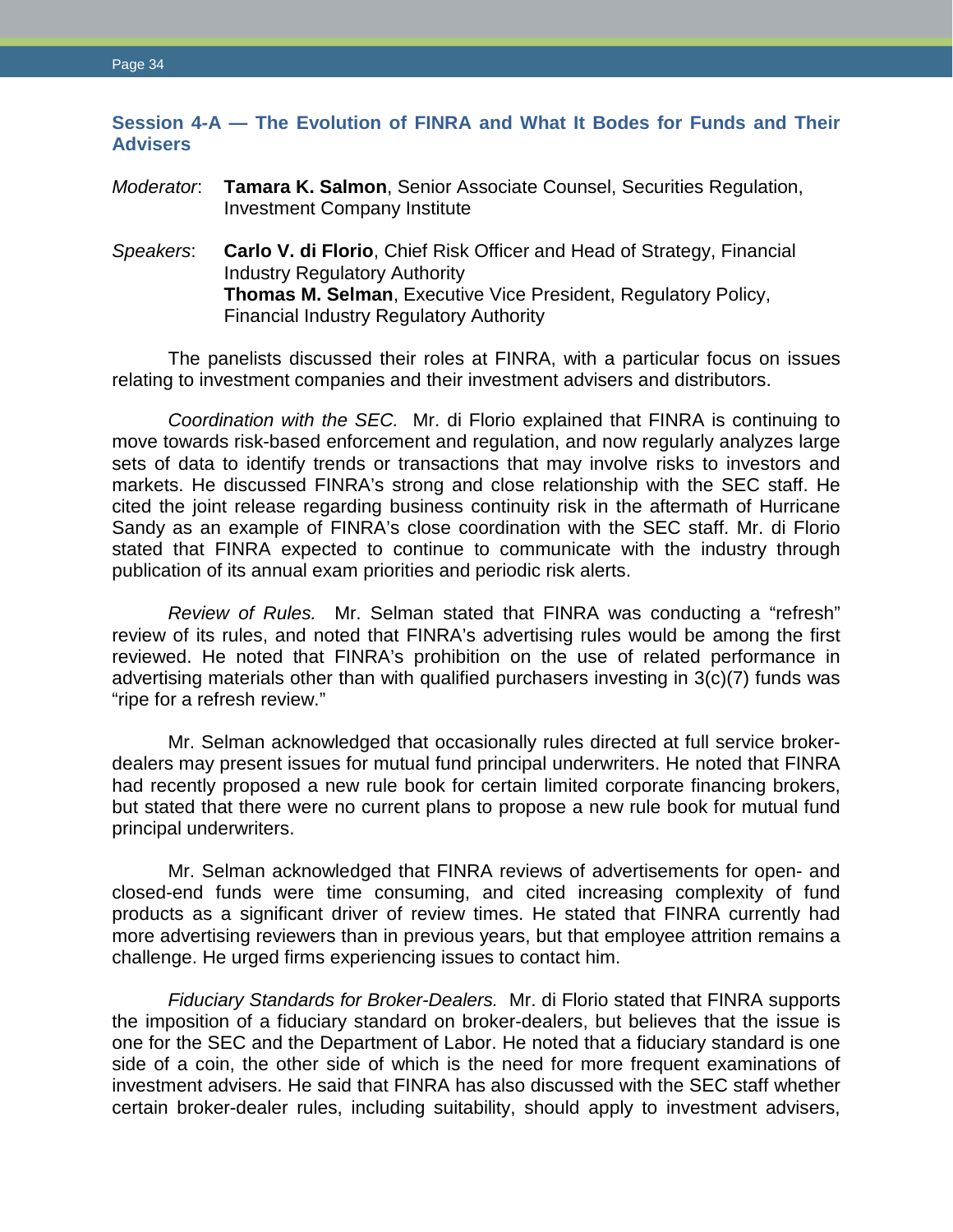and stated that FINRA is not specifically seeking to be designated as a self-regulatory organization for investment advisers.

# <span id="page-37-0"></span>**Session 4-B — Dawn of the New Regulatory Era: What Swap Regulations Mean for Funds**

- *Moderator*: **Jennifer S. Choi**, Senior Associate Counsel, Securities Regulation, Investment Company Institute
- Speakers: **Christine Ayotte-Brennan**, Vice President, Associate General Counsel, Fidelity Management & Research Company **William Thum**, Principal, Vanguard **P. Georgia Bullitt**, Partner, Willkie Farr & Gallagher LLP

This panel focused on the new swap regulations implemented under the Dodd-Frank Act as they relate to registered funds. Ms. Choi observed that the CFTC has implemented most of the rulemaking required by the Dodd-Frank Act with respect to swaps trading, but the SEC has adopted very few of its rules. She noted that registered funds now must comply with numerous clearing and trading requirements, as well as recordkeeping rules, for swaps transactions.

*Clearing of Swaps*. Ms. Ayotte-Brennan described the extensive infrastructure development and other preparation undertaken by fund firms in advance of the introduction of mandatory clearing of swaps in the summer of 2013. Mr. Thum asserted that the transition to mandatory clearing had been a success primarily because (i) the deadlines had been phased in over time for different types of market participants, and (ii) the CFTC had actively engaged with the industry in the implementation. CFTC rules requiring the mandatory clearing of non-deliverable FX forwards and FX options are expected to be proposed in May, which could require mandatory clearing of these instruments by registered funds as early as late 2014.

*Trading on Swap Execution Facilities ("SEFs").* The panel agreed that the transition to mandatory trading of certain types of swaps on SEFs, which began in February 2014, had been disjointed and overly difficult, in part because the above-noted factors were absent. To date, 24 SEFs have provisionally registered with the CFTC. The panel described several glitches that frustrated efforts of well-prepared fund firms to transition to SEF trading: (i) account set-up arrangements routinely failed when initially trying to execute SEF trades through the futures commission merchant ("FCM") with whom a firm was already executing other types of cleared trades; (ii) registered fund complexes offer a number of different issues for SEF trading, such as entering bunched orders for multiple funds at an FCM, and the current SEF infrastructure often has been ineffective at accurately executing complicated trades; (iii) the SEF rulebooks initially circulated were flawed, and critical improvements (such as clarifying the different roles of the funds and the manager) came at the eleventh hour; and (iv) SEFs refused to negotiate the terms of their user agreements on a one-off basis, but instead updated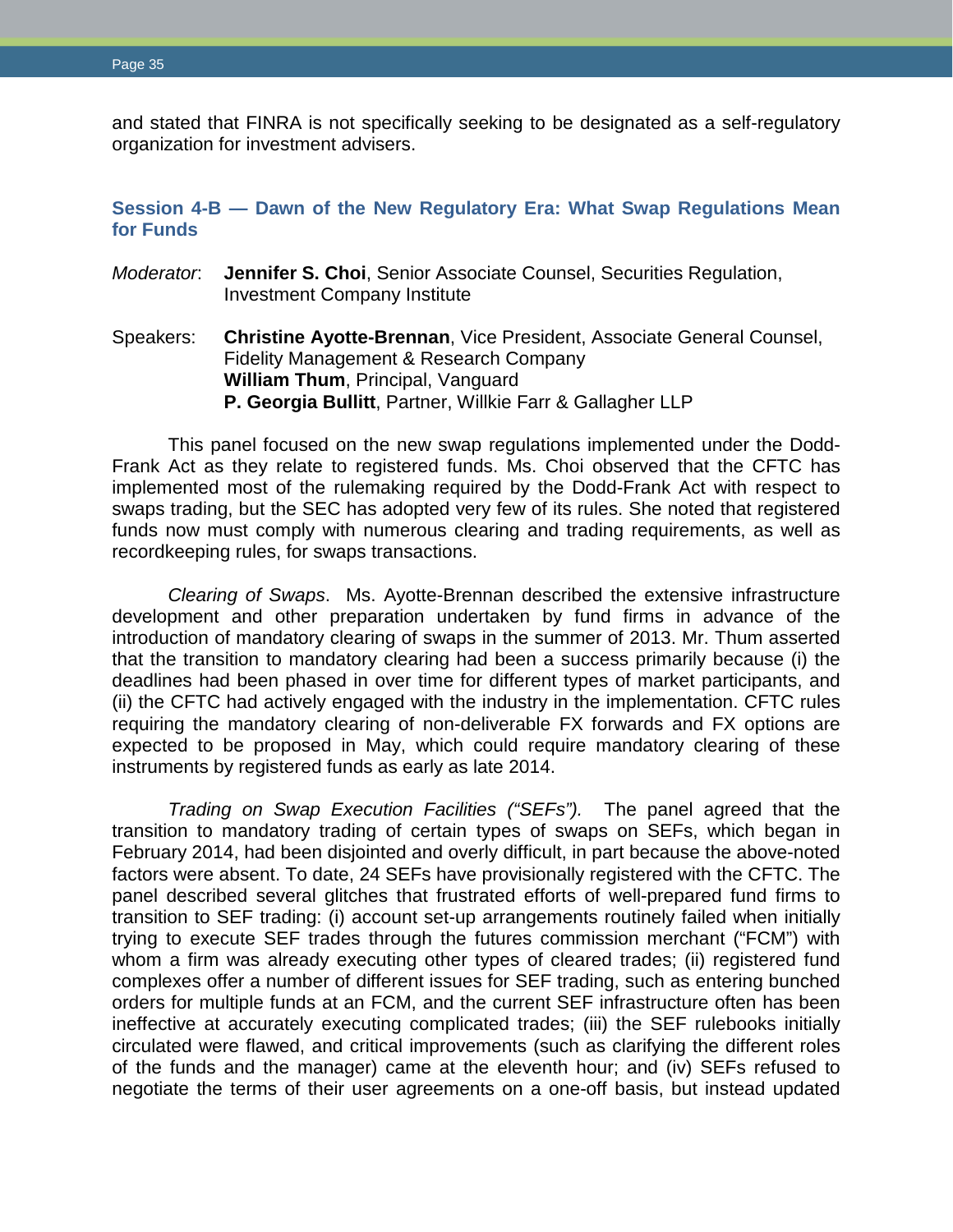their forms over time, such that, in some cases, fund firms signing up earlier ended up with worse terms. Mr. Thum encouraged firms that had signed their user agreements with SEFs earlier in the process to request an updated form agreement, as certain SEFs have not been volunteering to provide better terms to the early adopters who had signed on to agreements with less palatable terms.

Ms. Ayotte-Brennan argued that the risk limit rules on SEF trading are not a good substantive protection because (i) there is little transparency into how FCMs actually calculate the limits for individual funds; and (ii) FCMs routinely increase the limits upon request from managers whose funds approach the limit. Ms. Ayotte-Brennan observed that under SEF trading, an error at the FCM cannot be corrected as easily as it could under OTC trading, where the OTC counterparty would simply reverse the trade, but rather must be booked as a new, offsetting trade, which can expose the fund to market movements and risk of loss, as well as additional costs.

*Protection of Collateral.* Mr. Thum described the "legally separated operationally commingled" ("LSOC") regime for protecting cleared swaps collateral placed with FCMs as a very positive outcome for the fund industry. Under LSOC, the FCM sends the required minimum clearinghouse margin for cleared trades to the clearinghouse on a daily basis, so that if an FCM defaults or fails there is less margin with that FCM and the margin account can more easily be transferred to another FCM. Under a further enhancement known as "LSOC with Excess," an FCM moves excess margin (in addition to required margin) up to the clearinghouse, thus further reducing the amount of margin held by the FCM (and therefore subject to the risk of fraud by the FCM). Ms. Ayotte-Brennan observed that LSOC with Excess is only workable if a critical mass of market participants sign up for it, because excess margin held in an FCM's account at the clearinghouse would still likely be treated as part of the FCM's estate in an FCM insolvency and allocated *pro rata* among customers. Ms. Choi stated that three FCMs currently offer LSOC with Excess on the CME clearinghouse, one using the structure with both variation margin and initial margin, and that the same three FCMs are testing the use of LSOC with Excess on the LCH clearinghouse.

*Upcoming Regulations.* The panel outlined several upcoming regulatory changes. Ms. Bullitt described proposals by the Basel Commission and IOSCO regarding mandatory minimum margin requirements for uncleared swaps, noting that the proposals on margining could potentially cause a significant change in typical market practice because they would require both funds and dealers to post initial margin (in addition to variation margin). She also described the upcoming U.S. requirement for swap dealers to offer all counterparties the right to segregate their initial margin at a third party custodian, observing that swap dealers will have to provide annual notice of this right, will have to give funds a choice of custodian (which technically need not include a mutual fund's current custodian as one of the options), and will have to make sure there is an appropriate tri-party agreement in place.

*Custody Issues for Collateral*. Ms. Bullitt outlined several current custody-related issues for collateral in cleared swaps transactions. She noted that the SEC's no-action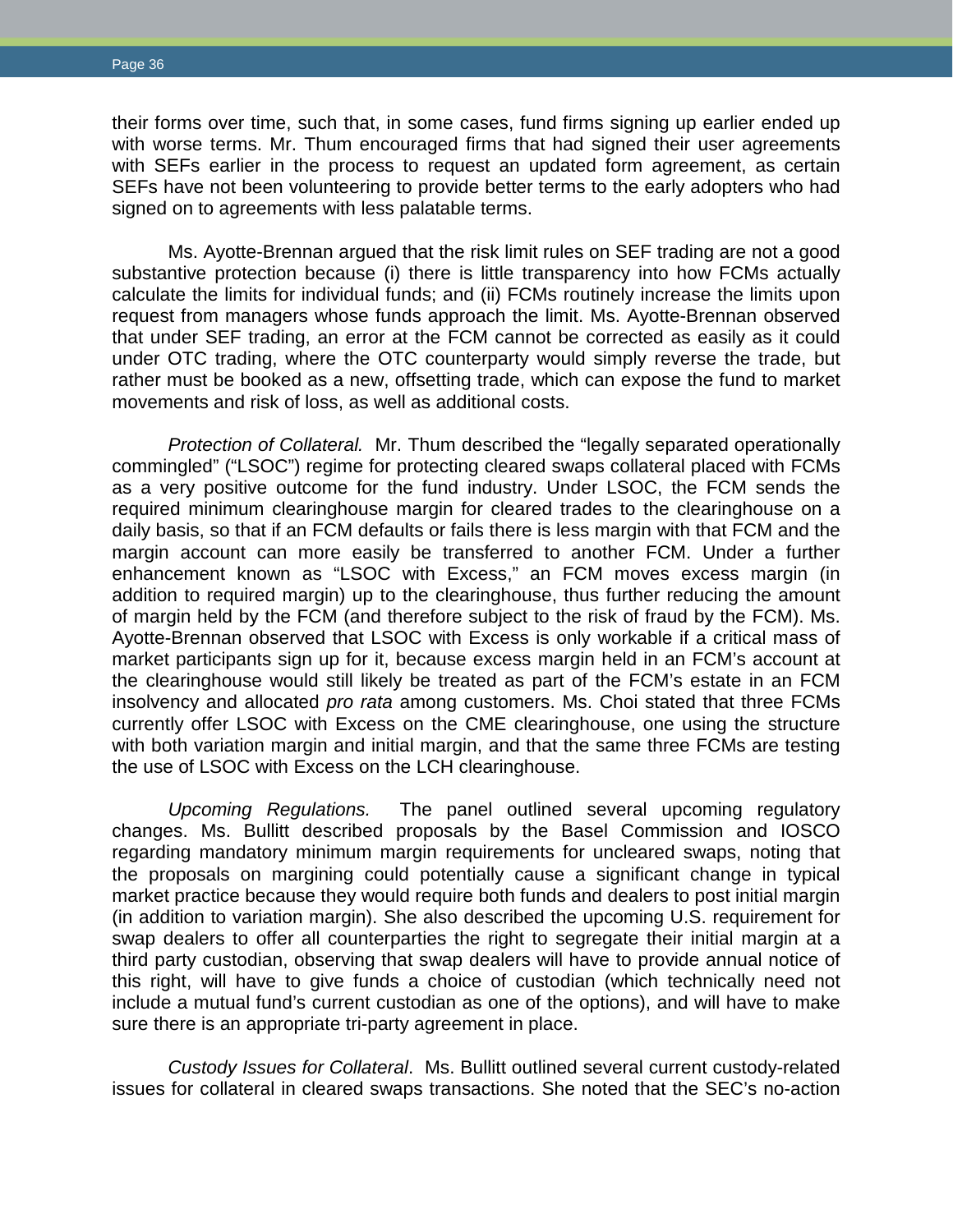relief allowing collateral for cleared swaps to be held at a clearinghouse is due to expire at the end of 2014, and that the conflict between the clearing requirements under the Dodd-Frank Act and the 1940 Act custody requirements will need to be resolved on a permanent basis.

*Cross-Border Issues*. The panel discussed several cross-border issues related to swaps. Certain transactions are subject to both the CFTC rules and the European EMIR regime, which can be operationally unworkable in certain circumstances. Ms. Bullitt observed that the CFTC's "substituted compliance" regime and the EU's "equivalence" standard are going to be critical in working through broader cross-border issues. Ms. Ayotte-Brennan observed that European Market Infrastructure Regulation introduces a dual-reporting regime that obligates managers to report trades for funds and clients organized in the EU, but that initial efforts to submit reports through DTCC met with numerous technical glitches and breakdowns.

# <span id="page-39-0"></span>**Session 4-C — The 900-Page Gorilla: Implications of the Volcker Rule for Regulated Funds**

- *Moderator*: **Mara L. Shreck**, Head of Asset Management Public Policy, Global Regulatory Strategy and Policy, J.P. Morgan Chase
- Speakers: **John L. Bronson**, U.S. Businesses Regulatory Counsel, Prudential Financial **Satish M. Kini**, Partner, Debevoise & Plimpton LLP **Jai R. Massari**, Associate, Davis Polk & Wardwell LLP **James G. Whetzel**, Associate Vice President, Executive Attorney, USAA

This panel discussed the substantive requirements of the Volcker Rule and potential impact on investment funds.

*Exclusions and Exemptions.* Ms. Massari noted that there are many differences between the final statutory provisions and the rule originally envisioned by Paul Volcker. She explained that the rule generally prohibits "banking entities" from trading "financial instruments" as principal for a "trading account," but provides various exclusions and permitted activity exemptions, subject to conflict of interest and riskiness backstops. She explained that the term "trading account" is not an actual account, but instead is a concept intended to cover short-term trading (including positions entered into in a dealing capacity and positions held for short-term purposes). She said that among the exclusions that are most relevant to the asset management industry are exclusions for securities lending, trading under repurchase and reverse repurchase agreements, and agency, brokerage, and custodial activities. Moreover, key permitted activity exemptions for the industry include exemptions for market making-related trading activities, trading in U.S. government and, to some extent, foreign government obligations, and trading outside of the U.S. for foreign headquartered banks (referred to as the "TOTUS" exemption). She noted that the compliance requirements to rely on the permitted activity exemptions specifically, and the Volcker Rule more generally, are complex and the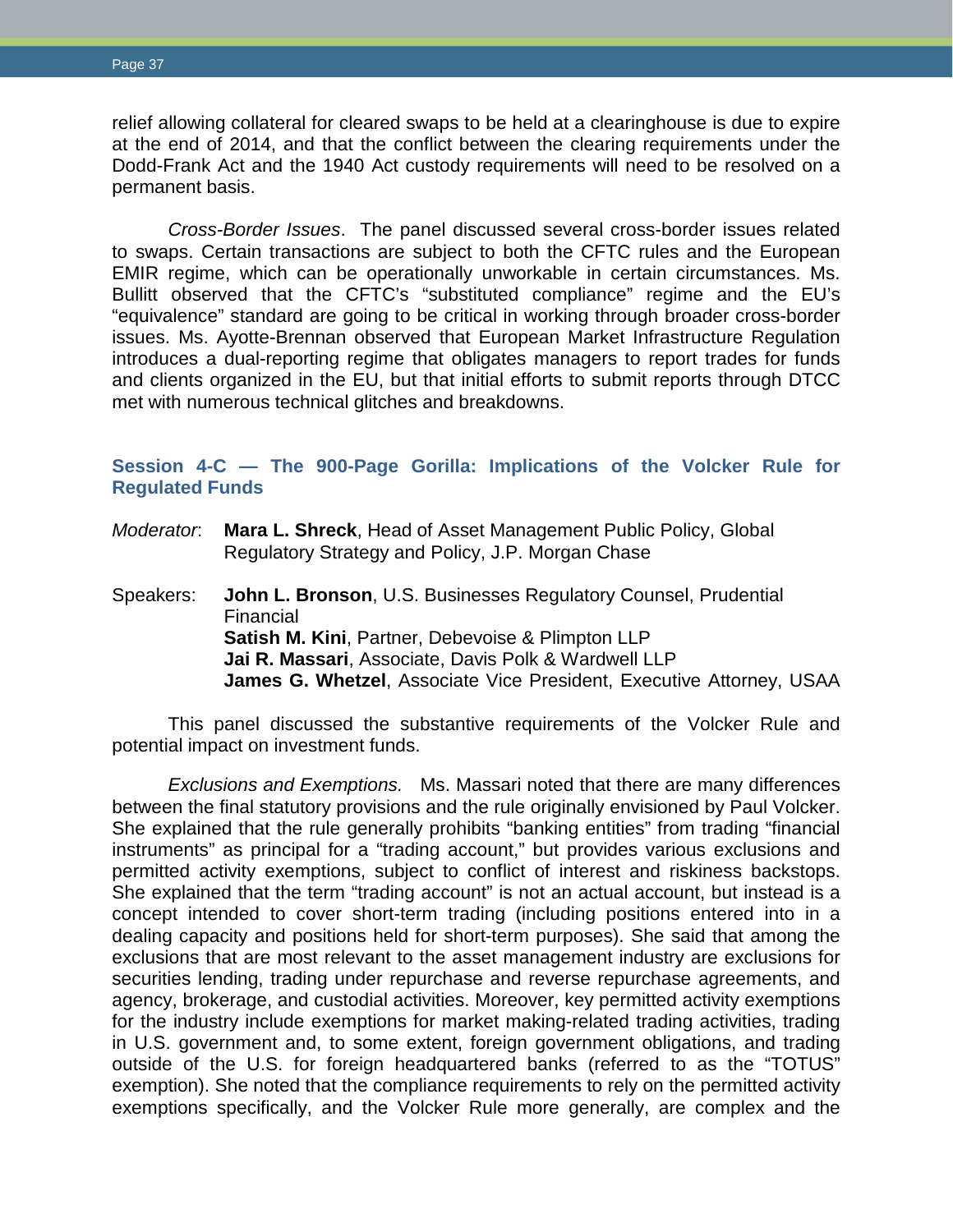industry should expect that banks will be reevaluating their trading activities, including trading with funds, in light of these requirements.

*Covered Funds and Banking Entities.* Mr. Kini noted that, while the Volcker Rule was intended to apply to hedge funds and private equity funds, the final rule is broadly drafted. The rule has been structured so that any  $3(c)(1)$  or  $3(c)(7)$  fund is a covered fund subject to the Volcker Rule unless the fund fits into one of the specific fund structures that have been carved out of the general definition. He also noted that commodity pools with similar characteristics to  $3(c)(1)$  or  $3(c)(7)$  funds are covered funds. Due to the breadth of the definition of covered fund, some vehicles that are not private equity or hedge funds, such as venture capital funds or securitization vehicles, are covered funds unless they fit into an exception. He also explained that the reach of the Volcker Rule is different for U.S. and non-U.S. banks.

Mr. Kini explained that registered funds are excluded from the definition of covered fund, but there is no similar exclusion of registered funds from the definition of banking entity. As a result, a registered fund that is controlled by a banking entity could be, itself, a banking entity. Mr. Bronson noted that, because control is tested based on voting authority, not just beneficial ownership, a registered fund could be a banking entity if 25% or more of its outstanding securities are held through programs offered by banks or bank affiliates for the benefit of bank clients where the bank, or its affiliate, has voting authority over the securities. He explained that, given the motivations behind the Volker Rule, there is an open policy question about whether a fund should be considered a banking entity where a bank has voting authority over a large portion of the fund's securities, but may not have any beneficial ownership interest in the fund.

Mr. Kini described the types of transactions between covered funds and banking entity advisers or sponsors that are prohibited under Section 23A of the Federal Reserve Act, such as extending credit to the fund, providing the fund with a guarantee, or entering into derivative transactions that cause the banking entity to have credit exposure to the fund. He explained that transactions not prohibited by 23A must meet the market terms requirement under the statute, meaning that a banking entity might be barred from giving discounts (e.g., on advisory fees) to a fund it advises or sponsors.

*Impact.* Mr. Bronson discussed some of the potential implications of the Volcker Rule for non-banks. He explained that the statute provides that a non-bank SIFI, as designated by the FSOC, becomes subject to certain requirements under the Volcker Rule if the Federal Reserve adopts an additional regulation specifically for non-bank SIFIs.

Mr. Bronson said, in his view, there appears to be a consensus that the Volcker Rule has had an impact on the markets, although it is difficult to know the extent to which changes in the markets, particularly liquidity in the bond markets, are a result of the Volcker Rule as opposed to other developments, such as Basel III, increased focus on risk management, and expectations regarding potential changes to interest rates. Mr. Whetzel pointed out that there are as yet unknown, and likely unintended, consequences of the Volcker Rule, particularly in combination with Basel III and new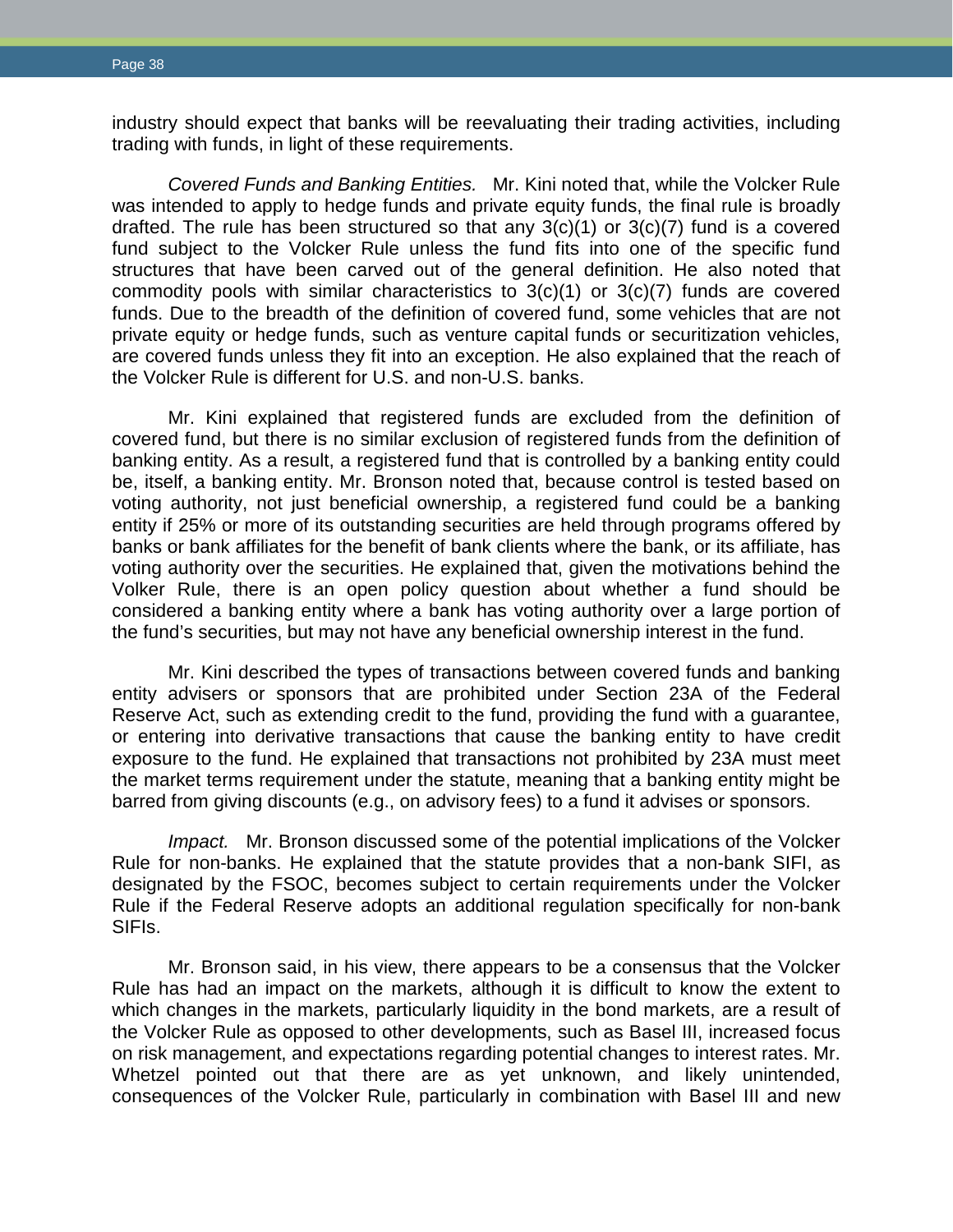market risk capital rules, which may become apparent if interest rates rise and sellers of fixed income securities outnumber buyers.

Ms. Massari discussed that the potential bifurcation of liquidity between U.S. and non-U.S. customers. Under propriety trading provisions, foreign banks generally are allowed to trade under the TOTUS exemption with non-U.S. customers subject to fewer compliance obligations and requirements. As a result, market participants could see foreign banks dividing market making activities between desks that can trade with U.S. customers and desks that cannot trade with U.S. customers. Mr. Kini also noted that investment activity by banks in the private fund and venture capital space likely will be restricted as a result of the Volcker Rule.

# <span id="page-41-0"></span>**General Session — OCIE and Enforcement: Same Old Wine in a Different Bottle, or a New Vintage?**

*Moderator*: **Ari Gabinet**, General Counsel, OFI Global Asset Management, Inc.

*Speakers*: **Andrew J. Bowden**, Director, National Examination Program, U.S. Securities and Exchange Commission **Andrew Ceresney**, Director, Division of Enforcement, U.S. Securities and Exchange Commission **Mark Cahn**, Partner, Securities Department, Wilmer Cutler Pickering Hale and Dorr LLP

This panel discussed the current focus and structure of OCIE, recent developments and the use of big data, and trends in examinations and enforcement.

*OCIE's Focus and Structure.* Mr. Ceresney began by noting that OCIE is currently in a position where, instead of reacting to a particular crisis, as was the case in the early 2000s with accounting fraud and over the past five years with the financial crisis, it has the opportunity to step back and consider where its focus should be. He stated that OCIE is currently pursuing a wide variety of actions and is working to empower the examiners and enforcement officials on the front lines. He noted that the SEC as a whole has been supportive of OCIE's authority and that if OCIE makes a recommendation to the SEC on an enforcement action, the SEC will nearly always defer to that recommendation.

Mr. Ceresney lauded the specialized unit structure of the Division of Enforcement (the "Enforcement Division"), established by former Director Khuzami, which divides the Enforcement Division into five specialized units, each of which focuses on a particular area: asset management, market abuse, complex financial instruments, foreign corrupt practices, and municipal securities and public pensions. He noted that task forces are utilized to identify and "incubate" cases before they are handed off for investigation and expressed his belief that the specialized unit structure creates expertise within the Enforcement Division that was not there before.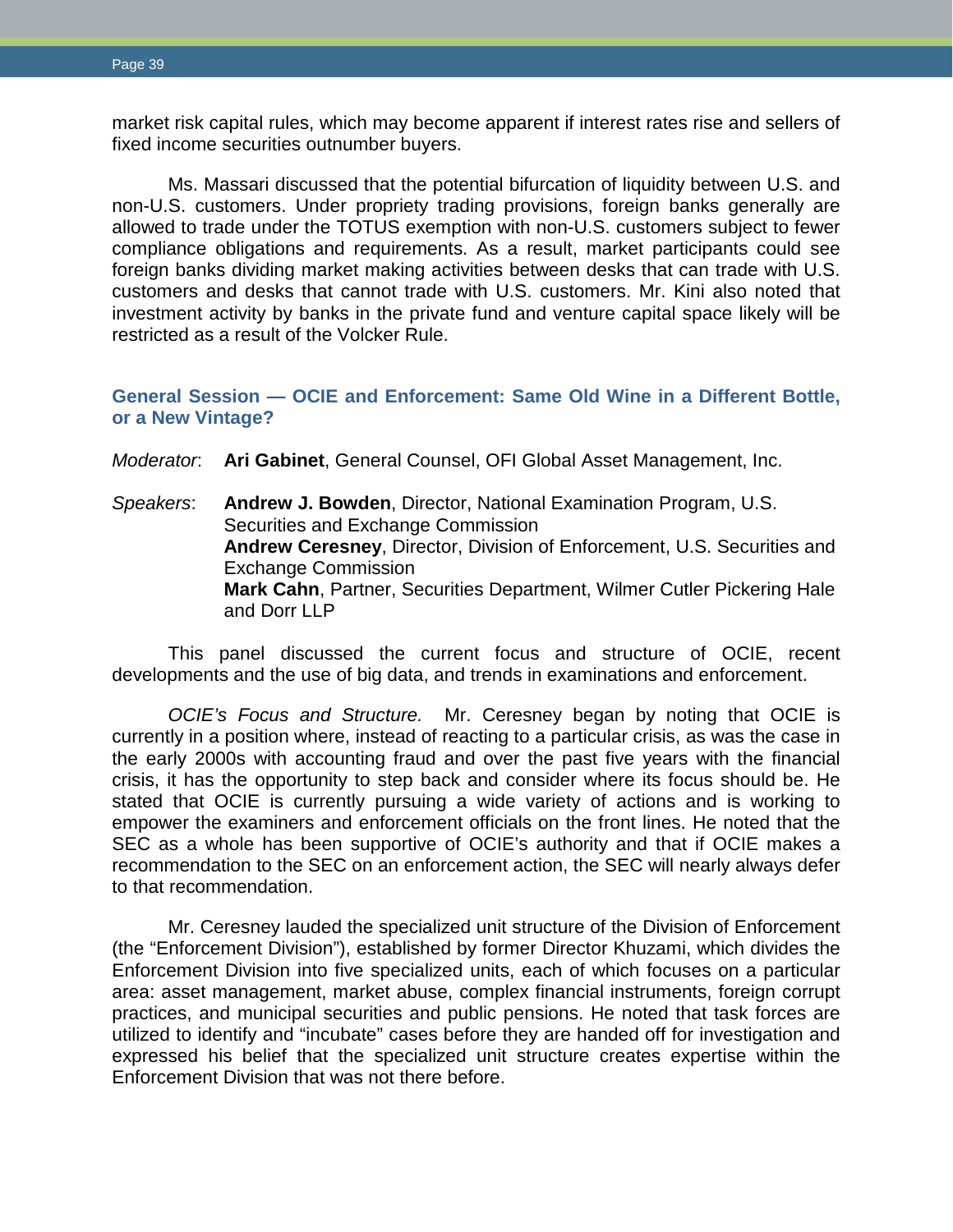Mr. Ceresney stated that the Enforcement Division's goal is to enforce laws in a way that is "aggressive and creative," but fair. The Enforcement Division is encouraging examiners to focus on areas that have not historically been the subject of focus, to utilize strict liability rules (e.g., failure to file annual financial statements), and to creatively apply rules (e.g., using Rule 38a-1 under the 1940 Act to pursue an individual that misled an adviser's Chief Compliance Officer ("CCO"); using Section 20(d) of the Securities Exchange Act of 1934 in connection with insider trading). The Enforcement Division is streamlining and consolidating cases by bringing multiple related cases at the same time and offering a settlement matrix that incentivizes quick acceptance of the settlement terms.

*Recent Developments and the Use of Big Data.* Mr. Bowden remarked on three recent changes affecting OCIE: (i) advances in the ability to analyze large data sets; (ii) the development of more industry experts at the SEC with whom OCIE can consult; and (iii) the establishment of a national governance structure with a uniform set of priorities, policies, and procedures across the various regional offices.

With respect the ability to analyze large data sets, Mr. Bowden noted that new technology allows the National Examination Program (the "Program") to use big data for (i) systematic analysis through the processing, for example, of ADVs and other adviser information to assign a risk rating that helps the Program determine who to examine and on what areas to focus; (ii) tactical analysis once a risk is identified; and (iii) field analysis to process large sets of quantitative data in an efficient manner by, for example, analyzing a firm's trade blotter from the past 3 years in the form in which the firm maintains it. Mr. Bowden stated that the examiners "try to be sensitive" to the burden on the industry when they think about what data to request. He explained that, while he has no philosophical objection to sharing the SEC's big data analysis tool with the industry, there are complications with doing so and he believes that if certain data is consistently requested during examinations, the industry will develop its own tools to test and check the data, thus promoting compliance.

Mr. Ceresney also expressed his enthusiasm for the developments in big data analysis, stating that the Enforcement Division was trying to use big data as much as possible for detection and facilitation of investigations. He noted that trading data can be analyzed to look for patterns of situations where traders are trading in unison, which signals possible insider trading. The Enforcement Division also uses big data to identify aberrational fund performance and quickly analyze account records and phone records.

*Trends in Examinations and Enforcement.* Mr. Bowden explained that a deficiency letter is not always a prelude to an enforcement case, reporting that about 80-85% of exams result in deficiency letters, but only about 10% of exams get referred to enforcement. Mr. Bowden stated that he tells examiners that they are the eyes and ears of the SEC and that their job is to engage with subject firms to help promote compliance. He stated that the OCIE works to avoid using the exam program to be de facto rule makers and that deficiency letter will either identify conduct that ties back to existing laws, rules, or regulations or identify material weaknesses in controls that may result in future problems if not rectified.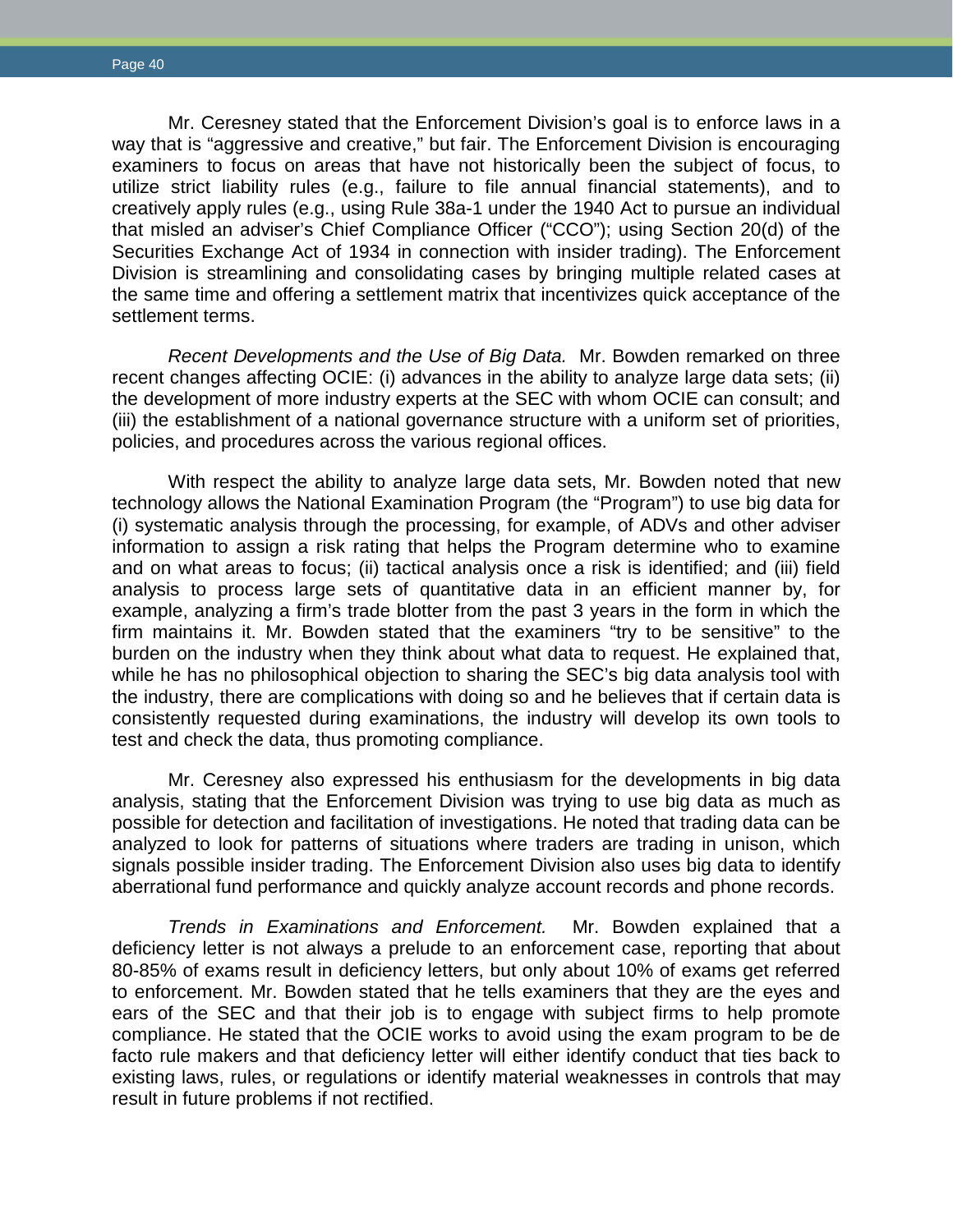Mr. Bowden disagreed with Mr. Gabinet's noted perception that the staff and the industry are more polarized now than in the past, commenting that industry participants have always known that when the SEC conducts an exam, an enforcement action might result. He noted that when a firm "lawyers up" during exams, the examiners could view the firm as being obstructionist. He further stated that firms should not necessarily worry when lawyers from the enforcement group accompany examiners to an exam, as enforcement personnel sometimes attend exams because they are subject matter experts in the area that will be the focus of the exam and other times because they have volunteered to attend for their own training purposes.

Mr. Gabinet noted the recent trend of informal requests to firms via email asking for more information on a particular matter and of requests for narrative responses. Mr. Ceresney explained that informal communication may be pursued at the outset of an inquiry to determine whether there is something worth pursuing. Mr. Cahn stated that the staff would be hard pressed to point to legal authority for narrative requests, but the industry generally responds to these requests so as to avoid receiving a subpoena.

Mr. Bowden discussed the recent sweep on distributions payments, noting that distribution related fees are of interest to the SEC because distributors often have significant leverage, advisers may have conflicts of interest with respect to distribution, and it is not clear from expense tables and other disclosure where the money ends up at the end of the day. OCIE continues to examine distributors and advisers with respect to the use of 12b-1 fees, sub-transfer agency fees, and revenue sharing.

#### <span id="page-43-0"></span>**General Session — Ethics**

#### *Speaker*: **Michael D. Greenberg**, Director, Center for Corporate Ethics and Governance, RAND Corporation

*Introduction.* Mr. Greenberg discussed the importance of ethics in the business world, why some employees act unethically, how companies can limit the likelihood of unethical behavior, and how certain common practices or structures tend to lead to weak ethical cultures. Mr. Greenberg's remarks on ethics focused not on front-page illegal behavior, but rather on motivating people to do the right thing on the everyday matters that all employees face.

He discussed a number of reasons why corporate entities do not focus sufficiently on ethics, including because ethics is a soft or "touchy feely" subject and the success of efforts to instill an ethical culture can be difficult to quantify. Although he acknowledged that the monetary ramifications of a strong ethical culture can be hard to quantify (e.g., fines and compliance settlements avoided), he argued that the long-term reputational benefits of an ethical culture can be significant and tangible.

*Why Some Behave Unethically.* Mr. Greenberg reviewed the most common reasons employees behave unethically, including the presence of incentives that encourage unethical behavior, pressure from peers and superiors who behave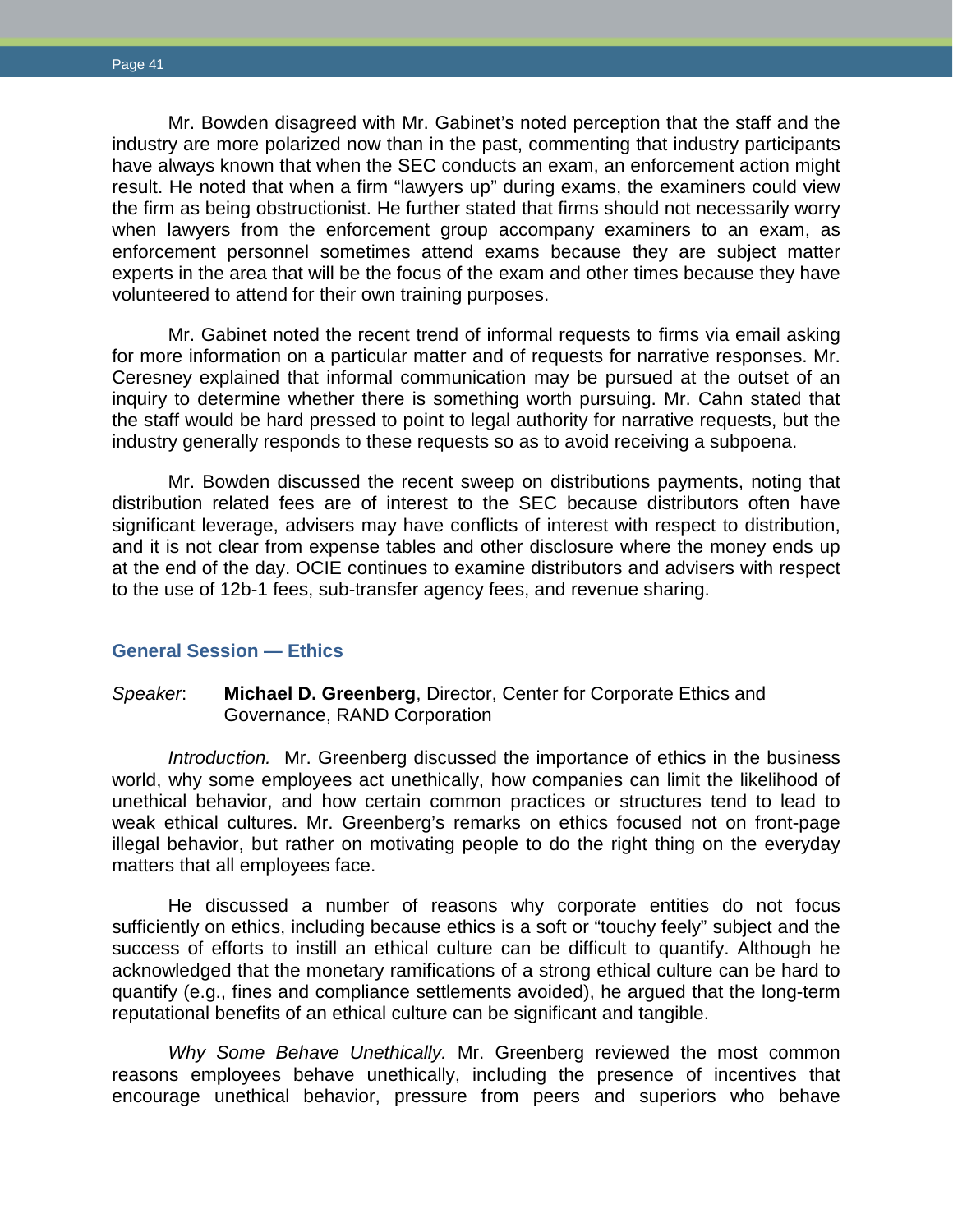unethically, a lack of understanding on how to behave ethically, a lack of controls to detect and deter bad behavior, a lack of a corporate culture of self-reflection, and fear of reprisals if unethical behavior is identified or reported internally. During the discussion that followed, Mr. Greenberg noted that these triggers of unethical behavior can be mitigated substantially through efforts such as establishing a culture of ethical behavior (i.e., tone from the top), creating a safe, reprisal-free method of internal reporting regarding ethical concerns, establishing controls to detect and deter bad behavior, and protecting whistleblowers. He also stressed the importance of educating all levels of employees at a company on compliance and ethics.

*The Problems of Hollow Compliance.* Mr. Greenberg discussed the importance of certain structural issues in establishing an ethical culture. Mr. Greenberg noted that a culture of compliance focused on doing the minimum that needs to be done to comply with the law will likely fail to address the core issue of motivating employees to do the right thing and avoid unethical behavior. As an example of hollow compliance models, he cited "check-the-box" questionnaires and cultures where compliance is reduced to a technical exercise of parsing rules or doing the minimum to be "safe." He argued such cultures avoid the important work of inculcating a culture of reflection about doing the right thing.

Mr. Greenberg also discussed the importance of empowering those who perform the compliance function and the placement of the CCO in the corporate hierarchy. He noted the important signal sent to all employees if the CCO is buried in the corporate hierarchy below layers of management. He noted that Rule 38a-1 under the 1940 Act was designed to address that potential issue by mandating a direct reporting line from the CCO to the board of trustees of a fund, as well as an annual report from the CCO to the board regarding material compliance matters. He noted that the design of Rule 38a-1 ensured that the board would devote significant time and energy to compliance matters, again re-enforcing the message to the entire corporate community that the company values ethical behavior.

## ATTORNEY ADVERTISING

*This information should not be construed as legal advice or a legal opinion on any specific facts or circumstances. This information is not intended to create, and receipt of it does not constitute, a lawyer-client relationship. The contents are intended for general informational purposes only, and you are urged to consult your own lawyer concerning your own situation and any specific legal questions you may have.*